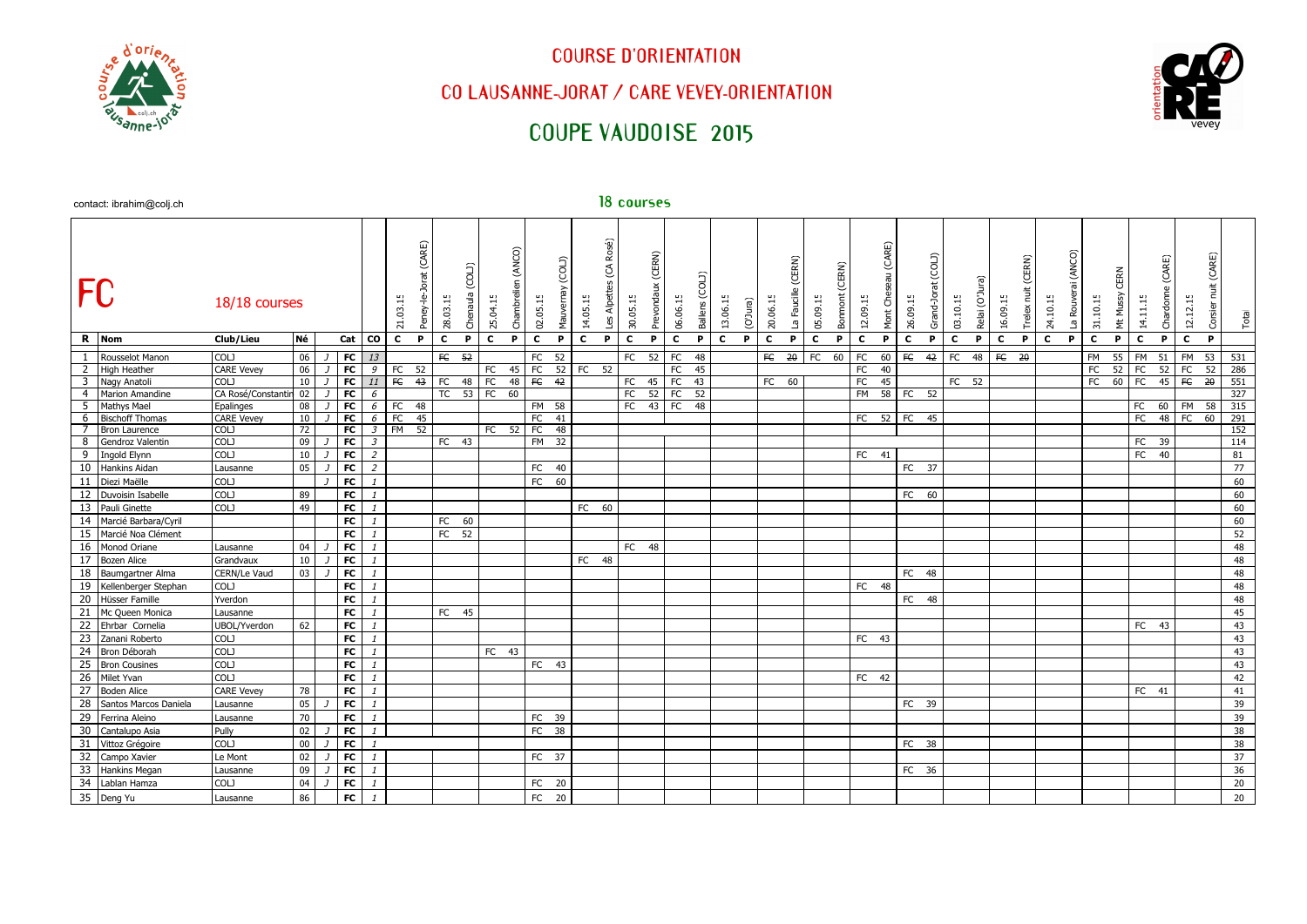| R Nom<br>Né<br>CO<br>P<br>$\mathbf{c}$<br>P C<br>$\mathbf{c}$<br>P<br>$\mathbf{c}$<br>P<br>$\mathbf{c}$<br>$\mathbf{c}$<br>$\mathbf{P}$<br>$\mathbf{c}$<br>$\mathbf{P}$<br>$\mathbf c$<br>$\mathbf{P}$<br>$\mathbf c$<br>P.<br>$\mathbf{c}$<br>P<br>$\mathbf{c}$<br>P<br>$\mathbf{c}$<br>$\mathbf{c}$<br>Club/Lieu<br>Cat<br>C<br>P<br><b>C</b><br>P<br>C<br>P.<br>P<br>P.<br>P.<br>C<br>P<br>C<br>P<br>$\overline{1}$<br>04<br><b>FM</b><br>13<br>FM<br>FM 70<br><b>FM</b><br>58<br>56<br>60<br>F C<br>FM<br>Nagy Anastasia<br>COLJ<br>70<br>FM 49<br><b>FM</b><br>49<br>FM 70<br><b>FM</b><br>70<br>FM 51<br><b>FM</b><br>FM<br>70<br><b>FM</b><br>41<br>604<br>70<br>- 7<br>$\overline{2}$<br>COLJ<br>05<br><b>FM</b><br>12<br>FE<br>$FC$<br>FM<br>FC<br><b>FM</b><br>Kuznetsova Katya<br>60<br>FC<br>60<br>60<br>FC 20<br><b>FM</b><br>62<br>FM 52<br>70<br>60 FM 70<br>FM<br>62<br>70<br>FM<br>62<br>576<br>- 7<br>12<br><b>FM</b><br>$20$ FC<br>$\overline{\mathbf{3}}$<br>COLJ<br>72<br>FM 70<br>62<br>FM 62<br>FM 53<br><b>FM</b><br>FM<br>62 $\overline{FC}$ 20<br>52<br><b>FM</b><br>52<br><b>FM</b><br>52<br>506<br>Rousselot Claire<br><b>FM</b><br>FM 38<br>41<br><b>FM</b><br>51<br>FM 62<br>FM 55 FM 53 FM 53 FM 58<br>COLJ<br>$\overline{z}$<br><b>FM</b><br>55<br>FM 55<br>$\overline{4}$<br>Skory Heidi<br><b>FM</b><br>391<br>5<br>68<br><b>FM</b><br>5<br><b>FM</b><br>53<br>FM 62<br>347<br>Seixas Philippe<br>Epalinges<br>FM 62<br>FM 62<br>FM 53 FM 55<br>6<br>$\mathfrak{Z}$<br>Wichoud Frédéric<br>04<br><b>FM</b><br>FM 62<br>FM 58<br>FC 52<br>172<br>Epalinges<br>$7\overline{ }$<br>COLJ<br>76<br>$\mathfrak{Z}$<br>FM<br><b>Cloutier Nicole</b><br><b>FM</b><br><b>FM</b><br>62<br>50<br>FM 47<br>159<br>8<br>68<br>154<br>Macchi Christophe<br><b>FM</b><br>$\mathfrak{Z}$<br><b>FM</b><br>45<br>FM 51<br>TM 58<br>Pampigny<br>9<br>64<br>$\mathfrak{Z}$<br>43<br>Müller Rolande<br>COLJ<br><b>FM</b><br>FM<br>FM 53<br>TC 56<br>152<br>10<br>COLJ<br>01<br><b>FM</b><br>2 <sup>1</sup><br>FM 58<br>103<br>Cloutier Samuel<br>FM<br>45<br>11<br>72<br><b>FM</b><br>$\overline{2}$<br>101<br>Chappuis Irène<br>Rivaz<br>FM 46<br>FM 55<br>12<br>COLJ<br>11<br><b>FM</b><br>$\overline{2}$<br>Gendroz Aurélie<br>FM 53<br>FC<br>38<br>91<br>13<br>COLJ<br>62<br><b>FM</b><br>88<br>Oehrli Françoise<br>$\mathfrak{Z}$<br>FM 48<br>TC 20<br>FM 20<br>14<br>COLJ<br><b>FM</b><br>$\overline{2}$<br>FM 47<br>82<br>Kejik David<br>02<br>FM 35<br>J.<br>15 Pilloud Elsa<br>COLJ<br>99<br>70<br><b>FM</b><br>FM 70<br>$\mathbf{1}$<br>16 Ehrbar Maude<br>01<br><b>FM</b><br>70<br><b>UBOL/Yverdon</b><br>$\mathbf{1}$<br>FM 70<br>- 7<br>17<br>Parisod Colin<br>COLJ<br>02<br><b>FM</b><br>$\overline{2}$<br>65<br>FM 20<br>FM 45<br>- 7<br>18<br>07<br><b>FM</b><br>62<br>Perring Lou<br>Chardonne<br>FM<br>62<br>$\mathbf{1}$<br>19<br>62<br>Masure Groupe<br>Epalinges<br><b>FM</b><br>FM 62<br>$\mathbf{1}$<br>20<br>Baumann Valentine<br>Ollon<br>02<br><b>FM</b><br>FM 58<br>58<br>21<br><b>FM</b><br>58<br>Wolfskampf-Oppokifer<br>FM 58<br>Lausanne<br>22<br><b>FM</b><br>58<br><b>Walker William</b><br>Chardonne<br>69<br>FM 58<br>$\mathbf{1}$<br>$\overline{23}$<br>55<br>02<br><b>FM</b><br>Bozzo Elisa<br>FM 55<br>Tolochenaz<br>$\mathbf{1}$<br>- 7<br>24<br>99<br><b>FM</b><br>55<br><b>Wichoud Nicolas</b><br>Epalinges<br>FM 55<br>$\mathbf{1}$<br>25<br>55<br><b>FM</b><br>FM 55<br>Badi Laure<br>DNH Lausanne<br>$\mathbf{1}$<br>26<br>53<br>99<br><b>FM</b><br>Veri Sylvain Joel<br>Les Paccots<br>FM 53<br>$\mathbf{1}$<br>27<br>$00\,$<br><b>FM</b><br>52<br>Kern Ludovic<br>$\mathbf{1}$<br>FM 52<br>Pampigny<br>J.<br>$\overline{28}$<br>52<br>Knälmann Muriel<br>03<br><b>FM</b><br>FM 52<br>Ecublens<br>$\mathbf{1}$<br>29<br>Knälmann Juli<br>Ecublens<br>01<br><b>FM</b><br>FM 51<br>51<br>$\overline{1}$<br>$\mathbf{1}$<br>30<br><b>Cseres Daniel</b><br>Cully<br><b>FM</b><br>FM 51<br>51<br>$\mathbf{1}$<br>31<br>Sartori Samuel<br>08<br><b>FM</b><br>FM 50<br>50<br>Lausanne<br>$\mathbf{1}$<br>32<br>94<br>50<br><b>FM</b><br>Oeschger Kristel<br>Moudon<br>$\mathbf{1}$<br>FM 50<br>33<br>COLJ<br><b>FM</b><br>50<br>Knuchel Monica<br>FM 50<br>$\mathbf{1}$<br>34<br>Mathez Ludivine<br>03<br><b>FM</b><br>49<br>Lausanne<br>$\mathbf{1}$<br>FM 49<br>$\overline{J}$<br>35<br><b>FM</b><br><b>FM</b><br>48<br>Maheron Justine<br>03<br>48<br>Lausanne<br>- 7<br>$\mathbf{1}$<br>36<br>46<br>Hachemane Giani<br>01<br><b>FM</b><br>Renens<br>$\mathbf{1}$<br>FM 46<br>- 1<br>37<br>Marguerat Jacques<br>40<br><b>FM</b><br><b>FM</b><br>44<br>44<br>Les Vénérables<br>$\mathbf{1}$<br>38<br><b>FM</b><br>44<br>Kern Henri jr<br>$\mathbf{1}$<br>FM 44<br>Lausanne<br>39<br>44<br><b>Ruffiot Pauline</b><br>81<br><b>FM</b><br>$\mathbf{1}$<br>Lausanne<br>FM<br>-44<br>40<br>40<br><b>FM</b><br>43<br>FM 43<br>Staub Eric<br>LS-Athlétisme<br>$\mathbf{1}$<br>41<br>74<br>43<br>Joly Carine<br>Assens<br><b>FM</b><br>FM 43<br>$\mathbf{1}$<br>42<br>Morrison Grant<br>70<br><b>FM</b><br>42<br>Chexbres<br>$\mathbf{1}$<br>FM 42<br>$-43$<br><b>FM</b><br>42<br>FM 42<br><b>Barthelet Famille</b><br>Lausanne<br>$\mathbf{1}$<br>44<br><b>FM</b><br>Pollini Mahé & Quentin<br>05<br><b>FM</b><br>41<br>41<br>Lausanne<br>$\mathbf{1}$<br>45<br>41<br>44<br><b>FM</b><br>Capré Raymond<br>LS-Athlétisme<br>$\mathbf{1}$<br>FM 41<br>46<br>COLJ<br>05<br><b>FM</b><br>40<br>Renon Lucie Luana<br>$\mathbf{1}$<br>FM 40<br>J<br>47 Rastoldo Roland<br>LS-Athlétisme<br>$FM$ $1$<br>FM 40<br>40<br>36<br>48 Santos Sofia Raquel<br>$FM$ $1$<br>FM 39<br>39<br>05<br>Lausanne<br>- 7<br>49 Heijkoop Magali et famille<br>$FM$ $1$<br>39<br>Pully<br>FM 39<br>50 Baudraz Pierre<br>FM<br>$\mathbf{1}$<br>FM 38<br>38<br>LS-Athlétisme<br>44<br>51 Houlding Lynn<br>63<br>Duillier<br>FM<br>$\mathbf{1}$<br>FM 37<br>37<br>52 Del Vecchio Marie-Laure<br>92<br>FM<br>FM 36<br>36<br>Crassier<br>$\mathbf{1}$<br>53 Hurni Raphaël<br>02<br><b>FM</b><br>FM 20<br>20<br>Grandvaux<br>$\mathbf{1}$<br>54 Turrian Nicolas<br>COLJ<br>04<br><b>FM</b><br>20<br>$\mathbf{1}$<br>FM 20<br>J<br>55 Wipfli Rolf<br><b>FM</b><br>20<br>$\mathbf{1}$<br>FM 20<br>Lausanne<br>56 Sturzenegger Marc<br>FM  <br>$\mathbf{1}$<br>FM 20 | <b>FM</b> | 18/18 courses     |    |  |  |  |  |  |  |  |  |  |  |  |  |  |  |  | Total |
|---------------------------------------------------------------------------------------------------------------------------------------------------------------------------------------------------------------------------------------------------------------------------------------------------------------------------------------------------------------------------------------------------------------------------------------------------------------------------------------------------------------------------------------------------------------------------------------------------------------------------------------------------------------------------------------------------------------------------------------------------------------------------------------------------------------------------------------------------------------------------------------------------------------------------------------------------------------------------------------------------------------------------------------------------------------------------------------------------------------------------------------------------------------------------------------------------------------------------------------------------------------------------------------------------------------------------------------------------------------------------------------------------------------------------------------------------------------------------------------------------------------------------------------------------------------------------------------------------------------------------------------------------------------------------------------------------------------------------------------------------------------------------------------------------------------------------------------------------------------------------------------------------------------------------------------------------------------------------------------------------------------------------------------------------------------------------------------------------------------------------------------------------------------------------------------------------------------------------------------------------------------------------------------------------------------------------------------------------------------------------------------------------------------------------------------------------------------------------------------------------------------------------------------------------------------------------------------------------------------------------------------------------------------------------------------------------------------------------------------------------------------------------------------------------------------------------------------------------------------------------------------------------------------------------------------------------------------------------------------------------------------------------------------------------------------------------------------------------------------------------------------------------------------------------------------------------------------------------------------------------------------------------------------------------------------------------------------------------------------------------------------------------------------------------------------------------------------------------------------------------------------------------------------------------------------------------------------------------------------------------------------------------------------------------------------------------------------------------------------------------------------------------------------------------------------------------------------------------------------------------------------------------------------------------------------------------------------------------------------------------------------------------------------------------------------------------------------------------------------------------------------------------------------------------------------------------------------------------------------------------------------------------------------------------------------------------------------------------------------------------------------------------------------------------------------------------------------------------------------------------------------------------------------------------------------------------------------------------------------------------------------------------------------------------------------------------------------------------------------------------------------------------------------------------------------------------------------------------------------------------------------------------------------------------------------------------------------------------------------------------------------------------------------------------------------------------------------------------------------------------------------------------------------------------------------------------------------------------------------------------------------------------------------------------------------------------------------------------------------------------------------------------------------------------------------------------------------------------------------------------------------------------------------------------------------------------------------------------------------------------------------------------------------------------------------------------------------------------------------------------------------------------------------------------------------------------------------------------------------------------------------------------------------------------------------------------------------------------------------------------------------------------------------------------------------------------------------------------------------------------------------------------------------------------------------------------------------------------------------------------------------------------------|-----------|-------------------|----|--|--|--|--|--|--|--|--|--|--|--|--|--|--|--|-------|
|                                                                                                                                                                                                                                                                                                                                                                                                                                                                                                                                                                                                                                                                                                                                                                                                                                                                                                                                                                                                                                                                                                                                                                                                                                                                                                                                                                                                                                                                                                                                                                                                                                                                                                                                                                                                                                                                                                                                                                                                                                                                                                                                                                                                                                                                                                                                                                                                                                                                                                                                                                                                                                                                                                                                                                                                                                                                                                                                                                                                                                                                                                                                                                                                                                                                                                                                                                                                                                                                                                                                                                                                                                                                                                                                                                                                                                                                                                                                                                                                                                                                                                                                                                                                                                                                                                                                                                                                                                                                                                                                                                                                                                                                                                                                                                                                                                                                                                                                                                                                                                                                                                                                                                                                                                                                                                                                                                                                                                                                                                                                                                                                                                                                                                                                                                                                                                                                                                                                                                                                                                                                                                                                                                                                                                                                                 |           |                   |    |  |  |  |  |  |  |  |  |  |  |  |  |  |  |  |       |
|                                                                                                                                                                                                                                                                                                                                                                                                                                                                                                                                                                                                                                                                                                                                                                                                                                                                                                                                                                                                                                                                                                                                                                                                                                                                                                                                                                                                                                                                                                                                                                                                                                                                                                                                                                                                                                                                                                                                                                                                                                                                                                                                                                                                                                                                                                                                                                                                                                                                                                                                                                                                                                                                                                                                                                                                                                                                                                                                                                                                                                                                                                                                                                                                                                                                                                                                                                                                                                                                                                                                                                                                                                                                                                                                                                                                                                                                                                                                                                                                                                                                                                                                                                                                                                                                                                                                                                                                                                                                                                                                                                                                                                                                                                                                                                                                                                                                                                                                                                                                                                                                                                                                                                                                                                                                                                                                                                                                                                                                                                                                                                                                                                                                                                                                                                                                                                                                                                                                                                                                                                                                                                                                                                                                                                                                                 |           |                   |    |  |  |  |  |  |  |  |  |  |  |  |  |  |  |  |       |
|                                                                                                                                                                                                                                                                                                                                                                                                                                                                                                                                                                                                                                                                                                                                                                                                                                                                                                                                                                                                                                                                                                                                                                                                                                                                                                                                                                                                                                                                                                                                                                                                                                                                                                                                                                                                                                                                                                                                                                                                                                                                                                                                                                                                                                                                                                                                                                                                                                                                                                                                                                                                                                                                                                                                                                                                                                                                                                                                                                                                                                                                                                                                                                                                                                                                                                                                                                                                                                                                                                                                                                                                                                                                                                                                                                                                                                                                                                                                                                                                                                                                                                                                                                                                                                                                                                                                                                                                                                                                                                                                                                                                                                                                                                                                                                                                                                                                                                                                                                                                                                                                                                                                                                                                                                                                                                                                                                                                                                                                                                                                                                                                                                                                                                                                                                                                                                                                                                                                                                                                                                                                                                                                                                                                                                                                                 |           |                   |    |  |  |  |  |  |  |  |  |  |  |  |  |  |  |  |       |
|                                                                                                                                                                                                                                                                                                                                                                                                                                                                                                                                                                                                                                                                                                                                                                                                                                                                                                                                                                                                                                                                                                                                                                                                                                                                                                                                                                                                                                                                                                                                                                                                                                                                                                                                                                                                                                                                                                                                                                                                                                                                                                                                                                                                                                                                                                                                                                                                                                                                                                                                                                                                                                                                                                                                                                                                                                                                                                                                                                                                                                                                                                                                                                                                                                                                                                                                                                                                                                                                                                                                                                                                                                                                                                                                                                                                                                                                                                                                                                                                                                                                                                                                                                                                                                                                                                                                                                                                                                                                                                                                                                                                                                                                                                                                                                                                                                                                                                                                                                                                                                                                                                                                                                                                                                                                                                                                                                                                                                                                                                                                                                                                                                                                                                                                                                                                                                                                                                                                                                                                                                                                                                                                                                                                                                                                                 |           |                   |    |  |  |  |  |  |  |  |  |  |  |  |  |  |  |  |       |
|                                                                                                                                                                                                                                                                                                                                                                                                                                                                                                                                                                                                                                                                                                                                                                                                                                                                                                                                                                                                                                                                                                                                                                                                                                                                                                                                                                                                                                                                                                                                                                                                                                                                                                                                                                                                                                                                                                                                                                                                                                                                                                                                                                                                                                                                                                                                                                                                                                                                                                                                                                                                                                                                                                                                                                                                                                                                                                                                                                                                                                                                                                                                                                                                                                                                                                                                                                                                                                                                                                                                                                                                                                                                                                                                                                                                                                                                                                                                                                                                                                                                                                                                                                                                                                                                                                                                                                                                                                                                                                                                                                                                                                                                                                                                                                                                                                                                                                                                                                                                                                                                                                                                                                                                                                                                                                                                                                                                                                                                                                                                                                                                                                                                                                                                                                                                                                                                                                                                                                                                                                                                                                                                                                                                                                                                                 |           |                   |    |  |  |  |  |  |  |  |  |  |  |  |  |  |  |  |       |
|                                                                                                                                                                                                                                                                                                                                                                                                                                                                                                                                                                                                                                                                                                                                                                                                                                                                                                                                                                                                                                                                                                                                                                                                                                                                                                                                                                                                                                                                                                                                                                                                                                                                                                                                                                                                                                                                                                                                                                                                                                                                                                                                                                                                                                                                                                                                                                                                                                                                                                                                                                                                                                                                                                                                                                                                                                                                                                                                                                                                                                                                                                                                                                                                                                                                                                                                                                                                                                                                                                                                                                                                                                                                                                                                                                                                                                                                                                                                                                                                                                                                                                                                                                                                                                                                                                                                                                                                                                                                                                                                                                                                                                                                                                                                                                                                                                                                                                                                                                                                                                                                                                                                                                                                                                                                                                                                                                                                                                                                                                                                                                                                                                                                                                                                                                                                                                                                                                                                                                                                                                                                                                                                                                                                                                                                                 |           |                   |    |  |  |  |  |  |  |  |  |  |  |  |  |  |  |  |       |
|                                                                                                                                                                                                                                                                                                                                                                                                                                                                                                                                                                                                                                                                                                                                                                                                                                                                                                                                                                                                                                                                                                                                                                                                                                                                                                                                                                                                                                                                                                                                                                                                                                                                                                                                                                                                                                                                                                                                                                                                                                                                                                                                                                                                                                                                                                                                                                                                                                                                                                                                                                                                                                                                                                                                                                                                                                                                                                                                                                                                                                                                                                                                                                                                                                                                                                                                                                                                                                                                                                                                                                                                                                                                                                                                                                                                                                                                                                                                                                                                                                                                                                                                                                                                                                                                                                                                                                                                                                                                                                                                                                                                                                                                                                                                                                                                                                                                                                                                                                                                                                                                                                                                                                                                                                                                                                                                                                                                                                                                                                                                                                                                                                                                                                                                                                                                                                                                                                                                                                                                                                                                                                                                                                                                                                                                                 |           |                   |    |  |  |  |  |  |  |  |  |  |  |  |  |  |  |  |       |
|                                                                                                                                                                                                                                                                                                                                                                                                                                                                                                                                                                                                                                                                                                                                                                                                                                                                                                                                                                                                                                                                                                                                                                                                                                                                                                                                                                                                                                                                                                                                                                                                                                                                                                                                                                                                                                                                                                                                                                                                                                                                                                                                                                                                                                                                                                                                                                                                                                                                                                                                                                                                                                                                                                                                                                                                                                                                                                                                                                                                                                                                                                                                                                                                                                                                                                                                                                                                                                                                                                                                                                                                                                                                                                                                                                                                                                                                                                                                                                                                                                                                                                                                                                                                                                                                                                                                                                                                                                                                                                                                                                                                                                                                                                                                                                                                                                                                                                                                                                                                                                                                                                                                                                                                                                                                                                                                                                                                                                                                                                                                                                                                                                                                                                                                                                                                                                                                                                                                                                                                                                                                                                                                                                                                                                                                                 |           |                   |    |  |  |  |  |  |  |  |  |  |  |  |  |  |  |  |       |
|                                                                                                                                                                                                                                                                                                                                                                                                                                                                                                                                                                                                                                                                                                                                                                                                                                                                                                                                                                                                                                                                                                                                                                                                                                                                                                                                                                                                                                                                                                                                                                                                                                                                                                                                                                                                                                                                                                                                                                                                                                                                                                                                                                                                                                                                                                                                                                                                                                                                                                                                                                                                                                                                                                                                                                                                                                                                                                                                                                                                                                                                                                                                                                                                                                                                                                                                                                                                                                                                                                                                                                                                                                                                                                                                                                                                                                                                                                                                                                                                                                                                                                                                                                                                                                                                                                                                                                                                                                                                                                                                                                                                                                                                                                                                                                                                                                                                                                                                                                                                                                                                                                                                                                                                                                                                                                                                                                                                                                                                                                                                                                                                                                                                                                                                                                                                                                                                                                                                                                                                                                                                                                                                                                                                                                                                                 |           |                   |    |  |  |  |  |  |  |  |  |  |  |  |  |  |  |  |       |
|                                                                                                                                                                                                                                                                                                                                                                                                                                                                                                                                                                                                                                                                                                                                                                                                                                                                                                                                                                                                                                                                                                                                                                                                                                                                                                                                                                                                                                                                                                                                                                                                                                                                                                                                                                                                                                                                                                                                                                                                                                                                                                                                                                                                                                                                                                                                                                                                                                                                                                                                                                                                                                                                                                                                                                                                                                                                                                                                                                                                                                                                                                                                                                                                                                                                                                                                                                                                                                                                                                                                                                                                                                                                                                                                                                                                                                                                                                                                                                                                                                                                                                                                                                                                                                                                                                                                                                                                                                                                                                                                                                                                                                                                                                                                                                                                                                                                                                                                                                                                                                                                                                                                                                                                                                                                                                                                                                                                                                                                                                                                                                                                                                                                                                                                                                                                                                                                                                                                                                                                                                                                                                                                                                                                                                                                                 |           |                   |    |  |  |  |  |  |  |  |  |  |  |  |  |  |  |  |       |
|                                                                                                                                                                                                                                                                                                                                                                                                                                                                                                                                                                                                                                                                                                                                                                                                                                                                                                                                                                                                                                                                                                                                                                                                                                                                                                                                                                                                                                                                                                                                                                                                                                                                                                                                                                                                                                                                                                                                                                                                                                                                                                                                                                                                                                                                                                                                                                                                                                                                                                                                                                                                                                                                                                                                                                                                                                                                                                                                                                                                                                                                                                                                                                                                                                                                                                                                                                                                                                                                                                                                                                                                                                                                                                                                                                                                                                                                                                                                                                                                                                                                                                                                                                                                                                                                                                                                                                                                                                                                                                                                                                                                                                                                                                                                                                                                                                                                                                                                                                                                                                                                                                                                                                                                                                                                                                                                                                                                                                                                                                                                                                                                                                                                                                                                                                                                                                                                                                                                                                                                                                                                                                                                                                                                                                                                                 |           |                   |    |  |  |  |  |  |  |  |  |  |  |  |  |  |  |  |       |
|                                                                                                                                                                                                                                                                                                                                                                                                                                                                                                                                                                                                                                                                                                                                                                                                                                                                                                                                                                                                                                                                                                                                                                                                                                                                                                                                                                                                                                                                                                                                                                                                                                                                                                                                                                                                                                                                                                                                                                                                                                                                                                                                                                                                                                                                                                                                                                                                                                                                                                                                                                                                                                                                                                                                                                                                                                                                                                                                                                                                                                                                                                                                                                                                                                                                                                                                                                                                                                                                                                                                                                                                                                                                                                                                                                                                                                                                                                                                                                                                                                                                                                                                                                                                                                                                                                                                                                                                                                                                                                                                                                                                                                                                                                                                                                                                                                                                                                                                                                                                                                                                                                                                                                                                                                                                                                                                                                                                                                                                                                                                                                                                                                                                                                                                                                                                                                                                                                                                                                                                                                                                                                                                                                                                                                                                                 |           |                   |    |  |  |  |  |  |  |  |  |  |  |  |  |  |  |  |       |
|                                                                                                                                                                                                                                                                                                                                                                                                                                                                                                                                                                                                                                                                                                                                                                                                                                                                                                                                                                                                                                                                                                                                                                                                                                                                                                                                                                                                                                                                                                                                                                                                                                                                                                                                                                                                                                                                                                                                                                                                                                                                                                                                                                                                                                                                                                                                                                                                                                                                                                                                                                                                                                                                                                                                                                                                                                                                                                                                                                                                                                                                                                                                                                                                                                                                                                                                                                                                                                                                                                                                                                                                                                                                                                                                                                                                                                                                                                                                                                                                                                                                                                                                                                                                                                                                                                                                                                                                                                                                                                                                                                                                                                                                                                                                                                                                                                                                                                                                                                                                                                                                                                                                                                                                                                                                                                                                                                                                                                                                                                                                                                                                                                                                                                                                                                                                                                                                                                                                                                                                                                                                                                                                                                                                                                                                                 |           |                   |    |  |  |  |  |  |  |  |  |  |  |  |  |  |  |  |       |
|                                                                                                                                                                                                                                                                                                                                                                                                                                                                                                                                                                                                                                                                                                                                                                                                                                                                                                                                                                                                                                                                                                                                                                                                                                                                                                                                                                                                                                                                                                                                                                                                                                                                                                                                                                                                                                                                                                                                                                                                                                                                                                                                                                                                                                                                                                                                                                                                                                                                                                                                                                                                                                                                                                                                                                                                                                                                                                                                                                                                                                                                                                                                                                                                                                                                                                                                                                                                                                                                                                                                                                                                                                                                                                                                                                                                                                                                                                                                                                                                                                                                                                                                                                                                                                                                                                                                                                                                                                                                                                                                                                                                                                                                                                                                                                                                                                                                                                                                                                                                                                                                                                                                                                                                                                                                                                                                                                                                                                                                                                                                                                                                                                                                                                                                                                                                                                                                                                                                                                                                                                                                                                                                                                                                                                                                                 |           |                   |    |  |  |  |  |  |  |  |  |  |  |  |  |  |  |  |       |
|                                                                                                                                                                                                                                                                                                                                                                                                                                                                                                                                                                                                                                                                                                                                                                                                                                                                                                                                                                                                                                                                                                                                                                                                                                                                                                                                                                                                                                                                                                                                                                                                                                                                                                                                                                                                                                                                                                                                                                                                                                                                                                                                                                                                                                                                                                                                                                                                                                                                                                                                                                                                                                                                                                                                                                                                                                                                                                                                                                                                                                                                                                                                                                                                                                                                                                                                                                                                                                                                                                                                                                                                                                                                                                                                                                                                                                                                                                                                                                                                                                                                                                                                                                                                                                                                                                                                                                                                                                                                                                                                                                                                                                                                                                                                                                                                                                                                                                                                                                                                                                                                                                                                                                                                                                                                                                                                                                                                                                                                                                                                                                                                                                                                                                                                                                                                                                                                                                                                                                                                                                                                                                                                                                                                                                                                                 |           |                   |    |  |  |  |  |  |  |  |  |  |  |  |  |  |  |  |       |
|                                                                                                                                                                                                                                                                                                                                                                                                                                                                                                                                                                                                                                                                                                                                                                                                                                                                                                                                                                                                                                                                                                                                                                                                                                                                                                                                                                                                                                                                                                                                                                                                                                                                                                                                                                                                                                                                                                                                                                                                                                                                                                                                                                                                                                                                                                                                                                                                                                                                                                                                                                                                                                                                                                                                                                                                                                                                                                                                                                                                                                                                                                                                                                                                                                                                                                                                                                                                                                                                                                                                                                                                                                                                                                                                                                                                                                                                                                                                                                                                                                                                                                                                                                                                                                                                                                                                                                                                                                                                                                                                                                                                                                                                                                                                                                                                                                                                                                                                                                                                                                                                                                                                                                                                                                                                                                                                                                                                                                                                                                                                                                                                                                                                                                                                                                                                                                                                                                                                                                                                                                                                                                                                                                                                                                                                                 |           |                   |    |  |  |  |  |  |  |  |  |  |  |  |  |  |  |  |       |
|                                                                                                                                                                                                                                                                                                                                                                                                                                                                                                                                                                                                                                                                                                                                                                                                                                                                                                                                                                                                                                                                                                                                                                                                                                                                                                                                                                                                                                                                                                                                                                                                                                                                                                                                                                                                                                                                                                                                                                                                                                                                                                                                                                                                                                                                                                                                                                                                                                                                                                                                                                                                                                                                                                                                                                                                                                                                                                                                                                                                                                                                                                                                                                                                                                                                                                                                                                                                                                                                                                                                                                                                                                                                                                                                                                                                                                                                                                                                                                                                                                                                                                                                                                                                                                                                                                                                                                                                                                                                                                                                                                                                                                                                                                                                                                                                                                                                                                                                                                                                                                                                                                                                                                                                                                                                                                                                                                                                                                                                                                                                                                                                                                                                                                                                                                                                                                                                                                                                                                                                                                                                                                                                                                                                                                                                                 |           |                   |    |  |  |  |  |  |  |  |  |  |  |  |  |  |  |  |       |
|                                                                                                                                                                                                                                                                                                                                                                                                                                                                                                                                                                                                                                                                                                                                                                                                                                                                                                                                                                                                                                                                                                                                                                                                                                                                                                                                                                                                                                                                                                                                                                                                                                                                                                                                                                                                                                                                                                                                                                                                                                                                                                                                                                                                                                                                                                                                                                                                                                                                                                                                                                                                                                                                                                                                                                                                                                                                                                                                                                                                                                                                                                                                                                                                                                                                                                                                                                                                                                                                                                                                                                                                                                                                                                                                                                                                                                                                                                                                                                                                                                                                                                                                                                                                                                                                                                                                                                                                                                                                                                                                                                                                                                                                                                                                                                                                                                                                                                                                                                                                                                                                                                                                                                                                                                                                                                                                                                                                                                                                                                                                                                                                                                                                                                                                                                                                                                                                                                                                                                                                                                                                                                                                                                                                                                                                                 |           |                   |    |  |  |  |  |  |  |  |  |  |  |  |  |  |  |  |       |
|                                                                                                                                                                                                                                                                                                                                                                                                                                                                                                                                                                                                                                                                                                                                                                                                                                                                                                                                                                                                                                                                                                                                                                                                                                                                                                                                                                                                                                                                                                                                                                                                                                                                                                                                                                                                                                                                                                                                                                                                                                                                                                                                                                                                                                                                                                                                                                                                                                                                                                                                                                                                                                                                                                                                                                                                                                                                                                                                                                                                                                                                                                                                                                                                                                                                                                                                                                                                                                                                                                                                                                                                                                                                                                                                                                                                                                                                                                                                                                                                                                                                                                                                                                                                                                                                                                                                                                                                                                                                                                                                                                                                                                                                                                                                                                                                                                                                                                                                                                                                                                                                                                                                                                                                                                                                                                                                                                                                                                                                                                                                                                                                                                                                                                                                                                                                                                                                                                                                                                                                                                                                                                                                                                                                                                                                                 |           |                   |    |  |  |  |  |  |  |  |  |  |  |  |  |  |  |  |       |
|                                                                                                                                                                                                                                                                                                                                                                                                                                                                                                                                                                                                                                                                                                                                                                                                                                                                                                                                                                                                                                                                                                                                                                                                                                                                                                                                                                                                                                                                                                                                                                                                                                                                                                                                                                                                                                                                                                                                                                                                                                                                                                                                                                                                                                                                                                                                                                                                                                                                                                                                                                                                                                                                                                                                                                                                                                                                                                                                                                                                                                                                                                                                                                                                                                                                                                                                                                                                                                                                                                                                                                                                                                                                                                                                                                                                                                                                                                                                                                                                                                                                                                                                                                                                                                                                                                                                                                                                                                                                                                                                                                                                                                                                                                                                                                                                                                                                                                                                                                                                                                                                                                                                                                                                                                                                                                                                                                                                                                                                                                                                                                                                                                                                                                                                                                                                                                                                                                                                                                                                                                                                                                                                                                                                                                                                                 |           |                   |    |  |  |  |  |  |  |  |  |  |  |  |  |  |  |  |       |
|                                                                                                                                                                                                                                                                                                                                                                                                                                                                                                                                                                                                                                                                                                                                                                                                                                                                                                                                                                                                                                                                                                                                                                                                                                                                                                                                                                                                                                                                                                                                                                                                                                                                                                                                                                                                                                                                                                                                                                                                                                                                                                                                                                                                                                                                                                                                                                                                                                                                                                                                                                                                                                                                                                                                                                                                                                                                                                                                                                                                                                                                                                                                                                                                                                                                                                                                                                                                                                                                                                                                                                                                                                                                                                                                                                                                                                                                                                                                                                                                                                                                                                                                                                                                                                                                                                                                                                                                                                                                                                                                                                                                                                                                                                                                                                                                                                                                                                                                                                                                                                                                                                                                                                                                                                                                                                                                                                                                                                                                                                                                                                                                                                                                                                                                                                                                                                                                                                                                                                                                                                                                                                                                                                                                                                                                                 |           |                   |    |  |  |  |  |  |  |  |  |  |  |  |  |  |  |  |       |
|                                                                                                                                                                                                                                                                                                                                                                                                                                                                                                                                                                                                                                                                                                                                                                                                                                                                                                                                                                                                                                                                                                                                                                                                                                                                                                                                                                                                                                                                                                                                                                                                                                                                                                                                                                                                                                                                                                                                                                                                                                                                                                                                                                                                                                                                                                                                                                                                                                                                                                                                                                                                                                                                                                                                                                                                                                                                                                                                                                                                                                                                                                                                                                                                                                                                                                                                                                                                                                                                                                                                                                                                                                                                                                                                                                                                                                                                                                                                                                                                                                                                                                                                                                                                                                                                                                                                                                                                                                                                                                                                                                                                                                                                                                                                                                                                                                                                                                                                                                                                                                                                                                                                                                                                                                                                                                                                                                                                                                                                                                                                                                                                                                                                                                                                                                                                                                                                                                                                                                                                                                                                                                                                                                                                                                                                                 |           |                   |    |  |  |  |  |  |  |  |  |  |  |  |  |  |  |  |       |
|                                                                                                                                                                                                                                                                                                                                                                                                                                                                                                                                                                                                                                                                                                                                                                                                                                                                                                                                                                                                                                                                                                                                                                                                                                                                                                                                                                                                                                                                                                                                                                                                                                                                                                                                                                                                                                                                                                                                                                                                                                                                                                                                                                                                                                                                                                                                                                                                                                                                                                                                                                                                                                                                                                                                                                                                                                                                                                                                                                                                                                                                                                                                                                                                                                                                                                                                                                                                                                                                                                                                                                                                                                                                                                                                                                                                                                                                                                                                                                                                                                                                                                                                                                                                                                                                                                                                                                                                                                                                                                                                                                                                                                                                                                                                                                                                                                                                                                                                                                                                                                                                                                                                                                                                                                                                                                                                                                                                                                                                                                                                                                                                                                                                                                                                                                                                                                                                                                                                                                                                                                                                                                                                                                                                                                                                                 |           |                   |    |  |  |  |  |  |  |  |  |  |  |  |  |  |  |  |       |
|                                                                                                                                                                                                                                                                                                                                                                                                                                                                                                                                                                                                                                                                                                                                                                                                                                                                                                                                                                                                                                                                                                                                                                                                                                                                                                                                                                                                                                                                                                                                                                                                                                                                                                                                                                                                                                                                                                                                                                                                                                                                                                                                                                                                                                                                                                                                                                                                                                                                                                                                                                                                                                                                                                                                                                                                                                                                                                                                                                                                                                                                                                                                                                                                                                                                                                                                                                                                                                                                                                                                                                                                                                                                                                                                                                                                                                                                                                                                                                                                                                                                                                                                                                                                                                                                                                                                                                                                                                                                                                                                                                                                                                                                                                                                                                                                                                                                                                                                                                                                                                                                                                                                                                                                                                                                                                                                                                                                                                                                                                                                                                                                                                                                                                                                                                                                                                                                                                                                                                                                                                                                                                                                                                                                                                                                                 |           |                   |    |  |  |  |  |  |  |  |  |  |  |  |  |  |  |  |       |
|                                                                                                                                                                                                                                                                                                                                                                                                                                                                                                                                                                                                                                                                                                                                                                                                                                                                                                                                                                                                                                                                                                                                                                                                                                                                                                                                                                                                                                                                                                                                                                                                                                                                                                                                                                                                                                                                                                                                                                                                                                                                                                                                                                                                                                                                                                                                                                                                                                                                                                                                                                                                                                                                                                                                                                                                                                                                                                                                                                                                                                                                                                                                                                                                                                                                                                                                                                                                                                                                                                                                                                                                                                                                                                                                                                                                                                                                                                                                                                                                                                                                                                                                                                                                                                                                                                                                                                                                                                                                                                                                                                                                                                                                                                                                                                                                                                                                                                                                                                                                                                                                                                                                                                                                                                                                                                                                                                                                                                                                                                                                                                                                                                                                                                                                                                                                                                                                                                                                                                                                                                                                                                                                                                                                                                                                                 |           |                   |    |  |  |  |  |  |  |  |  |  |  |  |  |  |  |  |       |
|                                                                                                                                                                                                                                                                                                                                                                                                                                                                                                                                                                                                                                                                                                                                                                                                                                                                                                                                                                                                                                                                                                                                                                                                                                                                                                                                                                                                                                                                                                                                                                                                                                                                                                                                                                                                                                                                                                                                                                                                                                                                                                                                                                                                                                                                                                                                                                                                                                                                                                                                                                                                                                                                                                                                                                                                                                                                                                                                                                                                                                                                                                                                                                                                                                                                                                                                                                                                                                                                                                                                                                                                                                                                                                                                                                                                                                                                                                                                                                                                                                                                                                                                                                                                                                                                                                                                                                                                                                                                                                                                                                                                                                                                                                                                                                                                                                                                                                                                                                                                                                                                                                                                                                                                                                                                                                                                                                                                                                                                                                                                                                                                                                                                                                                                                                                                                                                                                                                                                                                                                                                                                                                                                                                                                                                                                 |           |                   |    |  |  |  |  |  |  |  |  |  |  |  |  |  |  |  |       |
|                                                                                                                                                                                                                                                                                                                                                                                                                                                                                                                                                                                                                                                                                                                                                                                                                                                                                                                                                                                                                                                                                                                                                                                                                                                                                                                                                                                                                                                                                                                                                                                                                                                                                                                                                                                                                                                                                                                                                                                                                                                                                                                                                                                                                                                                                                                                                                                                                                                                                                                                                                                                                                                                                                                                                                                                                                                                                                                                                                                                                                                                                                                                                                                                                                                                                                                                                                                                                                                                                                                                                                                                                                                                                                                                                                                                                                                                                                                                                                                                                                                                                                                                                                                                                                                                                                                                                                                                                                                                                                                                                                                                                                                                                                                                                                                                                                                                                                                                                                                                                                                                                                                                                                                                                                                                                                                                                                                                                                                                                                                                                                                                                                                                                                                                                                                                                                                                                                                                                                                                                                                                                                                                                                                                                                                                                 |           |                   |    |  |  |  |  |  |  |  |  |  |  |  |  |  |  |  |       |
|                                                                                                                                                                                                                                                                                                                                                                                                                                                                                                                                                                                                                                                                                                                                                                                                                                                                                                                                                                                                                                                                                                                                                                                                                                                                                                                                                                                                                                                                                                                                                                                                                                                                                                                                                                                                                                                                                                                                                                                                                                                                                                                                                                                                                                                                                                                                                                                                                                                                                                                                                                                                                                                                                                                                                                                                                                                                                                                                                                                                                                                                                                                                                                                                                                                                                                                                                                                                                                                                                                                                                                                                                                                                                                                                                                                                                                                                                                                                                                                                                                                                                                                                                                                                                                                                                                                                                                                                                                                                                                                                                                                                                                                                                                                                                                                                                                                                                                                                                                                                                                                                                                                                                                                                                                                                                                                                                                                                                                                                                                                                                                                                                                                                                                                                                                                                                                                                                                                                                                                                                                                                                                                                                                                                                                                                                 |           |                   |    |  |  |  |  |  |  |  |  |  |  |  |  |  |  |  |       |
|                                                                                                                                                                                                                                                                                                                                                                                                                                                                                                                                                                                                                                                                                                                                                                                                                                                                                                                                                                                                                                                                                                                                                                                                                                                                                                                                                                                                                                                                                                                                                                                                                                                                                                                                                                                                                                                                                                                                                                                                                                                                                                                                                                                                                                                                                                                                                                                                                                                                                                                                                                                                                                                                                                                                                                                                                                                                                                                                                                                                                                                                                                                                                                                                                                                                                                                                                                                                                                                                                                                                                                                                                                                                                                                                                                                                                                                                                                                                                                                                                                                                                                                                                                                                                                                                                                                                                                                                                                                                                                                                                                                                                                                                                                                                                                                                                                                                                                                                                                                                                                                                                                                                                                                                                                                                                                                                                                                                                                                                                                                                                                                                                                                                                                                                                                                                                                                                                                                                                                                                                                                                                                                                                                                                                                                                                 |           |                   |    |  |  |  |  |  |  |  |  |  |  |  |  |  |  |  |       |
|                                                                                                                                                                                                                                                                                                                                                                                                                                                                                                                                                                                                                                                                                                                                                                                                                                                                                                                                                                                                                                                                                                                                                                                                                                                                                                                                                                                                                                                                                                                                                                                                                                                                                                                                                                                                                                                                                                                                                                                                                                                                                                                                                                                                                                                                                                                                                                                                                                                                                                                                                                                                                                                                                                                                                                                                                                                                                                                                                                                                                                                                                                                                                                                                                                                                                                                                                                                                                                                                                                                                                                                                                                                                                                                                                                                                                                                                                                                                                                                                                                                                                                                                                                                                                                                                                                                                                                                                                                                                                                                                                                                                                                                                                                                                                                                                                                                                                                                                                                                                                                                                                                                                                                                                                                                                                                                                                                                                                                                                                                                                                                                                                                                                                                                                                                                                                                                                                                                                                                                                                                                                                                                                                                                                                                                                                 |           |                   |    |  |  |  |  |  |  |  |  |  |  |  |  |  |  |  |       |
|                                                                                                                                                                                                                                                                                                                                                                                                                                                                                                                                                                                                                                                                                                                                                                                                                                                                                                                                                                                                                                                                                                                                                                                                                                                                                                                                                                                                                                                                                                                                                                                                                                                                                                                                                                                                                                                                                                                                                                                                                                                                                                                                                                                                                                                                                                                                                                                                                                                                                                                                                                                                                                                                                                                                                                                                                                                                                                                                                                                                                                                                                                                                                                                                                                                                                                                                                                                                                                                                                                                                                                                                                                                                                                                                                                                                                                                                                                                                                                                                                                                                                                                                                                                                                                                                                                                                                                                                                                                                                                                                                                                                                                                                                                                                                                                                                                                                                                                                                                                                                                                                                                                                                                                                                                                                                                                                                                                                                                                                                                                                                                                                                                                                                                                                                                                                                                                                                                                                                                                                                                                                                                                                                                                                                                                                                 |           |                   |    |  |  |  |  |  |  |  |  |  |  |  |  |  |  |  |       |
|                                                                                                                                                                                                                                                                                                                                                                                                                                                                                                                                                                                                                                                                                                                                                                                                                                                                                                                                                                                                                                                                                                                                                                                                                                                                                                                                                                                                                                                                                                                                                                                                                                                                                                                                                                                                                                                                                                                                                                                                                                                                                                                                                                                                                                                                                                                                                                                                                                                                                                                                                                                                                                                                                                                                                                                                                                                                                                                                                                                                                                                                                                                                                                                                                                                                                                                                                                                                                                                                                                                                                                                                                                                                                                                                                                                                                                                                                                                                                                                                                                                                                                                                                                                                                                                                                                                                                                                                                                                                                                                                                                                                                                                                                                                                                                                                                                                                                                                                                                                                                                                                                                                                                                                                                                                                                                                                                                                                                                                                                                                                                                                                                                                                                                                                                                                                                                                                                                                                                                                                                                                                                                                                                                                                                                                                                 |           |                   |    |  |  |  |  |  |  |  |  |  |  |  |  |  |  |  |       |
|                                                                                                                                                                                                                                                                                                                                                                                                                                                                                                                                                                                                                                                                                                                                                                                                                                                                                                                                                                                                                                                                                                                                                                                                                                                                                                                                                                                                                                                                                                                                                                                                                                                                                                                                                                                                                                                                                                                                                                                                                                                                                                                                                                                                                                                                                                                                                                                                                                                                                                                                                                                                                                                                                                                                                                                                                                                                                                                                                                                                                                                                                                                                                                                                                                                                                                                                                                                                                                                                                                                                                                                                                                                                                                                                                                                                                                                                                                                                                                                                                                                                                                                                                                                                                                                                                                                                                                                                                                                                                                                                                                                                                                                                                                                                                                                                                                                                                                                                                                                                                                                                                                                                                                                                                                                                                                                                                                                                                                                                                                                                                                                                                                                                                                                                                                                                                                                                                                                                                                                                                                                                                                                                                                                                                                                                                 |           |                   |    |  |  |  |  |  |  |  |  |  |  |  |  |  |  |  |       |
|                                                                                                                                                                                                                                                                                                                                                                                                                                                                                                                                                                                                                                                                                                                                                                                                                                                                                                                                                                                                                                                                                                                                                                                                                                                                                                                                                                                                                                                                                                                                                                                                                                                                                                                                                                                                                                                                                                                                                                                                                                                                                                                                                                                                                                                                                                                                                                                                                                                                                                                                                                                                                                                                                                                                                                                                                                                                                                                                                                                                                                                                                                                                                                                                                                                                                                                                                                                                                                                                                                                                                                                                                                                                                                                                                                                                                                                                                                                                                                                                                                                                                                                                                                                                                                                                                                                                                                                                                                                                                                                                                                                                                                                                                                                                                                                                                                                                                                                                                                                                                                                                                                                                                                                                                                                                                                                                                                                                                                                                                                                                                                                                                                                                                                                                                                                                                                                                                                                                                                                                                                                                                                                                                                                                                                                                                 |           |                   |    |  |  |  |  |  |  |  |  |  |  |  |  |  |  |  |       |
|                                                                                                                                                                                                                                                                                                                                                                                                                                                                                                                                                                                                                                                                                                                                                                                                                                                                                                                                                                                                                                                                                                                                                                                                                                                                                                                                                                                                                                                                                                                                                                                                                                                                                                                                                                                                                                                                                                                                                                                                                                                                                                                                                                                                                                                                                                                                                                                                                                                                                                                                                                                                                                                                                                                                                                                                                                                                                                                                                                                                                                                                                                                                                                                                                                                                                                                                                                                                                                                                                                                                                                                                                                                                                                                                                                                                                                                                                                                                                                                                                                                                                                                                                                                                                                                                                                                                                                                                                                                                                                                                                                                                                                                                                                                                                                                                                                                                                                                                                                                                                                                                                                                                                                                                                                                                                                                                                                                                                                                                                                                                                                                                                                                                                                                                                                                                                                                                                                                                                                                                                                                                                                                                                                                                                                                                                 |           |                   |    |  |  |  |  |  |  |  |  |  |  |  |  |  |  |  |       |
|                                                                                                                                                                                                                                                                                                                                                                                                                                                                                                                                                                                                                                                                                                                                                                                                                                                                                                                                                                                                                                                                                                                                                                                                                                                                                                                                                                                                                                                                                                                                                                                                                                                                                                                                                                                                                                                                                                                                                                                                                                                                                                                                                                                                                                                                                                                                                                                                                                                                                                                                                                                                                                                                                                                                                                                                                                                                                                                                                                                                                                                                                                                                                                                                                                                                                                                                                                                                                                                                                                                                                                                                                                                                                                                                                                                                                                                                                                                                                                                                                                                                                                                                                                                                                                                                                                                                                                                                                                                                                                                                                                                                                                                                                                                                                                                                                                                                                                                                                                                                                                                                                                                                                                                                                                                                                                                                                                                                                                                                                                                                                                                                                                                                                                                                                                                                                                                                                                                                                                                                                                                                                                                                                                                                                                                                                 |           |                   |    |  |  |  |  |  |  |  |  |  |  |  |  |  |  |  |       |
|                                                                                                                                                                                                                                                                                                                                                                                                                                                                                                                                                                                                                                                                                                                                                                                                                                                                                                                                                                                                                                                                                                                                                                                                                                                                                                                                                                                                                                                                                                                                                                                                                                                                                                                                                                                                                                                                                                                                                                                                                                                                                                                                                                                                                                                                                                                                                                                                                                                                                                                                                                                                                                                                                                                                                                                                                                                                                                                                                                                                                                                                                                                                                                                                                                                                                                                                                                                                                                                                                                                                                                                                                                                                                                                                                                                                                                                                                                                                                                                                                                                                                                                                                                                                                                                                                                                                                                                                                                                                                                                                                                                                                                                                                                                                                                                                                                                                                                                                                                                                                                                                                                                                                                                                                                                                                                                                                                                                                                                                                                                                                                                                                                                                                                                                                                                                                                                                                                                                                                                                                                                                                                                                                                                                                                                                                 |           |                   |    |  |  |  |  |  |  |  |  |  |  |  |  |  |  |  |       |
|                                                                                                                                                                                                                                                                                                                                                                                                                                                                                                                                                                                                                                                                                                                                                                                                                                                                                                                                                                                                                                                                                                                                                                                                                                                                                                                                                                                                                                                                                                                                                                                                                                                                                                                                                                                                                                                                                                                                                                                                                                                                                                                                                                                                                                                                                                                                                                                                                                                                                                                                                                                                                                                                                                                                                                                                                                                                                                                                                                                                                                                                                                                                                                                                                                                                                                                                                                                                                                                                                                                                                                                                                                                                                                                                                                                                                                                                                                                                                                                                                                                                                                                                                                                                                                                                                                                                                                                                                                                                                                                                                                                                                                                                                                                                                                                                                                                                                                                                                                                                                                                                                                                                                                                                                                                                                                                                                                                                                                                                                                                                                                                                                                                                                                                                                                                                                                                                                                                                                                                                                                                                                                                                                                                                                                                                                 |           |                   |    |  |  |  |  |  |  |  |  |  |  |  |  |  |  |  |       |
|                                                                                                                                                                                                                                                                                                                                                                                                                                                                                                                                                                                                                                                                                                                                                                                                                                                                                                                                                                                                                                                                                                                                                                                                                                                                                                                                                                                                                                                                                                                                                                                                                                                                                                                                                                                                                                                                                                                                                                                                                                                                                                                                                                                                                                                                                                                                                                                                                                                                                                                                                                                                                                                                                                                                                                                                                                                                                                                                                                                                                                                                                                                                                                                                                                                                                                                                                                                                                                                                                                                                                                                                                                                                                                                                                                                                                                                                                                                                                                                                                                                                                                                                                                                                                                                                                                                                                                                                                                                                                                                                                                                                                                                                                                                                                                                                                                                                                                                                                                                                                                                                                                                                                                                                                                                                                                                                                                                                                                                                                                                                                                                                                                                                                                                                                                                                                                                                                                                                                                                                                                                                                                                                                                                                                                                                                 |           |                   |    |  |  |  |  |  |  |  |  |  |  |  |  |  |  |  |       |
|                                                                                                                                                                                                                                                                                                                                                                                                                                                                                                                                                                                                                                                                                                                                                                                                                                                                                                                                                                                                                                                                                                                                                                                                                                                                                                                                                                                                                                                                                                                                                                                                                                                                                                                                                                                                                                                                                                                                                                                                                                                                                                                                                                                                                                                                                                                                                                                                                                                                                                                                                                                                                                                                                                                                                                                                                                                                                                                                                                                                                                                                                                                                                                                                                                                                                                                                                                                                                                                                                                                                                                                                                                                                                                                                                                                                                                                                                                                                                                                                                                                                                                                                                                                                                                                                                                                                                                                                                                                                                                                                                                                                                                                                                                                                                                                                                                                                                                                                                                                                                                                                                                                                                                                                                                                                                                                                                                                                                                                                                                                                                                                                                                                                                                                                                                                                                                                                                                                                                                                                                                                                                                                                                                                                                                                                                 |           |                   |    |  |  |  |  |  |  |  |  |  |  |  |  |  |  |  |       |
|                                                                                                                                                                                                                                                                                                                                                                                                                                                                                                                                                                                                                                                                                                                                                                                                                                                                                                                                                                                                                                                                                                                                                                                                                                                                                                                                                                                                                                                                                                                                                                                                                                                                                                                                                                                                                                                                                                                                                                                                                                                                                                                                                                                                                                                                                                                                                                                                                                                                                                                                                                                                                                                                                                                                                                                                                                                                                                                                                                                                                                                                                                                                                                                                                                                                                                                                                                                                                                                                                                                                                                                                                                                                                                                                                                                                                                                                                                                                                                                                                                                                                                                                                                                                                                                                                                                                                                                                                                                                                                                                                                                                                                                                                                                                                                                                                                                                                                                                                                                                                                                                                                                                                                                                                                                                                                                                                                                                                                                                                                                                                                                                                                                                                                                                                                                                                                                                                                                                                                                                                                                                                                                                                                                                                                                                                 |           |                   |    |  |  |  |  |  |  |  |  |  |  |  |  |  |  |  |       |
|                                                                                                                                                                                                                                                                                                                                                                                                                                                                                                                                                                                                                                                                                                                                                                                                                                                                                                                                                                                                                                                                                                                                                                                                                                                                                                                                                                                                                                                                                                                                                                                                                                                                                                                                                                                                                                                                                                                                                                                                                                                                                                                                                                                                                                                                                                                                                                                                                                                                                                                                                                                                                                                                                                                                                                                                                                                                                                                                                                                                                                                                                                                                                                                                                                                                                                                                                                                                                                                                                                                                                                                                                                                                                                                                                                                                                                                                                                                                                                                                                                                                                                                                                                                                                                                                                                                                                                                                                                                                                                                                                                                                                                                                                                                                                                                                                                                                                                                                                                                                                                                                                                                                                                                                                                                                                                                                                                                                                                                                                                                                                                                                                                                                                                                                                                                                                                                                                                                                                                                                                                                                                                                                                                                                                                                                                 |           |                   |    |  |  |  |  |  |  |  |  |  |  |  |  |  |  |  |       |
|                                                                                                                                                                                                                                                                                                                                                                                                                                                                                                                                                                                                                                                                                                                                                                                                                                                                                                                                                                                                                                                                                                                                                                                                                                                                                                                                                                                                                                                                                                                                                                                                                                                                                                                                                                                                                                                                                                                                                                                                                                                                                                                                                                                                                                                                                                                                                                                                                                                                                                                                                                                                                                                                                                                                                                                                                                                                                                                                                                                                                                                                                                                                                                                                                                                                                                                                                                                                                                                                                                                                                                                                                                                                                                                                                                                                                                                                                                                                                                                                                                                                                                                                                                                                                                                                                                                                                                                                                                                                                                                                                                                                                                                                                                                                                                                                                                                                                                                                                                                                                                                                                                                                                                                                                                                                                                                                                                                                                                                                                                                                                                                                                                                                                                                                                                                                                                                                                                                                                                                                                                                                                                                                                                                                                                                                                 |           |                   |    |  |  |  |  |  |  |  |  |  |  |  |  |  |  |  |       |
|                                                                                                                                                                                                                                                                                                                                                                                                                                                                                                                                                                                                                                                                                                                                                                                                                                                                                                                                                                                                                                                                                                                                                                                                                                                                                                                                                                                                                                                                                                                                                                                                                                                                                                                                                                                                                                                                                                                                                                                                                                                                                                                                                                                                                                                                                                                                                                                                                                                                                                                                                                                                                                                                                                                                                                                                                                                                                                                                                                                                                                                                                                                                                                                                                                                                                                                                                                                                                                                                                                                                                                                                                                                                                                                                                                                                                                                                                                                                                                                                                                                                                                                                                                                                                                                                                                                                                                                                                                                                                                                                                                                                                                                                                                                                                                                                                                                                                                                                                                                                                                                                                                                                                                                                                                                                                                                                                                                                                                                                                                                                                                                                                                                                                                                                                                                                                                                                                                                                                                                                                                                                                                                                                                                                                                                                                 |           |                   |    |  |  |  |  |  |  |  |  |  |  |  |  |  |  |  |       |
|                                                                                                                                                                                                                                                                                                                                                                                                                                                                                                                                                                                                                                                                                                                                                                                                                                                                                                                                                                                                                                                                                                                                                                                                                                                                                                                                                                                                                                                                                                                                                                                                                                                                                                                                                                                                                                                                                                                                                                                                                                                                                                                                                                                                                                                                                                                                                                                                                                                                                                                                                                                                                                                                                                                                                                                                                                                                                                                                                                                                                                                                                                                                                                                                                                                                                                                                                                                                                                                                                                                                                                                                                                                                                                                                                                                                                                                                                                                                                                                                                                                                                                                                                                                                                                                                                                                                                                                                                                                                                                                                                                                                                                                                                                                                                                                                                                                                                                                                                                                                                                                                                                                                                                                                                                                                                                                                                                                                                                                                                                                                                                                                                                                                                                                                                                                                                                                                                                                                                                                                                                                                                                                                                                                                                                                                                 |           |                   |    |  |  |  |  |  |  |  |  |  |  |  |  |  |  |  |       |
|                                                                                                                                                                                                                                                                                                                                                                                                                                                                                                                                                                                                                                                                                                                                                                                                                                                                                                                                                                                                                                                                                                                                                                                                                                                                                                                                                                                                                                                                                                                                                                                                                                                                                                                                                                                                                                                                                                                                                                                                                                                                                                                                                                                                                                                                                                                                                                                                                                                                                                                                                                                                                                                                                                                                                                                                                                                                                                                                                                                                                                                                                                                                                                                                                                                                                                                                                                                                                                                                                                                                                                                                                                                                                                                                                                                                                                                                                                                                                                                                                                                                                                                                                                                                                                                                                                                                                                                                                                                                                                                                                                                                                                                                                                                                                                                                                                                                                                                                                                                                                                                                                                                                                                                                                                                                                                                                                                                                                                                                                                                                                                                                                                                                                                                                                                                                                                                                                                                                                                                                                                                                                                                                                                                                                                                                                 |           |                   |    |  |  |  |  |  |  |  |  |  |  |  |  |  |  |  |       |
|                                                                                                                                                                                                                                                                                                                                                                                                                                                                                                                                                                                                                                                                                                                                                                                                                                                                                                                                                                                                                                                                                                                                                                                                                                                                                                                                                                                                                                                                                                                                                                                                                                                                                                                                                                                                                                                                                                                                                                                                                                                                                                                                                                                                                                                                                                                                                                                                                                                                                                                                                                                                                                                                                                                                                                                                                                                                                                                                                                                                                                                                                                                                                                                                                                                                                                                                                                                                                                                                                                                                                                                                                                                                                                                                                                                                                                                                                                                                                                                                                                                                                                                                                                                                                                                                                                                                                                                                                                                                                                                                                                                                                                                                                                                                                                                                                                                                                                                                                                                                                                                                                                                                                                                                                                                                                                                                                                                                                                                                                                                                                                                                                                                                                                                                                                                                                                                                                                                                                                                                                                                                                                                                                                                                                                                                                 |           |                   |    |  |  |  |  |  |  |  |  |  |  |  |  |  |  |  |       |
|                                                                                                                                                                                                                                                                                                                                                                                                                                                                                                                                                                                                                                                                                                                                                                                                                                                                                                                                                                                                                                                                                                                                                                                                                                                                                                                                                                                                                                                                                                                                                                                                                                                                                                                                                                                                                                                                                                                                                                                                                                                                                                                                                                                                                                                                                                                                                                                                                                                                                                                                                                                                                                                                                                                                                                                                                                                                                                                                                                                                                                                                                                                                                                                                                                                                                                                                                                                                                                                                                                                                                                                                                                                                                                                                                                                                                                                                                                                                                                                                                                                                                                                                                                                                                                                                                                                                                                                                                                                                                                                                                                                                                                                                                                                                                                                                                                                                                                                                                                                                                                                                                                                                                                                                                                                                                                                                                                                                                                                                                                                                                                                                                                                                                                                                                                                                                                                                                                                                                                                                                                                                                                                                                                                                                                                                                 |           |                   |    |  |  |  |  |  |  |  |  |  |  |  |  |  |  |  |       |
|                                                                                                                                                                                                                                                                                                                                                                                                                                                                                                                                                                                                                                                                                                                                                                                                                                                                                                                                                                                                                                                                                                                                                                                                                                                                                                                                                                                                                                                                                                                                                                                                                                                                                                                                                                                                                                                                                                                                                                                                                                                                                                                                                                                                                                                                                                                                                                                                                                                                                                                                                                                                                                                                                                                                                                                                                                                                                                                                                                                                                                                                                                                                                                                                                                                                                                                                                                                                                                                                                                                                                                                                                                                                                                                                                                                                                                                                                                                                                                                                                                                                                                                                                                                                                                                                                                                                                                                                                                                                                                                                                                                                                                                                                                                                                                                                                                                                                                                                                                                                                                                                                                                                                                                                                                                                                                                                                                                                                                                                                                                                                                                                                                                                                                                                                                                                                                                                                                                                                                                                                                                                                                                                                                                                                                                                                 |           |                   |    |  |  |  |  |  |  |  |  |  |  |  |  |  |  |  |       |
|                                                                                                                                                                                                                                                                                                                                                                                                                                                                                                                                                                                                                                                                                                                                                                                                                                                                                                                                                                                                                                                                                                                                                                                                                                                                                                                                                                                                                                                                                                                                                                                                                                                                                                                                                                                                                                                                                                                                                                                                                                                                                                                                                                                                                                                                                                                                                                                                                                                                                                                                                                                                                                                                                                                                                                                                                                                                                                                                                                                                                                                                                                                                                                                                                                                                                                                                                                                                                                                                                                                                                                                                                                                                                                                                                                                                                                                                                                                                                                                                                                                                                                                                                                                                                                                                                                                                                                                                                                                                                                                                                                                                                                                                                                                                                                                                                                                                                                                                                                                                                                                                                                                                                                                                                                                                                                                                                                                                                                                                                                                                                                                                                                                                                                                                                                                                                                                                                                                                                                                                                                                                                                                                                                                                                                                                                 |           |                   |    |  |  |  |  |  |  |  |  |  |  |  |  |  |  |  |       |
|                                                                                                                                                                                                                                                                                                                                                                                                                                                                                                                                                                                                                                                                                                                                                                                                                                                                                                                                                                                                                                                                                                                                                                                                                                                                                                                                                                                                                                                                                                                                                                                                                                                                                                                                                                                                                                                                                                                                                                                                                                                                                                                                                                                                                                                                                                                                                                                                                                                                                                                                                                                                                                                                                                                                                                                                                                                                                                                                                                                                                                                                                                                                                                                                                                                                                                                                                                                                                                                                                                                                                                                                                                                                                                                                                                                                                                                                                                                                                                                                                                                                                                                                                                                                                                                                                                                                                                                                                                                                                                                                                                                                                                                                                                                                                                                                                                                                                                                                                                                                                                                                                                                                                                                                                                                                                                                                                                                                                                                                                                                                                                                                                                                                                                                                                                                                                                                                                                                                                                                                                                                                                                                                                                                                                                                                                 |           |                   |    |  |  |  |  |  |  |  |  |  |  |  |  |  |  |  |       |
|                                                                                                                                                                                                                                                                                                                                                                                                                                                                                                                                                                                                                                                                                                                                                                                                                                                                                                                                                                                                                                                                                                                                                                                                                                                                                                                                                                                                                                                                                                                                                                                                                                                                                                                                                                                                                                                                                                                                                                                                                                                                                                                                                                                                                                                                                                                                                                                                                                                                                                                                                                                                                                                                                                                                                                                                                                                                                                                                                                                                                                                                                                                                                                                                                                                                                                                                                                                                                                                                                                                                                                                                                                                                                                                                                                                                                                                                                                                                                                                                                                                                                                                                                                                                                                                                                                                                                                                                                                                                                                                                                                                                                                                                                                                                                                                                                                                                                                                                                                                                                                                                                                                                                                                                                                                                                                                                                                                                                                                                                                                                                                                                                                                                                                                                                                                                                                                                                                                                                                                                                                                                                                                                                                                                                                                                                 |           | <b>CARE Vevey</b> | 65 |  |  |  |  |  |  |  |  |  |  |  |  |  |  |  | 20    |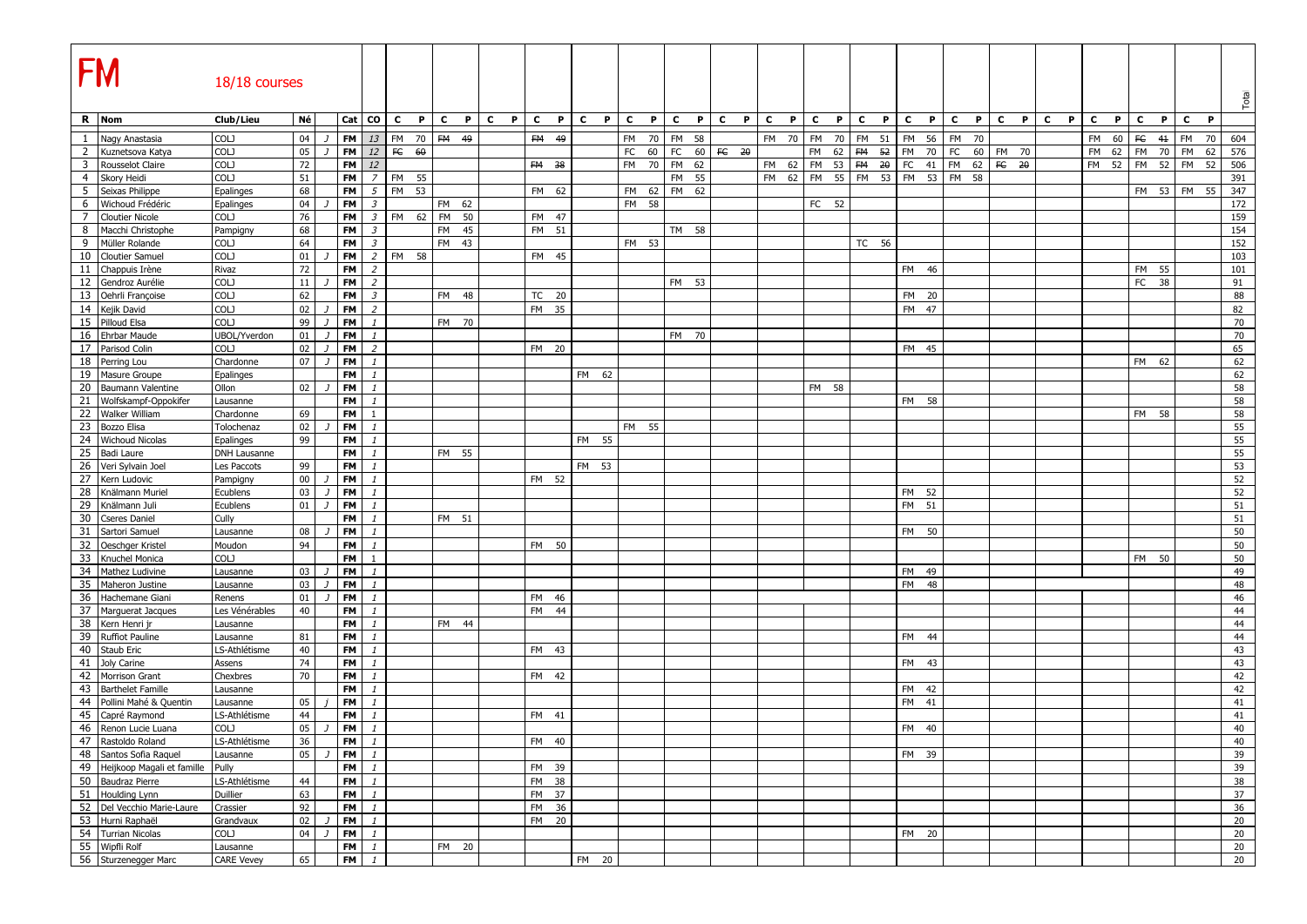| <b>TC</b>      |                                              | 18/18 courses                  |          |                 |                                  | 21.03.           | (CARE)<br>Peney-le- | 28.03.15<br>රි    | Э<br>25.04.15 | (ANCO)<br>Chambreli | 02.05.15 | (C0L)<br>Mauvernay | Rosé)<br>$\widehat{Q}$<br>Les Alpettes<br>14.05.15 | 30.05.15 | (CERN)<br>Prevondaux | 06.06.15        | Ballens (COL) | 13.06.15          | (O'Jura) | CERN)<br>20.06.15<br>ீ | 05.09.15     | ERN)<br>Bonmont | (CARE)<br>Mont Che<br>12.09.15 | 26.09.15    | (COLJ)<br>Grand-Jo | 03.10.15     | ত্ৰ<br>Relai (O'Jı | (CERN)<br>Ë<br>16.09.15<br>Trelex | 24.10.15    | (ANCO)<br>La Rouve | 31.10.15     | Mussy<br>Ë      | 14.11.15  | (CARE)<br>Chardonn | 12.12.15         | (CARE)<br>İ<br>Corsier | Total      |
|----------------|----------------------------------------------|--------------------------------|----------|-----------------|----------------------------------|------------------|---------------------|-------------------|---------------|---------------------|----------|--------------------|----------------------------------------------------|----------|----------------------|-----------------|---------------|-------------------|----------|------------------------|--------------|-----------------|--------------------------------|-------------|--------------------|--------------|--------------------|-----------------------------------|-------------|--------------------|--------------|-----------------|-----------|--------------------|------------------|------------------------|------------|
|                | R Nom                                        | Club/Lieu                      | Né       | Cat CO          |                                  | $\mathbf{c}$     | P                   | $\mathbf{C}$<br>P | $\mathbf{c}$  | P                   | c        | P                  | c<br>P                                             | c        | P                    | $\mathbf{C}$    | P             | $\mathbf c$<br>P. |          | $\mathbf{C}$<br>P      | c            | P               | c<br>P                         | $\mathbf c$ | P                  | $\mathbf{C}$ | P                  | $\mathbf c$<br>P                  | $\mathbf c$ | P.                 | $\mathbf{C}$ | P               | c         | P                  | c                | P                      |            |
| $\mathbf{1}$   | Nagy Attila                                  | COLJ                           | 68       | TC              | 12                               | TC               | 80                  | TC<br>80          |               |                     | TC       | 80                 |                                                    | ŦЄ       | 68                   | TC              | 72            |                   |          | ТC<br>80               | $\mp \infty$ | 61              |                                | TC          | 80                 | TL           | 88                 |                                   |             |                    | TC           | 68              | TC        | 80                 | TC               | 72                     | 712        |
|                | 2 Kuznetsov Vladimir                         | COLJ                           | 80       | TC              | 12                               |                  |                     |                   |               |                     |          |                    | TC 72                                              | TM       | 80                   | TC              | 80            | TC<br>80          |          | $\mp \in$<br>72        | TC           | 80              | TC<br>72                       | TC          | 72                 | <b>TM</b>    | 82                 |                                   |             |                    | TC           | 72              | TC        | 72                 | <b>TC</b>        | 80                     | 698        |
| 3              | Baud Loïc                                    | COLJ                           | 02       | TC              | $17$                             | $E_{\text{H}}$   | 54                  | <b>TC 63</b>      | TC            | 80                  | TM 70    |                    |                                                    | TC       | 72                   | $\mp \infty$    | 68            | $F_{\rm C}$<br>65 |          | TC<br>68               | <b>TC</b>    | 68              | TE<br>63                       | $\mp \in$   | 63                 | TC           | 80                 | TC<br>68                          | TC          | 72                 | $\mp \in$    | $\overline{20}$ | TM        | 78                 | <b>TL</b>        | 82                     | 670        |
| $\overline{4}$ | Knuchel Jean-Rodolphe                        | COLJ                           | 46       | TC              | 10                               | $\mp \in$        | 63                  | <b>TM</b><br>69   |               |                     | TC       | 72                 |                                                    | TC       | 65                   | <b>TM</b>       | 72            |                   |          |                        |              |                 |                                | <b>TL</b>   | 75                 | <b>TC</b>    | 63                 |                                   | <b>TC</b>   | 68                 | <b>TC</b>    | 63              | <b>TM</b> | 69                 |                  |                        | 616        |
| 5              | Naceur Najla                                 | COLJ                           | 64       | TC              | 9                                | <b>TC</b>        | 56                  | TC<br>56          |               |                     | TC       | 56                 | TC 58                                              |          |                      | TC              | 58            | TC<br>63          |          |                        |              |                 |                                | TC 58       |                    |              |                    |                                   |             | TC 61              |              |                 |           |                    | TL.              | 71                     | 537        |
| 6              | <b>Baud Quentin</b>                          | COLJ                           | 04       | TC              | 12                               | $\mp$            | 55                  | FM<br>53          | TC            | 62                  | TC<br>53 |                    |                                                    | TC       | 60                   | TC              | 55            | TC 20             |          |                        |              |                 | TC 62                          |             |                    |              |                    | TC 72                             |             |                    | FM 58        |                 | TC        | 62                 | <b>TC</b>        | 65                     | 487        |
| $\overline{7}$ | Repond Henri                                 | <b>CARE Vevey</b><br>COLJ      | 32       | TC              | 8                                | TC<br>TC         | 61                  | TC<br>51          | TC            | 65                  | TC<br>60 |                    | 60<br>TC                                           | TC       | 59                   | TC              | 57            |                   |          |                        |              |                 |                                |             |                    |              |                    |                                   |             |                    |              |                 |           |                    | <b>TC</b>        | 63                     | 476        |
| 9              | 8 Duvoisin Elisabeth                         | <b>CARE Vevey</b>              | 60<br>53 | TC<br>TC        | 8<br>8                           | TC               | 57<br>62            | TC 61             |               |                     | TC       | 65                 | 57<br>TC<br>TC<br>63                               | TC<br>TC | 61<br>57             | <b>TM</b>       | 56            |                   |          |                        | TC 58        |                 | TC<br>51<br>TC                 | 50 TM 20    |                    |              |                    |                                   |             |                    |              |                 | TC 61     |                    | TL.<br><b>TM</b> | 72 473<br>75           | 453        |
|                | Gavillet Marc-André<br>10 Pache Sandrine     | COLJ                           | 65       | TC              | $\overline{7}$                   | TC               | 58                  |                   |               |                     |          |                    | 65<br>TM                                           | TC       | 62                   |                 |               |                   |          | TC 61                  |              |                 | 55<br>TC                       | TM 57       |                    |              |                    |                                   |             |                    |              |                 | TL 73     |                    |                  |                        | 431        |
|                | 11 Bron Raphael                              | COLJ                           | 01       | TC              | 6                                | <b>TC</b>        | 60                  | TC<br>60          | TC            | 63                  | TC<br>59 |                    |                                                    |          |                      |                 |               |                   |          |                        | TC           | 63              | 60<br>TC                       |             |                    |              |                    |                                   |             |                    |              |                 |           |                    |                  |                        | 365        |
|                | 12 Monod Guillaume                           | COLJ                           | 01       | <b>TC</b>       | 6                                |                  |                     | <b>TC</b><br>54   |               |                     | TC 63    |                    |                                                    |          | TC 58                |                 |               |                   |          |                        | TC           | 57              | TC                             | 59 TC 60    |                    |              |                    |                                   |             |                    |              |                 |           |                    |                  |                        | 351        |
|                | 13 Skory Giorgio                             | COLJ                           | 59       | TC              | 6                                | TC 68            |                     | TC 20             |               |                     |          |                    |                                                    |          |                      |                 |               |                   |          | TC 63 TC               |              | 60              | TC<br>65                       |             |                    | TC 72        |                    |                                   |             |                    |              |                 |           |                    |                  |                        | 348        |
|                | 14 Béboux Olivier                            | COLJ                           | 62       | TC              | 6                                | TC 65            |                     | <b>TC</b><br>68   |               |                     |          |                    | TC 20                                              |          |                      | TC 63           |               |                   |          |                        |              |                 | <b>TC</b><br>58                |             |                    |              |                    |                                   |             |                    |              |                 | TC 65     |                    |                  |                        | 339        |
|                | 15 Stuber Franziska                          | COLJ                           | 67       | TC              | 5                                |                  |                     |                   |               |                     |          |                    |                                                    |          |                      |                 |               | TC 59 TC 68       |          |                        |              |                 | FM<br>70                       | TC 61       |                    | TC 65        |                    |                                   |             |                    |              |                 |           |                    |                  |                        | 323        |
|                | 16 Baumann Catherine                         | Ollon                          | 72       | TC              | $5\overline{5}$                  |                  |                     |                   |               |                     | TC 57    |                    | TC 62                                              |          |                      |                 |               |                   |          |                        | TC 59        |                 | <b>TM</b><br>71                |             |                    |              |                    |                                   |             |                    |              |                 | TC 68     |                    |                  |                        | 317        |
|                | 17 Hoyois Odile                              | <b>CARE Vevey</b>              | 60       | TC              |                                  | 5 TM 70          |                     |                   |               |                     | TC 58    |                    |                                                    |          |                      |                 |               |                   |          |                        |              |                 | TC 54                          |             |                    |              |                    |                                   |             |                    |              |                 | TC 60     |                    | TL               | 69 311                 |            |
|                | 18 Fürst Yolanda                             | COLJ                           | 75       | TC              | $\mathfrak{s}$                   |                  |                     | TC 49             |               |                     |          |                    | FM 58                                              | TC       | 56                   | TC              | 56            |                   |          | TC 20                  |              |                 |                                |             |                    |              |                    |                                   |             |                    |              |                 |           |                    |                  |                        | 239        |
|                | 19 Baumgartner Pierre-André                  | <b>CARE Vevey</b>              | 46       | TC              | $\mathfrak{Z}$                   | TC               | 72                  | TC<br>72          |               |                     |          |                    |                                                    |          |                      |                 |               |                   |          |                        |              |                 |                                |             |                    |              |                    | TC 80                             |             |                    |              |                 |           |                    |                  |                        | 224        |
| 21             | 20 Cuche Camille                             | <b>CARE Vevey</b>              | 56<br>91 | TC<br>TC        | $\mathfrak{Z}$<br>$\mathfrak{Z}$ |                  |                     |                   |               | TC 72               |          |                    | TC 68                                              |          |                      | <b>TM</b><br>TC | 66<br>60      |                   |          |                        |              |                 |                                |             |                    |              |                    |                                   |             |                    |              |                 |           |                    |                  |                        | 206<br>187 |
|                | Morel Lamia<br>22 Renevey Stéphane           | Lausanne<br>CA Rosé/Granges-Ma | 89       | TC              | $\mathfrak{Z}$                   |                  |                     | TC 65             |               |                     | TC 62    |                    |                                                    |          |                      | TC 61           |               |                   |          |                        |              |                 | TC 56                          | TM 61       |                    |              |                    |                                   |             |                    |              |                 |           |                    |                  |                        | 178        |
| 23             | <b>Baumgartner Marc</b>                      | CERN/Le Vaud                   | 68       | TC              | $\overline{2}$                   |                  |                     |                   |               |                     |          |                    |                                                    |          |                      |                 |               |                   |          |                        |              |                 |                                | TC          | 65                 |              |                    |                                   |             |                    | TC 80        |                 |           |                    |                  |                        | 145        |
|                | 24 Sémoroz Alain                             | Lausanne                       | 74       | TC              | $\mathbf{1}$                     |                  |                     |                   |               |                     | TC 68    |                    |                                                    |          |                      |                 |               |                   |          |                        |              |                 |                                | TC          | 68                 |              |                    |                                   |             |                    |              |                 |           |                    |                  |                        | 136        |
|                | 25 Beck Johanna                              | Chavannes                      | 80       | TC              | $\overline{z}$                   |                  |                     |                   |               |                     | TC 61    |                    |                                                    |          |                      |                 |               |                   |          |                        |              |                 | TC 68                          |             |                    |              |                    |                                   |             |                    |              |                 |           |                    |                  |                        | 129        |
|                | 26 Morel Florent                             | COLJ                           | 83       | TC              | $\overline{z}$                   |                  |                     |                   |               |                     |          |                    |                                                    |          | TC 63                |                 |               |                   |          | TC 65                  |              |                 |                                |             |                    |              |                    |                                   |             |                    |              |                 |           |                    |                  |                        | 128        |
| 27             | Demartin Maeder Marlyse                      | Epalinges                      | 69       | TC              | $\overline{2}$                   |                  |                     | FM 58             |               |                     |          |                    |                                                    |          |                      | TC 62           |               |                   |          |                        |              |                 |                                |             |                    |              |                    |                                   |             |                    |              |                 |           |                    |                  |                        | 120        |
|                | 28 Van Spaendonk Thomas                      | COLJ                           | 02       | TC              | $\overline{2}$                   |                  |                     |                   |               | TC 61               |          |                    |                                                    |          |                      |                 |               |                   |          |                        | TC 56        |                 |                                |             |                    |              |                    |                                   |             |                    |              |                 |           |                    |                  |                        | 117        |
|                | 29 Müller Cécile                             | COLJ                           | 96       | TC              | $\overline{2}$                   |                  |                     |                   |               |                     |          |                    |                                                    |          |                      |                 |               |                   |          |                        | TC           | 62              | TC 52                          |             |                    |              |                    |                                   |             |                    |              |                 |           |                    |                  |                        | 114        |
|                | 30 Milet Eric                                | COLJ                           | $00\,$   | <b>TC</b>       | $\overline{2}$                   |                  |                     | TC 55             |               |                     |          |                    |                                                    |          |                      |                 |               |                   |          |                        |              |                 | FM 55                          |             |                    |              |                    |                                   |             |                    |              |                 |           |                    |                  |                        | 110        |
|                | 31 Bozzo Leonardo                            | COLJ                           |          | TC              | $\overline{z}$                   |                  |                     | FM 52             |               |                     |          |                    |                                                    |          |                      |                 |               |                   |          |                        |              |                 | TC 49                          |             |                    |              |                    |                                   |             |                    |              |                 |           |                    |                  |                        | 101        |
|                | 32 Kern Karine                               | Pampigny                       | 66       | TC              | $\overline{2}$                   |                  |                     | TC 47             |               |                     | FM 53    |                    |                                                    |          |                      |                 |               |                   |          |                        |              |                 |                                |             |                    |              |                    |                                   |             |                    |              |                 |           |                    |                  |                        | 100        |
|                | 33 Longchamp Sylvie<br>34 Chapuis-Rudaz Team | <b>CARE Vevey</b>              | 75<br>81 | <b>TC</b><br>TC | $\overline{2}$<br>$\overline{2}$ |                  |                     | FM 47<br>TC 45    |               |                     | TC<br>TC | 48<br>49           |                                                    |          |                      |                 |               |                   |          |                        |              |                 |                                |             |                    |              |                    |                                   |             |                    |              |                 |           |                    |                  |                        | 95<br>94   |
|                | 35 Müller Marie-Eve                          | Lausanne<br>Lausanne           | 86       | TC              | $\overline{z}$                   |                  |                     |                   |               |                     | FM 34    |                    |                                                    |          |                      | TC 53           |               |                   |          |                        |              |                 |                                |             |                    |              |                    |                                   |             |                    |              |                 |           |                    |                  |                        | 87         |
|                | 36 Macchi Arno                               | Pampigny                       | 02       | TC              | $\overline{2}$                   |                  |                     |                   |               |                     | FM 33    |                    |                                                    |          |                      | TC 52           |               |                   |          |                        |              |                 |                                |             |                    |              |                    |                                   |             |                    |              |                 |           |                    |                  |                        | 85         |
|                | 37 Stuber Sarah                              | COLJ                           | 99       | TC              | 1                                |                  |                     |                   |               |                     |          |                    |                                                    |          |                      |                 |               | TC 72             |          |                        |              |                 |                                |             |                    |              |                    |                                   |             |                    |              |                 |           |                    |                  |                        | 72         |
|                | 38 Brühlmann Sylvia                          | <b>COLJ</b>                    | 62       | TC              | $\overline{2}$                   |                  |                     |                   |               |                     | FC 45    |                    |                                                    |          |                      |                 |               |                   |          |                        |              |                 | TC 20                          |             |                    |              |                    |                                   |             |                    |              |                 |           |                    |                  |                        | 65         |
|                | 39 Falga Christina                           | CO Cern/Bretonnière            | 64       | TC              | $\mathbf{1}$                     |                  |                     |                   |               |                     |          |                    | TC 65                                              |          |                      |                 |               |                   |          |                        |              |                 |                                |             |                    |              |                    |                                   |             |                    |              |                 |           |                    |                  |                        | 65         |
|                | 40 Nicolet Butoesco                          | Lausanne                       |          | TC              | $\mathbf{1}$                     |                  |                     | TC 62             |               |                     |          |                    |                                                    |          |                      |                 |               |                   |          |                        |              |                 |                                |             |                    |              |                    |                                   |             |                    |              |                 |           |                    |                  |                        | 62         |
|                | 41 Mayer Nicolas                             | DNH Lausanne                   |          | тc              |                                  |                  |                     | TC 59             |               |                     |          |                    |                                                    |          |                      |                 |               |                   |          |                        |              |                 |                                |             |                    |              |                    |                                   |             |                    |              |                 |           |                    |                  |                        | 59         |
|                | 42 Leresche Nils                             | Lausanne                       | 85       | TC              | $\mathbf{1}$                     |                  |                     |                   |               |                     |          |                    | TC 59                                              |          |                      |                 |               |                   |          |                        |              |                 |                                |             |                    |              |                    |                                   |             |                    |              |                 |           |                    |                  |                        | 59         |
|                | 43 Baud Christine<br>44 Nava Marc            | COLJ                           | 71       | TC              |                                  |                  |                     |                   |               |                     |          |                    |                                                    |          |                      |                 |               |                   |          |                        |              |                 |                                | TC 59       |                    |              |                    |                                   |             |                    |              |                 |           |                    |                  |                        | 59         |
|                | 45 Filliau Maxime                            | DNH Lausanne<br>DNH Lausanne   |          | TC<br>TC        | $\mathbf{1}$<br>$\mathbf{1}$     |                  |                     | TC 58<br>TC 57    |               |                     |          |                    |                                                    |          |                      |                 |               |                   |          |                        |              |                 |                                |             |                    |              |                    |                                   |             |                    |              |                 |           |                    |                  |                        | 58<br>57   |
|                | 46 Wichoud Sylvia                            | Epalinges                      | 74       | TC              | $\mathbf{1}$                     |                  |                     |                   |               |                     |          |                    |                                                    |          |                      |                 |               |                   |          |                        |              |                 |                                | TC 57       |                    |              |                    |                                   |             |                    |              |                 |           |                    |                  |                        | 57         |
|                | 47 Houriet Julien                            | Lausanne                       | 80       | TC              | $\mathbf{1}$                     |                  |                     |                   |               |                     | TC 55    |                    |                                                    |          |                      |                 |               |                   |          |                        |              |                 |                                |             |                    |              |                    |                                   |             |                    |              |                 |           |                    |                  |                        | 55         |
|                | 48 Van Spaendonk Vincent                     | COLJ                           | 64       | TC              | $\mathbf{1}$                     |                  |                     |                   |               |                     |          |                    |                                                    |          |                      |                 |               |                   |          |                        | TC 55        |                 |                                |             |                    |              |                    |                                   |             |                    |              |                 |           |                    |                  |                        | 55         |
|                | 49 Caoveiro Suzanne                          | Lausanne                       | 64       | TC              | $\mathbf{1}$                     |                  |                     |                   |               |                     |          |                    |                                                    |          |                      |                 |               |                   |          |                        |              |                 |                                | TC 55       |                    |              |                    |                                   |             |                    |              |                 |           |                    |                  |                        | 55         |
|                | 50 Thomas Alison                             | Rolle                          | 80       | TC              | $\mathbf{1}$                     |                  |                     |                   |               |                     | TC 54    |                    |                                                    |          |                      |                 |               |                   |          |                        |              |                 |                                |             |                    |              |                    |                                   |             |                    |              |                 |           |                    |                  |                        | 54         |
|                | 51 Moutinho Graca                            |                                | 66       | TC              | $\mathbf{1}$                     |                  |                     |                   |               |                     |          |                    |                                                    |          |                      |                 |               |                   |          |                        |              |                 |                                | TC 54       |                    |              |                    |                                   |             |                    |              |                 |           |                    |                  |                        | 54         |
|                | 52 Kellenberger Sara                         | COLJ                           |          | TC              | $\mathbf{1}$                     |                  |                     |                   |               |                     |          |                    |                                                    |          |                      |                 |               |                   |          |                        |              |                 | TC 53                          |             |                    |              |                    |                                   |             |                    |              |                 |           |                    |                  |                        | 53         |
|                | 53 Gomez David                               | <b>CARE Vevey</b>              | 82       |                 |                                  | $TC$ $1$ $TC$ 53 |                     |                   |               |                     |          |                    |                                                    |          |                      |                 |               |                   |          |                        |              |                 |                                |             |                    |              |                    |                                   |             |                    |              |                 |           |                    |                  |                        | 53         |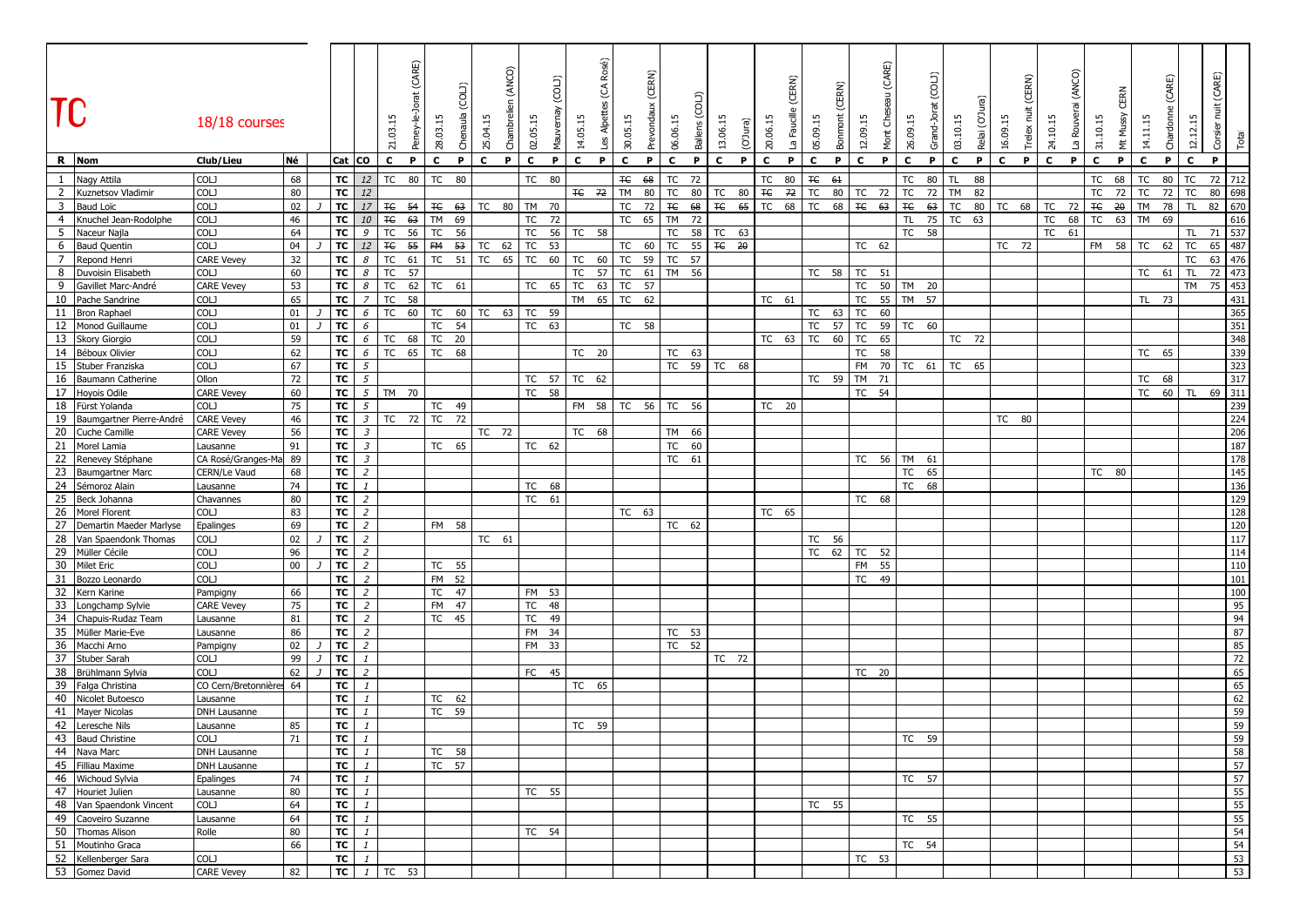|    | 54 Debonneville Raphaël | Lausanne          | 82 | <b>TC</b> |  |                 |                   |  |  |  | TC 53           |  |  | 53 |
|----|-------------------------|-------------------|----|-----------|--|-----------------|-------------------|--|--|--|-----------------|--|--|----|
|    | 55 Kalter Rémy          | Lausanne          |    | TC        |  | TC<br>52        |                   |  |  |  |                 |  |  | 52 |
| 56 | Demin Valentina         | Forel             | 84 | TC        |  |                 | TC 52             |  |  |  |                 |  |  | 52 |
| 57 | Herrera Chloé           | Epalinges         | 85 | <b>TC</b> |  |                 |                   |  |  |  | TC<br>52        |  |  | 52 |
| 58 | Hachemane Sébastien     | Renens            | 98 | TC        |  |                 | TC 51             |  |  |  |                 |  |  | 51 |
| 59 | Madera Mari             |                   | 51 | TC        |  |                 |                   |  |  |  | TC 51           |  |  | 51 |
|    | Borlet-Hôte Manon       | Lausanne          | 03 | <b>TC</b> |  |                 | TC 50             |  |  |  |                 |  |  | 50 |
| 61 | Godel Léa               | Echallens         | 00 | тc        |  |                 |                   |  |  |  | TC<br>- 50      |  |  | 50 |
| 62 | Bourgeois Gaël          | <b>CARE Vevey</b> | 79 | TC        |  | TC 50           |                   |  |  |  |                 |  |  | 50 |
| 63 | Godel Isabelle          | Morrens           | 65 | TC        |  |                 |                   |  |  |  | TC<br>49        |  |  | 49 |
| 64 | Smirnova Daria          | Lausanne          |    | TC        |  | TC<br>48        |                   |  |  |  |                 |  |  | 48 |
| 65 | Godel Sylvie            | Echallens         | 74 | <b>TC</b> |  |                 |                   |  |  |  | TC<br>48        |  |  | 48 |
| 66 | Richard Alain           | Cambe-Gouilles    | 51 | TC        |  |                 |                   |  |  |  | TC<br>47        |  |  | 47 |
| 67 | Richard Isabel          | Cambe-Gouilles    | 48 | TC        |  |                 |                   |  |  |  | <b>TC</b><br>46 |  |  | 46 |
| 68 | Werren Jacqueline       | Prilly            | 42 | <b>TC</b> |  |                 | <b>TC</b><br>- 20 |  |  |  |                 |  |  | 20 |
| 69 | <b>Wagner Annick</b>    | Lausanne          | 72 | TC        |  | <b>TC</b><br>20 |                   |  |  |  |                 |  |  | 20 |
| 70 | Knälmann Hildegard      | Ecublens          | 67 | TC        |  |                 |                   |  |  |  | TC 20           |  |  | 20 |
|    | Knälmann Hildegard      | Ecublens          | 67 | тc        |  |                 |                   |  |  |  | TC<br>20        |  |  | 20 |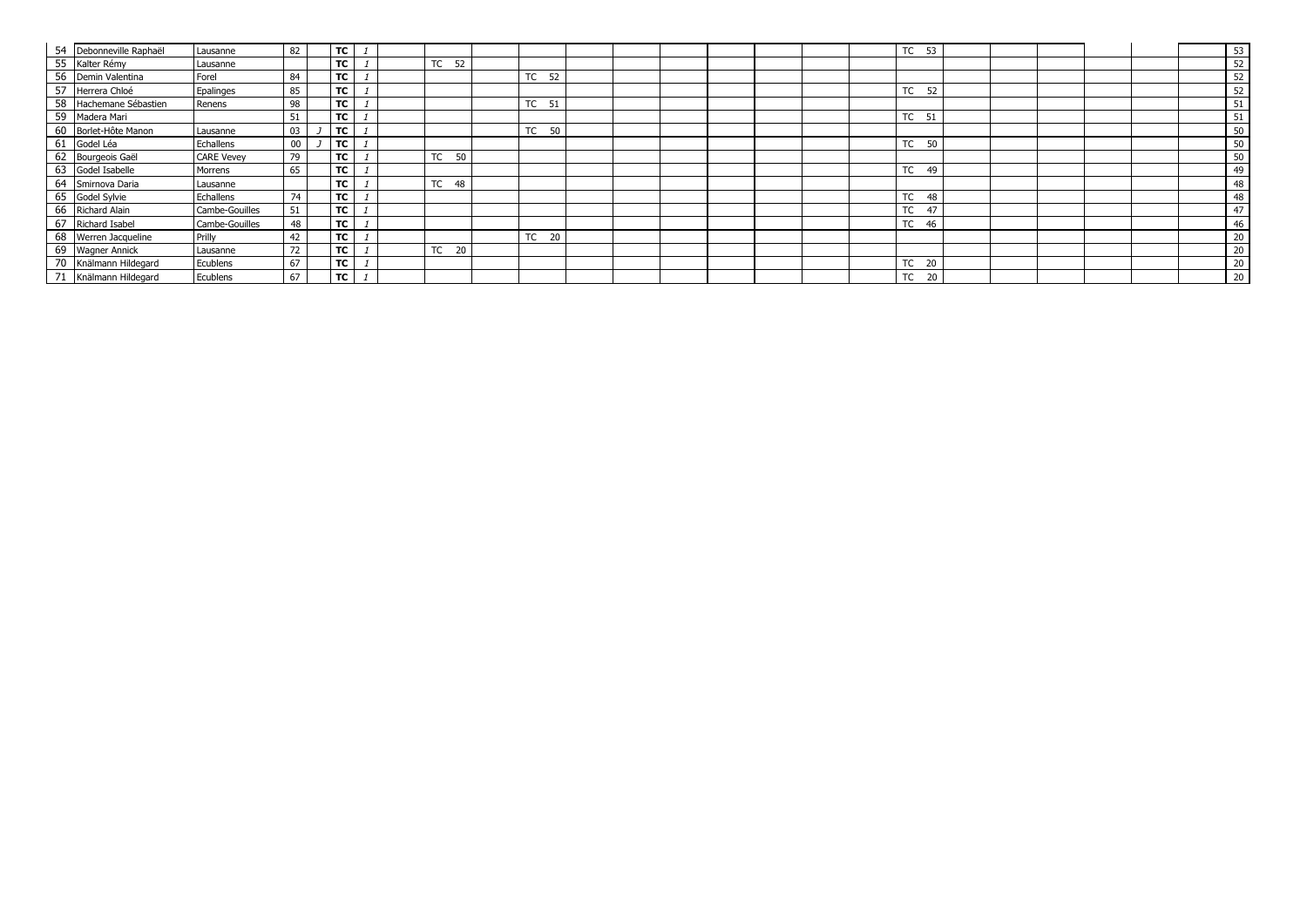# **TM** 18/18 courses

|                         | R Nom                              | Club/Lieu                       | Né           |                |                        | Cat CO                       | $\mathbf{c}$ | $\mathbf{P}$ | P<br>$\mathbf{c}$ | $\mathbf{c}$<br>P        | $\mathbf{c}$ | $\mathbf{P}$ | $\mathbf{c}$ | $\mathbf{P}$ | $\mathbf{c}$        | P<br>$\mathbf{C}$ | P.              | $\mathbf{c}$<br>P.    | $\mathbf{c}$ | P     | $\mathbf{c}$    | P     | $\mathbf{c}$    | P<br>$\mathbf{c}$         | $\mathbf{P}$    | $\mathbf{c}$ | P     | $\mathbf{C}$ | P. | $\mathbf{c}$ | P. | $\mathbf{c}$ | P               | $\mathbf{c}$ | $\mathbf{P}$ | c<br>P          |          |
|-------------------------|------------------------------------|---------------------------------|--------------|----------------|------------------------|------------------------------|--------------|--------------|-------------------|--------------------------|--------------|--------------|--------------|--------------|---------------------|-------------------|-----------------|-----------------------|--------------|-------|-----------------|-------|-----------------|---------------------------|-----------------|--------------|-------|--------------|----|--------------|----|--------------|-----------------|--------------|--------------|-----------------|----------|
| 1                       | Kuznetsov Victor                   | <b>COLJ</b>                     | 03           |                | <b>TM</b>              | 14                           |              |              | TM 90             |                          | <b>TM</b>    | 90           | TM 71        |              | <b>TM 78</b>        |                   | <b>TM 82</b>    | TM 90                 | <b>TM</b>    | 90    | <b>TM</b>       | 82    | <b>TM</b>       | 90<br><b>TL</b>           | 85              | <b>TL</b>    | 92    | <b>TM</b>    | 82 |              |    | <b>TM</b>    | 90              | TL.          | 92           |                 | 801      |
| $\overline{2}$          | Wichoud Jérémie                    | COLJ                            | 01           | $\overline{J}$ | <b>TM</b>              | 13                           |              |              | <b>TM</b><br>75   |                          | <b>TL</b>    | 72           | <b>TM 73</b> |              | <b>TM</b><br>75     |                   | <b>TM</b><br>78 |                       | TM           | 82    | <b>TM</b>       | 90    | TL.             | 79<br>TM                  | 90              | <b>TM</b>    | 90    | <b>TM</b>    | 73 |              |    | TL.          | 92              | TL.          | 77           |                 | 753      |
| $\overline{\mathbf{3}}$ | <b>Weber Serge</b>                 | <b>CARE Vevey</b>               | 63           |                | <b>TM</b>              | 11                           | <b>TM 75</b> |              | <b>TM</b><br>82   |                          | <b>TM</b>    | 73           |              |              | <b>TM</b><br>82     |                   | <b>TM</b><br>90 |                       | <b>TM</b>    | 78    | <b>TM</b>       | 78    | <b>TM</b>       | 82                        |                 |              |       | <b>TM</b>    | 90 |              |    | <b>TM</b>    | 82              | <b>TM</b>    | 82           |                 | 746      |
| $\overline{4}$          | Rousselot Yves                     | <b>COLJ</b>                     | 69           |                | <b>TM</b>              | 12                           |              |              | TM<br>75          |                          | <b>TC</b> 72 |              |              |              | $\mathsf{TC}$<br>68 |                   | TC<br>72        | TC 72                 |              |       | TM              | 72    | TL.             | 80<br><b>TL</b>           | 80              | TL.          | 85    | <b>TM</b>    | 78 |              |    | TM           | 75              | TL.          | 76           | <b>TC</b><br>68 | 693      |
| 5                       | Balay Solène                       | CO Cern/Lausanne                | 90           |                | TM                     | 12                           |              |              | <b>TM</b><br>73   |                          |              |              | TM 68        |              | <b>TM</b><br>73     |                   | <b>TM</b><br>70 |                       |              | TM 73 | TM              | 73    |                 | TM                        | 72              | <b>TM</b>    | 78    | <b>TM</b>    | 75 |              |    | TM           | 78              | TM           | 70           | 75<br><b>TL</b> | 667      |
| 6                       | <b>Baud Sandrine</b>               | <b>COLJ</b>                     | 71           |                | <b>TM</b>              | 16                           | <b>TM</b>    | 73           | T M               | $65$ $\overline{+}$ $68$ | <b>TM</b>    | 69           |              |              | <b>TM</b><br>70     |                   | <b>TM</b><br>69 | TM 72                 |              | TC 62 | $\overline{+e}$ |       | 65 TM 72        | $\mathop{\text{\rm \#C}}$ | 62              |              |       | TM           | 72 | $F_{\rm c}$  | 65 | T M          | $\overline{20}$ | <b>TM</b>    | 72           | 70<br><b>TL</b> | 639      |
| $\overline{7}$          | <b>Bischoff Laurent</b>            | <b>CARE Vevey</b>               | 75           |                | TM                     | $\overline{z}$               | <b>TM</b>    | 90           |                   |                          | TM 78        |              | TM 70        |              |                     |                   |                 |                       |              |       |                 |       | TM 75           | <b>TM</b>                 | 63              |              |       |              |    |              |    |              |                 | <b>TM</b>    | 90           | <b>TL</b>       | 100 566  |
| 8                       | Pilloud Elisabeth                  | <b>COLJ</b>                     | 65           |                | TM                     | 9                            | TM 71        |              | TM 71             |                          |              |              | TM 20        |              |                     |                   |                 | TM 75                 |              |       |                 | TM 72 |                 | <b>TM</b>                 | 71              |              | TM 73 |              |    |              |    |              |                 |              |              | <b>TM</b><br>82 | 535      |
| 9                       | Ingold Christophe                  | <b>COLJ</b>                     | 79           |                | <b>TM</b>              | $\overline{7}$               |              |              |                   |                          | TM 72        |              |              |              |                     |                   | 73<br><b>TM</b> |                       |              | TM 75 |                 |       | TM 73           | <b>TM</b>                 | 69              |              |       |              |    |              |    |              |                 | <b>TM</b>    | 73           | <b>TM</b><br>90 | 525      |
| 10                      | Pécoud Claude-Yvan                 | COLJ                            | 70           |                | <b>TM</b>              | 8                            |              |              |                   |                          | <b>TM</b>    | 63           | TM 20        |              | <b>TM</b><br>69     |                   | <b>TM</b><br>68 | TM 82                 |              |       |                 |       |                 | <b>TM</b>                 | 67              |              |       |              |    |              |    |              |                 | <b>TM</b>    | 75           | <b>TM</b><br>78 | 522      |
| 11                      | Jaton Christian                    | COLJ                            | 45           |                | TM                     | 8                            |              |              | TM 68             | TM 78                    | <b>TM</b>    | 20           | TC 61        |              | TM 72               |                   | TM 67           |                       |              |       |                 |       |                 | TM                        | 62              |              | TC 68 |              |    |              |    |              |                 |              |              |                 | 496      |
|                         | 12 Müller Guy                      | COLJ                            | 82           |                | TM                     | $\overline{4}$               |              |              | TL.<br>82         |                          |              |              | TM 90        |              | TM 90               |                   |                 |                       |              |       |                 |       |                 | TM                        | 82              |              |       |              |    |              |    |              |                 |              |              |                 | 344      |
|                         | 13 Fleury Perry                    | COLJ                            | 59           |                | TM                     | 6                            | <b>TC</b>    | 59           | TM 67             |                          |              |              | TM 66        |              |                     |                   |                 |                       |              |       |                 |       | TC 57           | <b>TM</b>                 | 20              |              |       |              |    |              |    |              |                 | TM 68        |              |                 | 337      |
|                         | 14 Horrisberger Simea              | COLJ                            | 95           |                | TM                     | 6                            | <b>TM</b>    | 72           | <b>TM</b><br>70   |                          | TM 20        |              |              |              |                     |                   |                 | TM<br>20 <sub>1</sub> |              | TM 72 |                 |       |                 |                           | 73<br>TM        |              |       |              |    |              |    |              |                 |              |              |                 | 327      |
|                         | 15 Bucher Eric                     | COLJ                            | 39           |                | <b>TM</b>              | 5                            | <b>TM</b>    | 78           | <b>TM</b><br>78   |                          |              |              | TM 72        |              |                     |                   |                 | <b>TM</b><br>20       |              |       |                 |       |                 |                           |                 |              |       |              |    |              |    | TC 65        |                 |              |              |                 | 313      |
|                         | 16 Kruithof Dorien                 | COLJ                            | 49           |                | <b>TM</b>              | $\mathfrak{s}$               |              |              | TM 63             |                          | TM 53        |              |              |              |                     |                   | TC 54           | TC<br>62              |              | TM 71 |                 |       |                 |                           |                 |              |       |              |    |              |    |              |                 |              |              |                 | 303      |
|                         | 17 Stuber Annina                   | COLJ                            | 96           |                | <b>TM</b>              | $\overline{4}$               |              |              |                   |                          |              |              |              |              |                     |                   | TM 71           |                       |              |       |                 |       | TC 61           | <b>TM</b>                 | 65              |              | TL 83 |              |    |              |    |              |                 |              |              |                 | 280      |
|                         | 18 Egger Paul                      | Palézieux                       | 50           |                | <b>TM</b>              | $\overline{4}$               |              |              | TM 64             |                          |              |              |              |              |                     |                   | TM 59           |                       |              |       |                 |       | <b>TM</b><br>68 | <b>TM</b>                 | 58              |              |       |              |    |              |    |              |                 |              |              |                 | 249      |
|                         | 19 Pilloud Henri                   | <b>CARE Vevey</b>               | 59           |                | <b>TM</b>              | $\mathfrak{Z}$               |              |              |                   |                          |              |              | FM 70        |              |                     |                   |                 |                       |              |       |                 |       |                 | TM                        | 75              |              | TM 75 |              |    |              |    |              |                 |              |              |                 | 220      |
|                         | 20 Müller Nicole                   | <b>COLJ</b>                     | 85           |                | <b>TM</b>              | $\mathfrak{Z}$               |              |              |                   |                          | TL.          | 78           |              |              | TM 71               |                   |                 |                       |              |       |                 |       |                 | <b>TM</b>                 | 64              |              |       |              |    |              |    |              |                 |              |              |                 | 213      |
|                         | 21 Stuber Matthias                 | <b>COLJ</b>                     | 65           |                | <b>TM</b>              | $\mathcal{Z}$                |              |              |                   |                          |              |              |              |              |                     |                   |                 | TM 73                 |              |       |                 |       | FM 62           |                           | TM 70           |              |       |              |    |              |    |              |                 |              |              |                 | 205      |
|                         | 22 Pahud André                     | <b>COLJ</b>                     | 54           |                | TM                     | $\mathfrak{Z}$               |              |              |                   | FM 70 TM 67              |              |              |              |              |                     |                   |                 |                       |              |       |                 |       |                 |                           |                 |              |       |              |    | TC 63        |    |              |                 |              |              |                 | 200      |
|                         | 23 Renevey Roland                  | CA Rosé/Granges-M               | 55           |                | <b>TM</b>              | $\mathcal{Z}$                |              |              | TM 66             |                          |              |              |              |              |                     |                   |                 |                       |              |       |                 |       | <b>TM</b>       | 69<br><b>TM</b>           | 58              |              |       |              |    |              |    |              |                 |              |              |                 | 193      |
|                         | 24 Hiroz Jean-Pierre               | <b>CARE Vevey</b>               | 56           |                | TM                     | $\overline{2}$               |              |              |                   |                          |              |              |              |              |                     |                   |                 |                       |              |       |                 |       | <b>TC</b>       | 80                        | TM 78           |              |       |              |    |              |    |              |                 |              |              |                 | 158      |
| 25                      | Macchi Annouck                     | Pampigny                        | 72           |                | TM                     | $\mathfrak{Z}$               |              |              | TC 46             |                          | <b>FM</b>    | 48           |              |              |                     |                   | TM 57           |                       |              |       |                 |       |                 |                           |                 |              |       |              |    |              |    |              |                 |              |              |                 | 151      |
| 26                      | Landolt Jürg                       | COLJ                            | 53           |                | TM                     | $\overline{2}$               |              |              |                   |                          | <b>FM</b>    | 70           | TM 64        |              |                     |                   |                 |                       |              |       |                 |       |                 |                           |                 |              |       |              |    |              |    |              |                 |              |              |                 | 134      |
|                         | 27 Hoyois Christian                | <b>CARE Vevey</b>               | 57           |                | <b>TM</b>              | $\overline{2}$               |              |              |                   |                          | <b>TM</b>    | 66           |              |              |                     |                   |                 |                       |              |       |                 |       |                 |                           | TM 60           |              |       |              |    |              |    |              |                 |              |              |                 | 126      |
| 28                      | Gallarotti Jean-Marc               | Lausanne Sport                  |              |                | <b>TM</b>              | $\overline{2}$               |              |              | TM 62             |                          | <b>FM</b>    | 55           |              |              |                     |                   |                 |                       |              |       |                 |       |                 |                           |                 |              |       |              |    |              |    |              |                 |              |              |                 | 117      |
|                         | 29 Pauli Isabelle                  | <b>COLJ</b>                     | 81           |                | TM                     | $\mathbf{1}$                 |              |              |                   |                          |              |              | TM 82        |              |                     |                   |                 |                       |              |       |                 |       |                 |                           |                 |              |       |              |    |              |    |              |                 |              |              |                 | 82       |
|                         | 30 Pauli Walter                    | COLJ                            | 45           |                | <b>TM</b>              | $\mathbf{1}$                 |              |              |                   |                          |              |              | TM 80        |              |                     |                   |                 |                       |              |       |                 |       |                 |                           |                 |              |       |              |    |              |    |              |                 |              |              |                 | 80       |
|                         | 31 Pasche Guy-John                 | <b>CARE Vevey</b>               | 56           |                | <b>TM</b>              | $\mathbf{1}$                 |              |              | TM 72             |                          |              |              |              |              |                     |                   |                 |                       |              |       |                 |       |                 |                           |                 |              |       |              |    |              |    |              |                 |              |              |                 | 72       |
| 33                      | 32 Baumann Elliot                  | <b>CARE Vevey</b><br>CA Rosé/VD | $00\,$<br>62 |                | <b>TM</b><br><b>TM</b> | $\mathbf{1}$<br>$\mathbf{1}$ |              |              |                   |                          |              |              |              |              |                     |                   |                 |                       |              |       |                 |       | TM 70           |                           |                 |              |       |              |    |              |    |              |                 | TM 71        |              |                 | 71<br>70 |
|                         | Loup Loïse<br>34 Vanquetin Etienne | Blonay                          | 62           |                | TM                     | $\mathbf{1}$                 |              |              |                   |                          | TM 68        |              |              |              |                     |                   |                 |                       |              |       |                 |       |                 |                           |                 |              |       |              |    |              |    |              |                 |              |              |                 |          |
| 35                      | Mever Alain                        | <b>COLJ</b>                     | 68           |                | <b>TM</b>              | $\mathbf{1}$                 |              |              |                   |                          |              |              |              |              |                     |                   |                 |                       |              |       |                 |       |                 |                           | TM 68           |              |       |              |    |              |    |              |                 |              |              |                 | 68<br>68 |
| 36                      | Leresche Samuel                    | La-Tour-de-Peilz                | 81           |                | <b>TM</b>              | $\mathbf{1}$                 |              |              |                   |                          |              |              | TM 67        |              |                     |                   |                 |                       |              |       |                 |       |                 |                           |                 |              |       |              |    |              |    |              |                 |              |              |                 | 67       |
|                         | 37 Masurel Johan                   | Lausanne                        | 67           |                | TM                     | $\mathbf{1}$                 |              |              | TM 66             |                          |              |              |              |              |                     |                   |                 |                       |              |       |                 |       |                 |                           |                 |              |       |              |    |              |    |              |                 |              |              |                 | 66       |
| 38                      | De Col Roberto                     | Lausanne                        | 81           |                | <b>TM</b>              | $\mathbf{1}$                 |              |              |                   |                          |              |              |              |              |                     |                   |                 |                       |              |       |                 |       |                 |                           | TM 66           |              |       |              |    |              |    |              |                 |              |              |                 | 66       |
| 39                      | Troesch Leonard Famille            | Renens                          | 98           |                | TM                     | $\mathbf{1}$                 |              |              |                   |                          | <b>TM</b>    | 65           |              |              |                     |                   |                 |                       |              |       |                 |       |                 |                           |                 |              |       |              |    |              |    |              |                 |              |              |                 | 65       |
| 40                      | Zoell Julien                       | Froideville                     | 02           |                | <b>TM</b>              | $\overline{2}$               |              |              |                   |                          | TM 20        |              |              |              |                     |                   |                 |                       |              |       |                 |       | FC 43           |                           |                 |              |       |              |    |              |    |              |                 |              |              |                 | 63       |
| 41                      | Berguerand Robin                   | Lausanne                        | 95           |                | <b>TM</b>              | $\mathbf{1}$                 |              |              |                   |                          | TM           | 62           |              |              |                     |                   |                 |                       |              |       |                 |       |                 |                           |                 |              |       |              |    |              |    |              |                 |              |              |                 | 62       |
|                         | 42 Berguerand Alain                | Footing-Club                    | 64           |                | TM                     | $\mathbf{1}$                 |              |              |                   |                          | TM           | 61           |              |              |                     |                   |                 |                       |              |       |                 |       |                 |                           |                 |              |       |              |    |              |    |              |                 |              |              |                 | 61       |
|                         | 43 Peter Alain                     | <b>COLJ</b>                     | 62           |                | <b>TM</b>              | $\mathbf{1}$                 |              |              |                   |                          | <b>TM</b>    | 60           |              |              |                     |                   |                 |                       |              |       |                 |       |                 |                           |                 |              |       |              |    |              |    |              |                 |              |              |                 | 60       |
|                         | 44 Morgatini Samuel                | Lausanne                        |              |                | TM                     | $\mathbf{1}$                 |              |              |                   |                          | <b>TM</b>    | 58           |              |              |                     |                   |                 |                       |              |       |                 |       |                 |                           |                 |              |       |              |    |              |    |              |                 |              |              |                 | 58       |
| 45                      | Borlet-Hôte Ethan                  | Lausanne                        | 05           |                | <b>TM</b>              |                              |              |              |                   |                          | <b>TM</b>    | 57           |              |              |                     |                   |                 |                       |              |       |                 |       |                 |                           |                 |              |       |              |    |              |    |              |                 |              |              |                 | 57       |
| 46                      | Roulet Carole                      | Blonay                          | 73           |                | TM                     | $\mathbf{1}$                 |              |              |                   |                          | TM 56        |              |              |              |                     |                   |                 |                       |              |       |                 |       |                 |                           |                 |              |       |              |    |              |    |              |                 |              |              |                 | 56       |
| 47                      | Dumauthioz Valérie                 | <b>CARE Vevey</b>               | 66           |                | <b>TM</b>              | $\mathbf{1}$                 |              |              |                   |                          | TM 55        |              |              |              |                     |                   |                 |                       |              |       |                 |       |                 |                           |                 |              |       |              |    |              |    |              |                 |              |              |                 | 55       |
| 48                      | N'Nanga/Dos Santos                 | Lausanne                        |              |                | <b>TM</b>              | $\mathbf{1}$                 |              |              |                   |                          |              |              |              |              |                     |                   |                 |                       |              |       |                 |       |                 |                           | TM 55           |              |       |              |    |              |    |              |                 |              |              |                 | 55       |
| 49                      | <b>Bove Elisa</b>                  | Lausanne                        | 01           |                | <b>TM</b>              | $\mathbf{1}$                 |              |              |                   |                          | TM 54        |              |              |              |                     |                   |                 |                       |              |       |                 |       |                 |                           |                 |              |       |              |    |              |    |              |                 |              |              |                 | 54       |
| 50                      | Meylan Pierre-Louis                | Lausanne                        | 52           |                | <b>TM</b>              | $\mathbf{1}$                 |              |              |                   |                          |              |              |              |              |                     |                   |                 |                       |              |       |                 |       |                 |                           | TM 54           |              |       |              |    |              |    |              |                 |              |              |                 | 54       |
|                         | 51 Schlalter Stéphane              | Lausanne                        | 71           |                | <b>TM</b>              | $\mathbf{1}$                 |              |              |                   |                          |              |              |              |              |                     |                   |                 |                       |              |       |                 |       |                 |                           | <b>TM</b><br>53 |              |       |              |    |              |    |              |                 |              |              |                 | 53       |
|                         | 52 Lambelet Téa                    | Crissier                        | 04           |                | <b>TM</b>              | $\mathbf{1}$                 |              |              |                   |                          |              |              |              |              |                     |                   |                 |                       |              |       |                 |       |                 |                           | TM 52           |              |       |              |    |              |    |              |                 |              |              |                 | 52       |
| 53                      | Schweizer Verena                   | Le Mont                         | 49           |                | <b>TM</b>              |                              |              |              |                   |                          | TM 52        |              |              |              |                     |                   |                 |                       |              |       |                 |       |                 |                           |                 |              |       |              |    |              |    |              |                 |              |              |                 | 52       |
|                         | 54 Roulet Thomas                   | Blonay                          | $00\,$       |                | <b>TM</b>              | $\mathbf{1}$                 |              |              |                   |                          | TM 51        |              |              |              |                     |                   |                 |                       |              |       |                 |       |                 |                           |                 |              |       |              |    |              |    |              |                 |              |              |                 | 51       |
|                         | 55 Lambelet Alyssa                 | Crissier                        | 02           |                | <b>TM</b>              |                              |              |              |                   |                          |              |              |              |              |                     |                   |                 |                       |              |       |                 |       |                 |                           | TM 51           |              |       |              |    |              |    |              |                 |              |              |                 | 51       |
|                         | 56 Pesenti Evan                    | Blonay                          | 04           | J              | <b>TM</b>              | $\mathbf{1}$                 |              |              |                   |                          | TM 50        |              |              |              |                     |                   |                 |                       |              |       |                 |       |                 |                           |                 |              |       |              |    |              |    |              |                 |              |              |                 | 50       |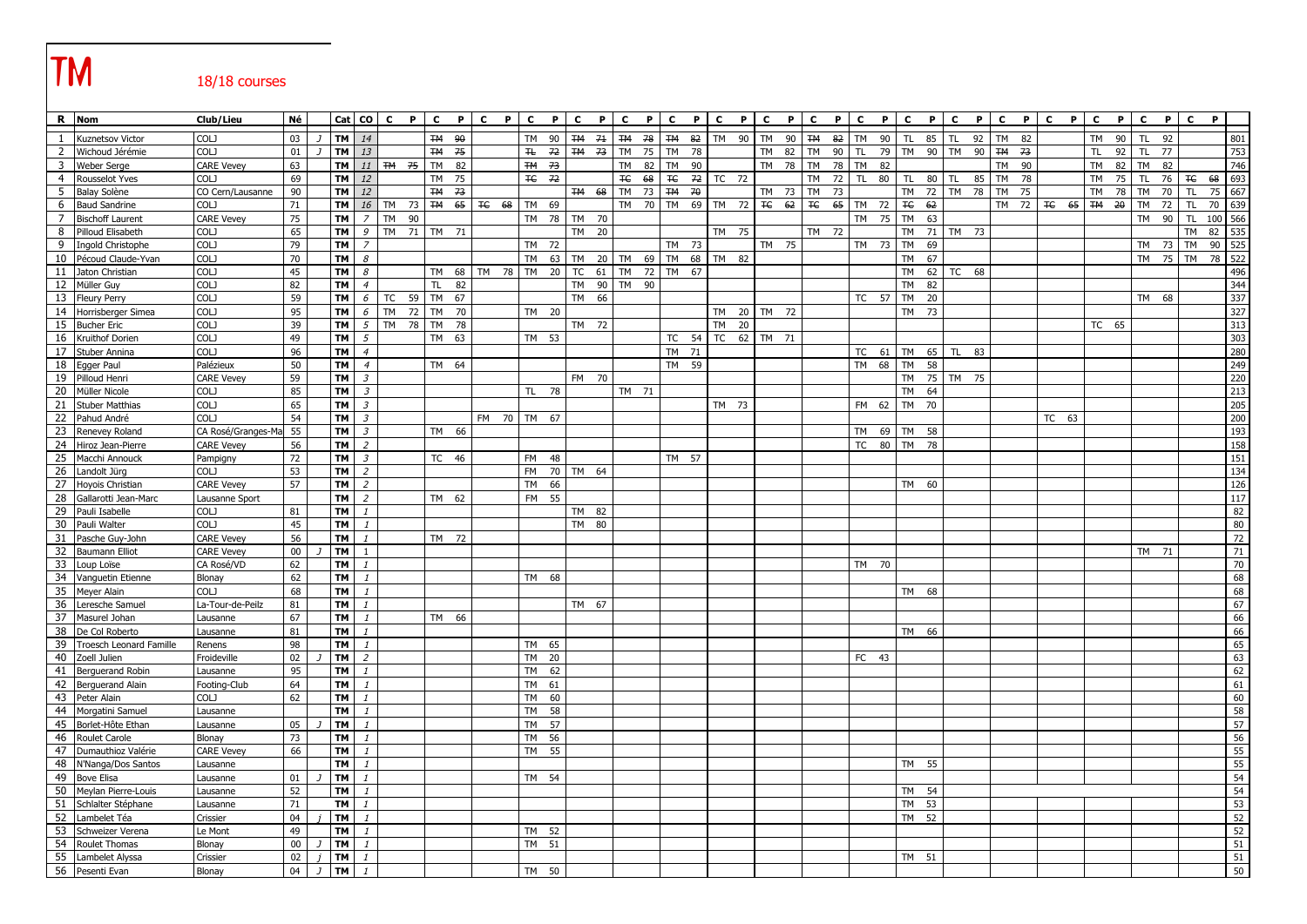| $- -$ | Corbaz Christian  | Ecublens    |      | <b>TM</b> |  |  |                                  |  |  |  | T <sub>AA</sub><br>ັບເ<br>. | 50 |  |  |  | ັ |
|-------|-------------------|-------------|------|-----------|--|--|----------------------------------|--|--|--|-----------------------------|----|--|--|--|---|
|       | Garcia Anne-Marie | Prangins    | $-$  | TM        |  |  |                                  |  |  |  | $T^{\ast}$<br>.             | 40 |  |  |  |   |
|       | Fellrath Caterina | Grandson    |      | <b>TM</b> |  |  |                                  |  |  |  | $T^*$<br>.                  | 48 |  |  |  |   |
|       | JU Zoëll Anne     | Froideville | $-1$ | <b>TM</b> |  |  | <b>TM</b><br>$\mathcal{L}$<br>ZU |  |  |  |                             |    |  |  |  |   |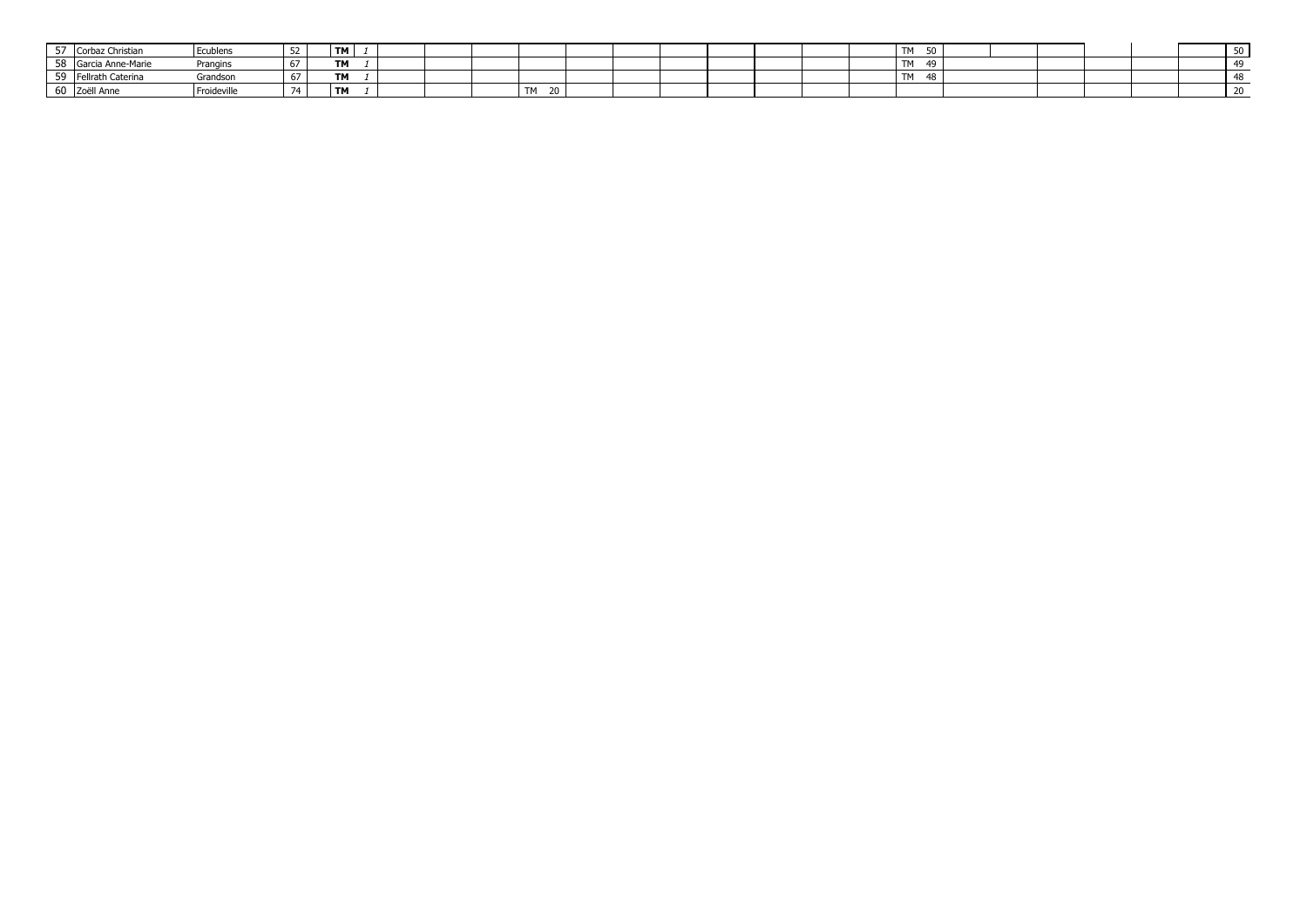|                 |                           | 18/18 courses             |          |            |                             | (CARE)<br>Peney-le-Jorat<br>21.03.15 | 28.03.15           | (LIOC<br>Chenaula | 25.04.15     | (ANCO)<br>Chambreli | 02.05.15            | (COLI)<br>Mauvernay | (CA Rosé)<br>Les Alpettes<br>14.05.15 |              | (CERN)<br>Prevondaux<br>30.05.15 | 06.06.15     | Ballens      | 13.06.15     | (O'Jura) | 20.06.15     | (CERN)<br>La Faucille | 05.09.15     | (CERN)<br>Bonmont | 12.09.15     | (CARE)<br>Mont Cheseau | (COLI)<br>Grand-Jorat<br>26.09.15 | 03.10.15     | ල<br>Relai (O'J | 16.09.15       | (CERN)<br>Ĕ<br>Trelex | 24.10.15     | (ANCO)<br>La Rouverai | 31.10.15     | CERN<br>Mt Mussy | 14.11.15                  | (CARE)<br>Chardonne | (CARE)<br>$\overline{\Xi}$<br>12.12.15 | Total         |
|-----------------|---------------------------|---------------------------|----------|------------|-----------------------------|--------------------------------------|--------------------|-------------------|--------------|---------------------|---------------------|---------------------|---------------------------------------|--------------|----------------------------------|--------------|--------------|--------------|----------|--------------|-----------------------|--------------|-------------------|--------------|------------------------|-----------------------------------|--------------|-----------------|----------------|-----------------------|--------------|-----------------------|--------------|------------------|---------------------------|---------------------|----------------------------------------|---------------|
|                 | R Nom                     | Club/Lieu                 | Né       | Cat        | CO<br>c                     | P                                    | $\mathbf{c}$       | P                 | $\mathbf{c}$ | P                   | $\mathbf{c}$<br>P   |                     | $\mathbf{c}$<br>P.                    | $\mathbf{c}$ | P.                               | $\mathbf{c}$ | $\mathbf{P}$ | $\mathbf{c}$ | P.       | $\mathbf{c}$ | $\mathbf{P}$          | $\mathbf{c}$ | P                 | $\mathbf{c}$ | P                      | $\mathbf{C}$<br>P.                | $\mathbf{c}$ | P.              | $\overline{c}$ | P                     | $\mathbf{c}$ | P                     | $\mathbf{c}$ | P.               | $\mathbf{c}$              | P                   | $\mathbf{C}$<br>P                      |               |
| $\mathbf{1}$    | Müller Beat               | COLJ                      | 62       | TL.        | 15<br>H                     | 88                                   | $\mathbf{\bar{H}}$ | 85                | TL.          | 100                 | 88<br>$\mathsf{TL}$ |                     |                                       | H            | 88                               |              |              | TL.          | 100      | TL.          | 92                    | TL.          | 100               | TL           | 88                     | TL.<br>88                         |              |                 | TL.            | 100                   | TL.          | 100                   | <b>TL</b>    | 88               | $\mathbf{H}_{\mathbf{t}}$ | 83                  | $\mathbf{H}_\mathbf{t}$<br>85          | 856           |
|                 | 2 High Darell             | <b>CARE Vevey</b>         | 68       | TL.        | 10<br>TL.                   | 92                                   | TL.                | 92                |              |                     | 92<br>TL.           |                     | TL 100                                |              |                                  | ŦЄ           | 65           |              |          |              |                       |              |                   | TL.          | 100                    | TL.<br>92                         |              |                 |                |                       |              |                       | TL 100       |                  | TL.                       | 100                 | TL.<br>88                              | 856           |
|                 | 3 Marion Jean-claude      | CA Rosé/Constantine VI 65 |          | <b>TL</b>  | 10                          |                                      | H <sub>L</sub>     | 76                | TM 90        |                     |                     |                     |                                       | TL.          | 85                               | TL.          | 82           | TL.          | 92       |              |                       | TL.          | 85                | TL.          | 92                     | 82<br><b>TL</b>                   |              |                 |                |                       |              |                       |              |                  | TL.                       | 79                  | 78<br>TL                               | 765           |
|                 | 4 Peguiron Pierre         | <b>COLJ</b>               | 56       | <b>TL</b>  | 10<br>TL.                   | 80                                   | TL.                | 79                |              |                     |                     |                     | 88<br>TL.                             |              |                                  |              |              | <b>TM</b>    | 78 TL    |              | 88                    | <b>TL</b>    | 92                |              |                        | <b>TL</b><br>77                   |              |                 |                |                       | TM 70 TL 92  |                       |              |                  | TL.                       | 81                  |                                        | 755           |
|                 | 5 High Alison             | <b>CARE Vevey</b>         | 77       | <b>TL</b>  | 10                          | 79<br>TL.                            |                    |                   | TM 82        |                     | 85<br><b>TL</b>     |                     | $\mathsf{TL}$<br>92                   |              |                                  | TL.          | 85           |              |          |              |                       |              |                   | TL.          | 83                     | <b>TL</b><br>83                   |              |                 |                |                       |              |                       | TL           | 82               | H                         | 75                  | 83<br><b>TL</b>                        | 754           |
|                 | 6 Oeschger Raphael        | SKOG Fribourg/Moudor      | 61       | TL.        | 9                           |                                      |                    |                   | TL.          | 78                  | TL<br>74            |                     | TL<br>85                              | TL.          | 81                               | TL.          | 80           |              |          |              |                       |              |                   | TL.          | 81                     | TL.<br>81                         |              |                 |                |                       |              |                       |              |                  | TL.                       | 82                  | TL.                                    | 77 719        |
| $7^{\circ}$     | <b>Wichoud Pierre</b>     | Epalinges                 | 70       | TL.        | 11                          |                                      | TL.                | 78                |              |                     | 69<br>ŦŁ            |                     | 20<br>$\mp$                           | TL.          | 78                               | TL.          | 78           |              |          | <b>TL</b>    | 85                    |              |                   | TL.          | 77                     | <b>TL</b><br>74                   |              |                 | TM 71          |                       |              |                       |              |                  | TL.                       | 74                  | 76<br><b>TL</b>                        | 691           |
| 8               | Pécoud Benoît             | COLJ                      | 99       | <b>TL</b>  | 8                           |                                      |                    |                   |              |                     | <b>TM</b><br>75     |                     | TL.<br>83                             | TL.          | 83                               | TL.          | 81           | TL.          | 88       |              |                       |              |                   |              |                        | TL<br>79                          |              |                 |                |                       |              |                       |              |                  | TL.                       | 85                  | 92<br><b>TL</b>                        | 666           |
| 9               | Baumann André             | Ollon                     | 71       | TL.        | 8                           |                                      |                    |                   |              |                     | <b>TM</b><br>71     |                     | <b>TM</b><br>69                       |              |                                  |              |              |              |          |              |                       | TM 75        |                   | <b>TL</b>    | 78                     | TL.<br>78                         |              |                 | TC 80          |                       |              |                       |              |                  | TL.                       | 78                  | <b>TL</b>                              | 81 610        |
|                 | 10 Ancel Julie            | COLJ                      | 90       | <b>TL</b>  | $\overline{z}$<br>TL.       | 83                                   |                    |                   | TL.          | 88                  | TL.<br>77           |                     |                                       |              |                                  |              |              |              |          |              |                       | TL.          | 83                |              |                        |                                   |              |                 | <b>TM</b>      |                       | 20 TL        | 88                    |              |                  |                           |                     | <b>TL</b>                              | 79 518        |
|                 | 11 Repond Francine        | <b>CARE Vevey</b>         | 59       | TL.        | 6                           |                                      |                    |                   | TL.          | 92                  | 82<br>TL.           |                     | 78<br>TM                              | TL.          | 80                               | TL.          | 83           |              |          |              |                       |              |                   |              |                        |                                   |              |                 |                |                       |              |                       |              |                  |                           |                     | 74<br><b>TL</b>                        | 489           |
|                 | 12 Butscher Robert        | Chavornay                 | 72       | <b>TL</b>  | $\overline{z}$              |                                      |                    |                   |              |                     | 65<br><b>TL</b>     |                     |                                       |              |                                  | TL.          | 79           |              |          |              |                       |              |                   | TM 67        |                        | TL 72                             |              |                 | TC             | 65                    | <b>TC</b>    | 62                    |              |                  | TL 72                     |                     |                                        | 482           |
|                 | 13 Rive Christian         | <b>COLJ</b>               | 52       | TL.        | $\overline{z}$<br>TL.       | 77                                   | TL.                | 73                | TL.          | 85                  | 71<br>TL.           |                     | 82<br>TL.                             |              |                                  |              |              |              |          |              |                       |              |                   |              |                        |                                   |              |                 | <b>TM</b>      | 20                    |              |                       |              |                  |                           |                     | TL.                                    | 73 481        |
|                 | 14 Kruithof Egbert        | COLJ                      | 49       | <b>TL</b>  | $\overline{z}$              |                                      | TL.                | 74                |              |                     | TL<br>66            |                     |                                       | TL.          | 20                               | TL.          | 77           | TL.          | 85       | TL.          | 83                    |              |                   | TL.          | 73                     |                                   |              |                 |                |                       |              |                       |              |                  |                           |                     |                                        | 478           |
|                 | 15 Naceur Ibrahim         | COLJ                      | 62       | TL.        | 8<br>TL.                    | 78                                   |                    |                   |              |                     | 76<br>TL.           |                     | 20<br>TL.                             | TL.          | 82                               | TL.          | 20           |              |          |              |                       | TL 88        |                   | TL.          | 82                     |                                   |              |                 |                |                       |              |                       |              |                  |                           |                     | TL.                                    | 20 466        |
|                 | 16 Gendroz Raoul          | COLJ                      | 78       | <b>TL</b>  | $\overline{4}$<br><b>TM</b> | 82                                   | TL <sub>1</sub>    | 83                |              |                     | TL.<br>83           |                     |                                       |              |                                  | TM 75        |              |              |          |              |                       |              |                   |              |                        |                                   |              |                 |                |                       |              |                       |              |                  |                           |                     |                                        | 323           |
|                 | 17 Lepori Domenico        | <b>CARE Vevey</b>         | 64       | TL.        | $\overline{4}$              | TL 100                               |                    |                   |              |                     |                     |                     |                                       | TL.          | 92                               |              |              |              |          | TL 100       |                       |              |                   |              |                        |                                   |              |                 |                |                       |              |                       |              |                  |                           |                     | TL 20 312                              |               |
|                 | 18 Renevey Christian      | CA Rosé/Granges-Marna     | 85       | TL.        | $\mathcal{Z}$               |                                      |                    | TL 100            |              |                     |                     |                     |                                       |              |                                  | TL 100       |              |              |          |              |                       |              |                   |              |                        | TL 100                            |              |                 |                |                       |              |                       |              |                  |                           |                     |                                        | 300           |
|                 | 19 Ehrbar Konrad          | COLJ                      | 64       | TL.        | $\mathfrak{Z}$              |                                      |                    |                   |              |                     |                     |                     |                                       |              |                                  |              | TL 92        |              |          |              |                       |              |                   |              |                        |                                   |              | TL 100          |                |                       |              |                       |              |                  | TL 88                     |                     |                                        | 280           |
|                 | 20 Brun Louisa            |                           | 86       | TL.        | $\mathcal{Z}$               |                                      | TL.                | 81                |              |                     |                     |                     |                                       |              | TL 79                            |              |              |              |          |              |                       |              |                   |              |                        |                                   |              |                 |                |                       |              |                       | TL 85        |                  |                           |                     |                                        | 245           |
|                 | 21 Brun Hugues            |                           | 83       | TL.        | $\mathfrak{Z}$              |                                      | TL.                | 75                |              |                     | TL 75               |                     |                                       |              | TL 77                            |              |              |              |          |              |                       |              |                   |              |                        |                                   |              |                 |                |                       |              |                       |              |                  |                           |                     |                                        | 227           |
|                 | 22 Nicollier Jean-Marc    | Renens                    | 60       | TL.        | $\mathfrak{Z}$              |                                      |                    |                   |              |                     | TM 59               |                     |                                       |              |                                  | TL.          | 76           |              |          |              |                       |              |                   |              |                        | 70<br>TL.                         |              |                 |                |                       |              |                       |              |                  |                           |                     |                                        | 205           |
|                 | 23 Boden Matthew          | <b>CARE Vevey</b>         | 78       | <b>TL</b>  | $\overline{3}$              |                                      |                    |                   |              |                     |                     |                     | TM 75                                 |              |                                  |              |              |              |          |              |                       |              |                   |              |                        | FC<br>40                          |              |                 |                |                       |              |                       |              |                  | TL.                       | 80                  |                                        | 195           |
|                 | 24 Guex Sylvie            | <b>COLJ</b>               |          | TL.        | $\mathfrak{Z}$              |                                      |                    |                   |              |                     |                     |                     |                                       |              |                                  |              |              |              |          |              |                       |              |                   |              |                        | FC 62                             |              |                 |                |                       |              |                       |              |                  | <b>TC</b>                 | 63                  | TL.<br>68                              | 193           |
|                 | 25 Carminati Thomas       |                           | 53<br>87 | <b>TL</b>  | $\overline{2}$              |                                      |                    |                   |              |                     |                     |                     |                                       |              |                                  |              |              |              |          |              |                       |              |                   |              |                        |                                   |              |                 |                |                       |              |                       | TL 83        |                  |                           |                     |                                        |               |
|                 |                           |                           |          |            | $\overline{2}$              | 82                                   |                    |                   |              |                     | TL 81               |                     |                                       |              |                                  |              |              |              |          |              |                       |              |                   |              |                        |                                   |              |                 |                |                       |              |                       |              |                  |                           |                     |                                        | 164           |
|                 | 26 Franky David           | Lausanne                  | 75       | TL.<br>TL. | $\overline{2}$              | TL.                                  | TL 81              |                   |              |                     |                     |                     |                                       |              |                                  |              |              |              |          |              |                       |              |                   | TM 78        |                        |                                   |              |                 |                |                       |              |                       |              |                  |                           |                     | TL.                                    | 163<br>80 158 |
|                 | 27 Ballif Philippe        | <b>CARE Vevey</b>         |          |            |                             |                                      |                    |                   |              |                     |                     |                     |                                       |              |                                  |              |              |              |          |              |                       |              |                   |              |                        |                                   |              |                 |                |                       |              |                       |              |                  |                           |                     |                                        |               |
|                 | 28 Horwille Eric          | COLJ                      | 72       | TL.        | $\overline{c}$              |                                      |                    |                   |              |                     |                     |                     |                                       |              |                                  |              |              |              |          |              |                       |              |                   |              |                        | TL.                               | 76 TM 72     |                 |                |                       |              |                       |              |                  |                           |                     |                                        | 148           |
|                 | 29 Brühlmann Ralph        | COLJ                      | 59       | TL.        | $\overline{2}$              |                                      |                    |                   |              |                     | TM 64               |                     |                                       |              |                                  |              |              |              |          |              |                       |              |                   | TL.          | 75                     |                                   |              |                 |                |                       |              |                       |              |                  |                           |                     |                                        | 139           |
| 30 <sup>7</sup> | Guivarch Eric             | Pully                     | 81       | TL.        | $\overline{z}$              |                                      |                    |                   |              |                     |                     |                     |                                       |              |                                  |              |              |              |          |              |                       |              |                   |              |                        | TL 74 TM 59                       |              |                 |                |                       |              |                       |              |                  |                           |                     |                                        | 133           |
|                 | 31 Butoescu Nicoleta      | Prangins                  | 79       | <b>TL</b>  | $\overline{2}$              |                                      |                    |                   |              |                     |                     |                     |                                       |              |                                  |              |              |              |          |              |                       |              |                   |              |                        | TL 76 TM 56                       |              |                 |                |                       |              |                       |              |                  |                           |                     |                                        | 132           |
| 32              | Keskisaari Ville          | Finlande                  | 86       | <b>TL</b>  | $\mathbf{1}$                |                                      |                    |                   |              |                     | TL 100              |                     |                                       |              |                                  |              |              |              |          |              |                       |              |                   |              |                        |                                   |              |                 |                |                       |              |                       |              |                  |                           |                     |                                        | 100           |
| 33              | Samson Julien             | Orbe                      | 83       | <b>TL</b>  | $\mathbf{1}$                |                                      |                    | TL 88             |              |                     |                     |                     |                                       |              |                                  |              |              |              |          |              |                       |              |                   |              |                        |                                   |              |                 |                |                       |              |                       |              |                  |                           |                     |                                        | 88            |
|                 | 34 Cuche Jonas            | <b>CARE Vevey</b>         | 88       | TL.        | $\mathbf{1}$                | TL.<br>85                            |                    |                   |              |                     |                     |                     |                                       |              |                                  |              |              |              |          |              |                       |              |                   |              |                        |                                   |              |                 |                |                       |              |                       |              |                  |                           |                     |                                        | 85            |
|                 | 35 Howald Sebastien       | <b>CARE Vevey</b>         | 85       | TL.        | $\mathbf{1}$                |                                      |                    |                   |              |                     |                     |                     |                                       |              |                                  |              |              |              |          |              |                       |              |                   | TL.          | 85                     |                                   |              |                 |                |                       |              |                       |              |                  |                           |                     |                                        | 85            |
|                 | 36 Tschäppät Susan        | <b>CARE Vevey</b>         | 70       | TL.        | $\mathbf{1}$                |                                      | TL 81              |                   |              |                     |                     |                     |                                       |              |                                  |              |              |              |          |              |                       |              |                   |              |                        |                                   |              |                 |                |                       |              |                       |              |                  |                           |                     |                                        | 81            |
|                 | 37 Kräuchi Frank          | Défi Nestlé               | 72       | TL.        | $\mathbf{1}$<br>TL.         | 81                                   |                    |                   |              |                     |                     |                     |                                       |              |                                  |              |              |              |          |              |                       |              |                   |              |                        |                                   |              |                 |                |                       |              |                       |              |                  |                           |                     |                                        | 81            |
|                 | 38 Hoyois Matthieu        | <b>CARE Vevey</b>         |          | TL.        | $\mathbf{1}$                |                                      |                    |                   |              |                     | 79<br>TL.           |                     |                                       |              |                                  |              |              |              |          |              |                       |              |                   |              |                        |                                   |              |                 |                |                       |              |                       |              |                  |                           |                     |                                        | 79            |
|                 | 39 Hachemane Patrick      | Renens                    | 68       | <b>TL</b>  | $\mathbf{1}$                |                                      |                    |                   |              |                     | 73<br>TL.           |                     |                                       |              |                                  |              |              |              |          |              |                       |              |                   |              |                        |                                   |              |                 |                |                       |              |                       |              |                  |                           |                     |                                        | 73            |
|                 | 40 Hoffmann Frédéric      | Lausanne                  | 62       | <b>TL</b>  | $\mathbf{1}$                |                                      |                    |                   |              |                     |                     |                     |                                       |              |                                  |              |              |              |          |              |                       |              |                   |              |                        | TL.<br>73                         |              |                 |                |                       |              |                       |              |                  |                           |                     |                                        | 73            |
|                 | 41 Meier Pierre-Nicolas   | Chavannes-Bogis           | 72       | TL.        | $\mathbf{1}$                |                                      |                    |                   |              |                     |                     |                     |                                       |              |                                  |              |              |              |          |              |                       |              |                   |              |                        | 71<br><b>TL</b>                   |              |                 |                |                       |              |                       |              |                  |                           |                     |                                        | 71            |
|                 | 42 Houlding Alasteir      | Duillier                  | 64       | TL.        | $\mathbf{1}$                |                                      |                    |                   |              |                     | TL 70               |                     |                                       |              |                                  |              |              |              |          |              |                       |              |                   |              |                        |                                   |              |                 |                |                       |              |                       |              |                  |                           |                     |                                        | 70            |
|                 | 43 Herrera Jonathan       | Lausanne                  | 82       | TL.        | $\mathbf{1}$                |                                      |                    |                   |              |                     |                     |                     |                                       |              |                                  |              |              |              |          |              |                       |              |                   |              |                        | TL 69                             |              |                 |                |                       |              |                       |              |                  |                           |                     |                                        | 69            |
|                 | 44 Ruedin Philippe        | <b>ACN Yverdon</b>        | 60       | <b>TL</b>  | $\mathbf{1}$                |                                      |                    |                   |              |                     | TL.<br>68           |                     |                                       |              |                                  |              |              |              |          |              |                       |              |                   |              |                        |                                   |              |                 |                |                       |              |                       |              |                  |                           |                     |                                        | 68            |
|                 | 45 Hachemane-Clerc Karine | Renens                    | 74       | TL.        | $\mathbf{1}$                |                                      |                    |                   |              |                     | 67<br>TL.           |                     |                                       |              |                                  |              |              |              |          |              |                       |              |                   |              |                        |                                   |              |                 |                |                       |              |                       |              |                  |                           |                     |                                        | 67            |
|                 | 46 Metraux Stéphane       | Bussigny                  | 70       | <b>TL</b>  | $\mathbf{1}$                |                                      |                    |                   |              |                     | 64<br>TL.           |                     |                                       |              |                                  |              |              |              |          |              |                       |              |                   |              |                        |                                   |              |                 |                |                       |              |                       |              |                  |                           |                     |                                        | 64            |
|                 | 47 Roulet Lionel          | Blonay                    | 98       | <b>TL</b>  | $\mathbf{1}$                |                                      |                    |                   |              |                     | 63<br><b>TL</b>     |                     |                                       |              |                                  |              |              |              |          |              |                       |              |                   |              |                        |                                   |              |                 |                |                       |              |                       |              |                  |                           |                     |                                        | 63            |
|                 | 48 Braset Christian       | Lausanne                  | 65       | TL.        | $\mathbf{1}$                |                                      |                    |                   |              |                     | TL.<br>62           |                     |                                       |              |                                  |              |              |              |          |              |                       |              |                   |              |                        |                                   |              |                 |                |                       |              |                       |              |                  |                           |                     |                                        | 62            |
|                 | 49 Schlatter Stéphane     | Ecublens                  | 71       | <b>TL</b>  | $\mathbf{1}$                |                                      |                    |                   |              |                     |                     |                     |                                       |              |                                  |              |              |              |          |              |                       |              |                   |              |                        | 53<br>TL.                         |              |                 |                |                       |              |                       |              |                  |                           |                     |                                        | 53            |
|                 | 50 Bunuan Robert-anthony  | Gillion                   | 73       | <b>TL</b>  | $\mathbf{I}$                |                                      |                    |                   |              |                     | 20<br>TL.           |                     |                                       |              |                                  |              |              |              |          |              |                       |              |                   |              |                        |                                   |              |                 |                |                       |              |                       |              |                  |                           |                     |                                        | 20            |
|                 | 51 Haefliger Jacques-Ant. | Lausanne                  | 59       | TL.        | $\mathbf{1}$                |                                      |                    |                   |              |                     |                     |                     |                                       |              |                                  |              |              |              |          |              |                       |              |                   |              |                        | 20<br><b>TL</b>                   |              |                 |                |                       |              |                       |              |                  |                           |                     |                                        | 20            |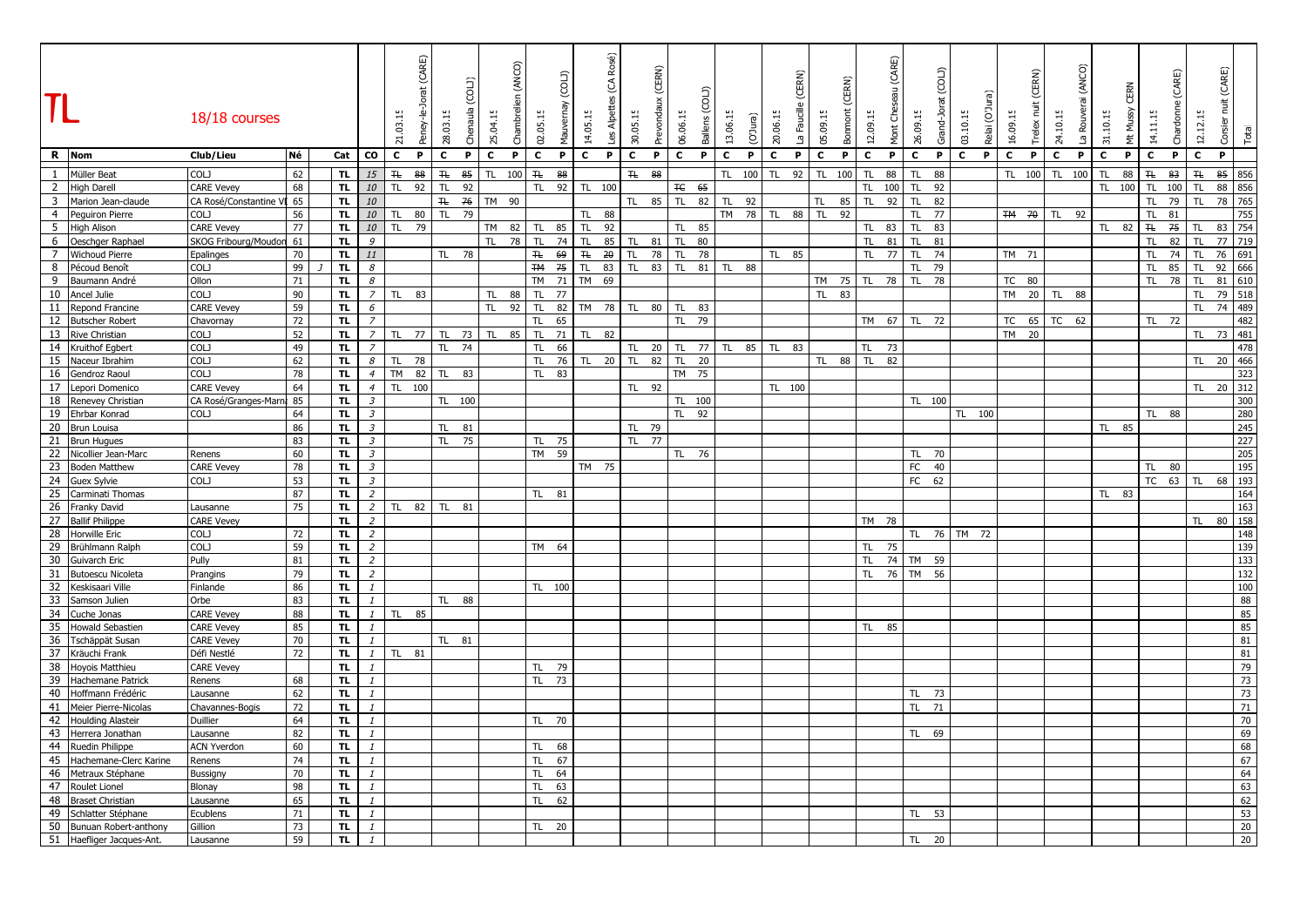|                | Combi Juniors                            |                                  |                 |                | 18/18 courses          |                         |            |                                                                                                                                                                                                        |                    |                    |                |                  |         |              |       |              |       |                 |    |                  |   |              |                    |       |              |                 |              |                              |           |       |                             |       |     |   |              |              |              |              |              |                 |            |
|----------------|------------------------------------------|----------------------------------|-----------------|----------------|------------------------|-------------------------|------------|--------------------------------------------------------------------------------------------------------------------------------------------------------------------------------------------------------|--------------------|--------------------|----------------|------------------|---------|--------------|-------|--------------|-------|-----------------|----|------------------|---|--------------|--------------------|-------|--------------|-----------------|--------------|------------------------------|-----------|-------|-----------------------------|-------|-----|---|--------------|--------------|--------------|--------------|--------------|-----------------|------------|
|                | R Nom                                    | Club/Lieu                        | Né              |                |                        | cat   CO                | C          | P I                                                                                                                                                                                                    | $\mathbf{c}$       | P C P              |                | $\mathbf{c}$     | P       | $\mathbf{c}$ | P     | $\mathbf{c}$ | P     | <b>C</b>        | P  | $\mathbf{c}$     | P | $\mathbf{C}$ | P.<br>$\mathbf{c}$ | P     | $\mathbf{C}$ | $\mathbf{P}$    | $\mathbf{c}$ | $\mathbf{P}$                 | C         | P     | $\mathbf{c}$                |       | P C | P | $\mathbf{c}$ | $\mathbf{P}$ | $\mathbf{c}$ | $\mathbf{P}$ | $\mathbf{c}$ | P.              |            |
|                | Kuznetsov Victor                         | COLJ                             | 03              | J              | TM I                   | 14                      |            |                                                                                                                                                                                                        | TM 90              |                    |                |                  |         | TM 90 TM 71  |       | <b>TM 78</b> |       | <b>TM 82</b>    |    | TM 90            |   | TM 90        |                    |       |              | TM 82 TM 90     | <b>TL</b>    | 85                           | TL.       | 92    | <b>TM</b>                   | 82    |     |   |              | TM 90        | TL           | 92           |              |                 | 801        |
| 2              | Wichoud Jérémie                          | COLJ                             | 01              | J              | <b>TM</b>              | 13                      |            |                                                                                                                                                                                                        | TM 75              |                    |                |                  | $TL$ 72 | <b>TM 73</b> |       |              |       | TM 75 TM 78     |    |                  |   |              | TM 82 TM 90 TL 79  |       |              |                 |              | TM 90 TM 90 <del>TM</del> 73 |           |       |                             |       |     |   | TL           | 92           |              | TL 77        |              |                 | 753        |
| $\overline{3}$ | <b>Baud Loïc</b>                         | COLJ                             | 02              |                | TC                     |                         | $17$ FC 54 |                                                                                                                                                                                                        |                    | <b>TC 63 TC 80</b> |                | TM 70            |         |              |       | TC           |       | 72 <b>TC</b> 68 |    | <del>TC</del> 65 |   | TC 68        | <b>TC</b>          |       |              | 68 <b>FC</b> 63 |              |                              |           |       |                             |       |     |   |              | $FC$ 20      |              | TM 78        |              | TL 82 670       |            |
| 4              | Pécoud Benoît                            | COLJ                             | 99              |                | TL.                    | 8                       |            |                                                                                                                                                                                                        |                    |                    |                |                  | TM 75   | TL 83        |       | TL.          | 83    | TL.             | 81 | TL 88            |   |              |                    |       |              |                 |              | TL 79                        |           |       |                             |       |     |   |              |              | TL.          | 85           | TL.          |                 | 92 666     |
| 5              | Nagy Anastasia                           | COLJ                             | 04              |                | <b>FM</b>              | 13                      |            | FM 70 FM 49                                                                                                                                                                                            |                    |                    |                |                  | FM 49   |              |       | FM           | 70 I  | <b>FM</b>       | 58 |                  |   | FM 70        | <b>FM</b>          |       |              | 70 FM 51        |              | FM 56 FM                     |           | 70    |                             |       |     |   | FM           | 60           | F C          | 41           | FM           |                 | 70 604     |
| 6              | Kuznetsova Katya                         | COLJ                             | 05              |                | <b>FM</b>              | 12                      |            | FC 60                                                                                                                                                                                                  |                    |                    |                |                  |         |              |       | FC           | 60 FC |                 | 60 | FC 20            |   |              |                    | FM 62 |              | FM 52           |              | FM 70                        | <b>FC</b> |       | 60 FM 70                    |       |     |   | <b>FM</b>    | 62           | <b>FM</b>    | 70           |              | FM 62 576       |            |
| $7^{\circ}$    | <b>Baud Quentin</b>                      | COLJ                             | 04              |                | TC                     | 12                      |            | $\left  \begin{array}{cc} \text{TE} & \text{55} \end{array} \right  \left. \text{FM} \right  \left. \begin{array}{cc} \text{53} \end{array} \right  \left. \text{TC} \right  \left. \text{62} \right $ |                    |                    |                | TC 53            |         |              |       | <b>TC</b>    | 60    | TC              | 55 | <b>TC</b> 20     |   |              |                    |       |              | TC 62           |              |                              |           |       |                             | TC 72 |     |   | <b>FM</b>    | 58           | TC           | 62           | <b>TC</b>    |                 | 65 487     |
| 8              | Rousselot Manon                          | COLJ                             | 06              | $\overline{1}$ | <b>FC</b>              | 13                      |            |                                                                                                                                                                                                        | FC 52              |                    |                | FC 52            |         |              |       |              |       | FC 52 FC 48     |    |                  |   |              | FC 20 FC 60        |       |              | FC 60           |              | $FC \quad 42$                |           |       | FC $48 \mid \text{FC}$ $20$ |       |     |   | <b>FM</b>    | 55           |              |              |              | FM 51 FM 53 479 |            |
| 9              | <b>High Heather</b>                      | <b>CARE Vevey</b>                | 06              |                | FC                     | 9                       |            | FC 52                                                                                                                                                                                                  |                    |                    | FC 45          |                  | FC 52   | FC 52        |       |              |       | FC 45           |    |                  |   |              |                    |       |              | FC 40           |              |                              |           |       |                             |       |     |   | FC           | 52           |              |              |              | FC 52 FC 52 442 |            |
| 10             | Nagy Anatoli                             | COLJ<br>COLJ                     | 10<br>01        |                | FC<br>TC               | 11<br>6                 | <b>TC</b>  | FC 43<br>60                                                                                                                                                                                            | FC 48<br><b>TC</b> | 60                 | FC 48<br>TC 63 | $FC$ 42<br>TC 59 |         |              |       |              | FC 45 | FC 43           |    |                  |   | FC 60        |                    | TC 63 |              | FC 45<br>TC 60  |              |                              |           | FC 52 |                             |       |     |   | FC           | 60           |              |              |              | FC $45$ FC $20$ | 406<br>365 |
| 12             | 11 Bron Raphael<br>Monod Guillaume       | COLJ                             | 01              |                | TC                     | 6                       |            |                                                                                                                                                                                                        | TC                 | 54                 |                | TC 63            |         |              |       |              | TC 58 |                 |    |                  |   |              |                    | TC 57 |              | TC 59           |              | TC 60                        |           |       |                             |       |     |   |              |              |              |              |              |                 | 351        |
|                | 13 Marion Amandine                       | CA Rosé/Constantine V            | 02              |                | <b>FC</b>              | 6                       |            |                                                                                                                                                                                                        |                    | TC 53              | FC 60          |                  |         |              |       |              |       | FC 52 FC 52     |    |                  |   |              |                    |       |              | FM 58           |              | FC 52                        |           |       |                             |       |     |   |              |              |              |              |              |                 | 327        |
| 14             | <b>Mathys Mael</b>                       | Epalinges                        | 08              |                | <b>FC</b>              | 6                       |            | FC 48                                                                                                                                                                                                  |                    |                    |                | FM 58            |         |              |       |              |       | FC 43 FC 48     |    |                  |   |              |                    |       |              |                 |              |                              |           |       |                             |       |     |   |              |              |              |              |              | FC 60 FM 58 315 |            |
| 15             | <b>Bischoff Thomas</b>                   | <b>CARE Vevey</b>                | 10              | $\overline{J}$ | FC                     | 6                       |            | FC 45                                                                                                                                                                                                  |                    |                    |                | FC               | 41      |              |       |              |       |                 |    |                  |   |              |                    |       |              | FC 52           | <b>FC</b>    | 45                           |           |       |                             |       |     |   |              |              | FC           | 48           | <b>FC</b>    | 60              | 291        |
| 16             | Wichoud Frédéric                         | Epalinges                        | 04              |                | <b>FM</b>              | $\overline{\mathbf{3}}$ |            |                                                                                                                                                                                                        | FM 62              |                    |                |                  |         |              |       | FM 58        |       |                 |    |                  |   |              |                    | FC 52 |              |                 |              |                              |           |       |                             |       |     |   |              |              |              |              |              |                 | 172        |
| 17             | Van Spaendonk Thomas                     | COLJ                             | 02              | $\overline{1}$ | TC                     | $\overline{2}$          |            |                                                                                                                                                                                                        |                    |                    | TC 61          |                  |         |              |       |              |       |                 |    |                  |   |              |                    | TC 56 |              |                 |              |                              |           |       |                             |       |     |   |              |              |              |              |              |                 | 117        |
| 18             | Gendroz Valentin                         | COLJ                             | 09              |                | FC                     | $\overline{3}$          |            |                                                                                                                                                                                                        | FC 43              |                    |                | FM 32            |         |              |       |              |       |                 |    |                  |   |              |                    |       |              |                 |              |                              |           |       |                             |       |     |   |              |              |              | FC 39        |              |                 | 114        |
| 19             | <b>Milet Eric</b>                        | COLJ                             | $00\,$          |                | TC                     | 2                       |            |                                                                                                                                                                                                        | TC 55              |                    |                |                  |         |              |       |              |       |                 |    |                  |   |              |                    |       |              | FM 55           |              |                              |           |       |                             |       |     |   |              |              |              |              |              |                 | 110        |
| 20             | Cloutier Samuel                          | COLJ                             | 01              |                | FM                     | $\overline{2}$          |            | FM 58                                                                                                                                                                                                  |                    |                    |                | FM 45            |         |              |       |              |       |                 |    |                  |   |              |                    |       |              |                 |              |                              |           |       |                             |       |     |   |              |              |              |              |              |                 | 103        |
| 21             | Gendroz Aurélie                          | COLJ                             | 11              | $\overline{1}$ | <b>FM</b>              | $\overline{2}$          |            |                                                                                                                                                                                                        |                    |                    |                |                  |         |              |       |              |       | FM 53           |    |                  |   |              |                    |       |              |                 |              |                              |           |       |                             |       |     |   |              |              |              | FC 38        |              |                 | 91         |
| 22             | Macchi Arno                              | Pampigny                         | 02              | $\overline{1}$ | TC                     | 2                       |            |                                                                                                                                                                                                        |                    |                    |                | FM 33            |         |              |       |              |       | TC 52           |    |                  |   |              |                    |       |              |                 |              |                              |           |       |                             |       |     |   |              |              |              |              |              |                 | 85         |
| 23             | Kejik David                              | COLJ                             | 02              |                | <b>FM</b>              | $\overline{2}$          |            |                                                                                                                                                                                                        |                    |                    |                | FM 35            |         |              |       |              |       |                 |    |                  |   |              |                    |       |              |                 |              | FM 47                        |           |       |                             |       |     |   |              |              |              |              |              |                 | 82         |
|                | 24 Ingold Elynn                          | COLJ                             | 10              | $\overline{1}$ | <b>FC</b>              | $\overline{2}$          |            |                                                                                                                                                                                                        |                    |                    |                |                  |         |              |       |              |       |                 |    |                  |   |              |                    |       |              | FC 41           |              |                              |           |       |                             |       |     |   |              |              |              | FC 40        |              |                 | 81         |
| 25             | Hankins Aidan                            | Lausanne                         | 05              |                | FC                     | $\overline{2}$          |            |                                                                                                                                                                                                        |                    |                    |                |                  | FC 40   |              |       |              |       |                 |    |                  |   |              |                    |       |              |                 |              | FC 37                        |           |       |                             |       |     |   |              |              |              |              |              |                 | 77         |
| 26             | Stuber Sarah                             | COLJ                             | 99              |                | TC                     | $\mathbf{1}$            |            |                                                                                                                                                                                                        |                    |                    |                |                  |         |              |       |              |       |                 |    | TC 72            |   |              |                    |       |              |                 |              |                              |           |       |                             |       |     |   |              |              |              |              |              |                 | 72         |
| 27             | <b>Baumann Elliot</b><br>28 Pilloud Elsa | <b>CARE Vevey</b><br><b>COLJ</b> | $00\,$<br>99    |                | <b>TM</b><br><b>FM</b> | $\mathbf{1}$            |            |                                                                                                                                                                                                        | FM 70              |                    |                |                  |         |              |       |              |       |                 |    |                  |   |              |                    |       |              |                 |              |                              |           |       |                             |       |     |   |              |              |              | TM 71        |              |                 | 71<br>70   |
| 29             | Ehrbar Maude                             | UBOL/Yverdon                     | 01              |                | <b>FM</b>              | $\mathbf{1}$            |            |                                                                                                                                                                                                        |                    |                    |                |                  |         |              |       |              |       | FM 70           |    |                  |   |              |                    |       |              |                 |              |                              |           |       |                             |       |     |   |              |              |              |              |              |                 | 70         |
| 30             | Parisod Colin                            | COLJ                             | 02              | $\overline{1}$ | <b>FM</b>              | $\overline{2}$          |            |                                                                                                                                                                                                        |                    |                    |                | FM 20            |         |              |       |              |       |                 |    |                  |   |              |                    |       |              |                 |              | FM 45                        |           |       |                             |       |     |   |              |              |              |              |              |                 | 65         |
| 31             | Brühlmann Sylvia                         | COLJ                             | 62              | $\overline{1}$ | TC                     | $\overline{2}$          |            |                                                                                                                                                                                                        |                    |                    |                | FC 45            |         |              |       |              |       |                 |    |                  |   |              |                    |       |              | TC 20           |              |                              |           |       |                             |       |     |   |              |              |              |              |              |                 | 65         |
| 32             | Zoell Julien                             | Froideville                      | 02              | $\overline{J}$ | <b>TM</b>              | $\overline{z}$          |            |                                                                                                                                                                                                        |                    |                    |                | TM 20            |         |              |       |              |       |                 |    |                  |   |              |                    |       |              | FC 43           |              |                              |           |       |                             |       |     |   |              |              |              |              |              |                 | 63         |
| 33             | Perring Lou                              | Chardonne                        | 07              |                | <b>FM</b>              | $\mathbf{1}$            |            |                                                                                                                                                                                                        |                    |                    |                |                  |         |              |       |              |       |                 |    |                  |   |              |                    |       |              |                 |              |                              |           |       |                             |       |     |   |              |              |              | FM 62        |              |                 | 62         |
|                | 34 Diezi Maëlle                          | COLJ                             |                 | $\overline{1}$ | <b>FC</b>              |                         |            |                                                                                                                                                                                                        |                    |                    |                |                  | FC 60   |              |       |              |       |                 |    |                  |   |              |                    |       |              |                 |              |                              |           |       |                             |       |     |   |              |              |              |              |              |                 | 60         |
| 35             | <b>Baumann Valentine</b>                 | Ollon                            | 02              |                | <b>FM</b>              |                         |            |                                                                                                                                                                                                        |                    |                    |                |                  |         |              |       |              |       |                 |    |                  |   |              |                    | FM 58 |              |                 |              |                              |           |       |                             |       |     |   |              |              |              |              |              |                 | 58         |
| 36             | Borlet-Hôte Ethan                        | Lausanne                         | 05              |                | <b>TM</b>              | $\mathbf{1}$            |            |                                                                                                                                                                                                        |                    |                    |                | TM 57            |         |              |       |              |       |                 |    |                  |   |              |                    |       |              |                 |              |                              |           |       |                             |       |     |   |              |              |              |              |              |                 | 57         |
| 37             | <b>Bozzo Elisa</b>                       | Tolochenaz                       | 02              | $\overline{J}$ | <b>FM</b>              | $\mathbf{1}$            |            |                                                                                                                                                                                                        |                    |                    |                |                  |         |              |       | FM 55        |       |                 |    |                  |   |              |                    |       |              |                 |              |                              |           |       |                             |       |     |   |              |              |              |              |              |                 | 55         |
| 38             | <b>Bove Elisa</b>                        | Lausanne                         | 01              | $\overline{1}$ | TM                     | $\mathbf{1}$            |            |                                                                                                                                                                                                        |                    |                    |                | TM 54            |         |              |       |              |       |                 |    |                  |   |              |                    |       |              |                 |              |                              |           |       |                             |       |     |   |              |              |              |              |              |                 | 54         |
| 39             | Kern Ludovic                             | Pampigny                         | $00-1$          | $\overline{J}$ | <b>FM</b>              | $\mathbf{1}$            |            |                                                                                                                                                                                                        |                    |                    |                | FM 52            |         |              |       |              |       |                 |    |                  |   |              |                    |       |              |                 |              |                              |           |       |                             |       |     |   |              |              |              |              |              |                 | 52         |
| 40             | Knälmann Muriel                          | Ecublens                         | 03              |                | <b>FM</b>              | $\mathbf{1}$            |            |                                                                                                                                                                                                        |                    |                    |                |                  |         |              |       |              |       |                 |    |                  |   |              |                    |       |              |                 |              | FM 52                        |           |       |                             |       |     |   |              |              |              |              |              |                 | 52         |
| 41             | Lambelet Téa<br>Knälmann Juli            | Crissier                         | 04              |                | <b>TM</b>              | $\mathbf{1}$            |            |                                                                                                                                                                                                        |                    |                    |                |                  |         |              |       |              |       |                 |    |                  |   |              |                    |       |              |                 |              | TM 52                        |           |       |                             |       |     |   |              |              |              |              |              |                 | 52         |
| 42<br>43       | Roulet Thomas                            | Ecublens<br>Blonay               | 01<br>$00\,$    |                | <b>FM</b><br>TM        | $\mathbf{1}$            |            |                                                                                                                                                                                                        |                    |                    |                | TM 51            |         |              |       |              |       |                 |    |                  |   |              |                    |       |              |                 |              | FM 51                        |           |       |                             |       |     |   |              |              |              |              |              |                 | 51<br>51   |
| 44             | Lambelet Alyssa                          | Crissier                         | 02              |                | TM                     | $\mathbf{1}$            |            |                                                                                                                                                                                                        |                    |                    |                |                  |         |              |       |              |       |                 |    |                  |   |              |                    |       |              |                 |              | TM 51                        |           |       |                             |       |     |   |              |              |              |              |              |                 | 51         |
| 45             | Sartori Samuel                           | Lausanne                         | 08              |                | <b>FM</b>              | $\mathbf{1}$            |            |                                                                                                                                                                                                        |                    |                    |                |                  |         |              |       |              |       |                 |    |                  |   |              |                    |       |              |                 |              | FM 50                        |           |       |                             |       |     |   |              |              |              |              |              |                 | 50         |
| 46             | Borlet-Hôte Manon                        | Lausanne                         | 03              | $\overline{1}$ | TC                     | $\mathbf{1}$            |            |                                                                                                                                                                                                        |                    |                    |                | TC 50            |         |              |       |              |       |                 |    |                  |   |              |                    |       |              |                 |              |                              |           |       |                             |       |     |   |              |              |              |              |              |                 | 50         |
| 47             | Godel Léa                                | Echallens                        | 00 <sub>1</sub> | J              | TC                     | $\mathbf{1}$            |            |                                                                                                                                                                                                        |                    |                    |                |                  |         |              |       |              |       |                 |    |                  |   |              |                    |       |              |                 |              | TC 50                        |           |       |                             |       |     |   |              |              |              |              |              |                 | 50         |
|                | 48 Pesenti Evan                          | Blonay                           | 04              |                | $J$ TM                 | $\mathbf{1}$            |            |                                                                                                                                                                                                        |                    |                    |                |                  | TM 50   |              |       |              |       |                 |    |                  |   |              |                    |       |              |                 |              |                              |           |       |                             |       |     |   |              |              |              |              |              |                 | 50         |
|                | 49 Mathez Ludivine                       | Lausanne                         | 03              | J              | <b>FM</b>              | $\mathbf{1}$            |            |                                                                                                                                                                                                        |                    |                    |                |                  |         |              |       |              |       |                 |    |                  |   |              |                    |       |              |                 |              | FM 49                        |           |       |                             |       |     |   |              |              |              |              |              |                 | 49         |
|                | 50 Monod Oriane                          | Lausanne                         | 04              | J              | FC                     | $\mathbf{1}$            |            |                                                                                                                                                                                                        |                    |                    |                |                  |         |              |       |              | FC 48 |                 |    |                  |   |              |                    |       |              |                 |              |                              |           |       |                             |       |     |   |              |              |              |              |              |                 | 48         |
| 51             | <b>Bozen Alice</b>                       | Grandvaux                        | 10              | J              | <b>FC</b>              | $\mathbf{1}$            |            |                                                                                                                                                                                                        |                    |                    |                |                  |         |              | FC 48 |              |       |                 |    |                  |   |              |                    |       |              |                 |              |                              |           |       |                             |       |     |   |              |              |              |              |              |                 | 48         |
|                | 52 Baumgartner Alma                      | CERN/Le Vaud                     | 03              | $\overline{J}$ | FC                     | $\mathbf{1}$            |            |                                                                                                                                                                                                        |                    |                    |                |                  |         |              |       |              |       |                 |    |                  |   |              |                    |       |              |                 |              | FC 48                        |           |       |                             |       |     |   |              |              |              |              |              |                 | 48         |
|                | 53 Maheron Justine                       | Lausanne                         | 03              | J              | FM                     | $\mathbf{1}$            |            |                                                                                                                                                                                                        |                    |                    |                |                  |         |              |       |              |       |                 |    |                  |   |              |                    |       |              |                 |              | FM 48                        |           |       |                             |       |     |   |              |              |              |              |              |                 | 48         |
|                | 54 Hachemane Giani                       | Renens                           | 01              |                | <b>FM</b>              | $\mathbf{1}$            |            |                                                                                                                                                                                                        |                    |                    |                | FM 46            |         |              |       |              |       |                 |    |                  |   |              |                    |       |              |                 |              |                              |           |       |                             |       |     |   |              |              |              |              |              |                 | 46         |
|                | 55 Pollini Mahé & Quentin                | Lausanne                         | 05              |                | FM                     | $\mathbf{1}$            |            |                                                                                                                                                                                                        |                    |                    |                |                  |         |              |       |              |       |                 |    |                  |   |              |                    |       |              |                 |              | FM 41                        |           |       |                             |       |     |   |              |              |              |              |              |                 | 41         |
|                | 56 Renon Lucie Luana                     | COLJ                             | 05              | $\overline{1}$ | <b>FM</b>              | $\mathbf{1}$            |            |                                                                                                                                                                                                        |                    |                    |                |                  |         |              |       |              |       |                 |    |                  |   |              |                    |       |              |                 |              | FM 40                        |           |       |                             |       |     |   |              |              |              |              |              |                 | 40         |
|                | 57 Santos Marcos Daniela                 | Lausanne                         | 05              | J              | FC                     | $\mathbf{1}$            |            |                                                                                                                                                                                                        |                    |                    |                |                  |         |              |       |              |       |                 |    |                  |   |              |                    |       |              |                 |              | FC 39                        |           |       |                             |       |     |   |              |              |              |              |              |                 | 39         |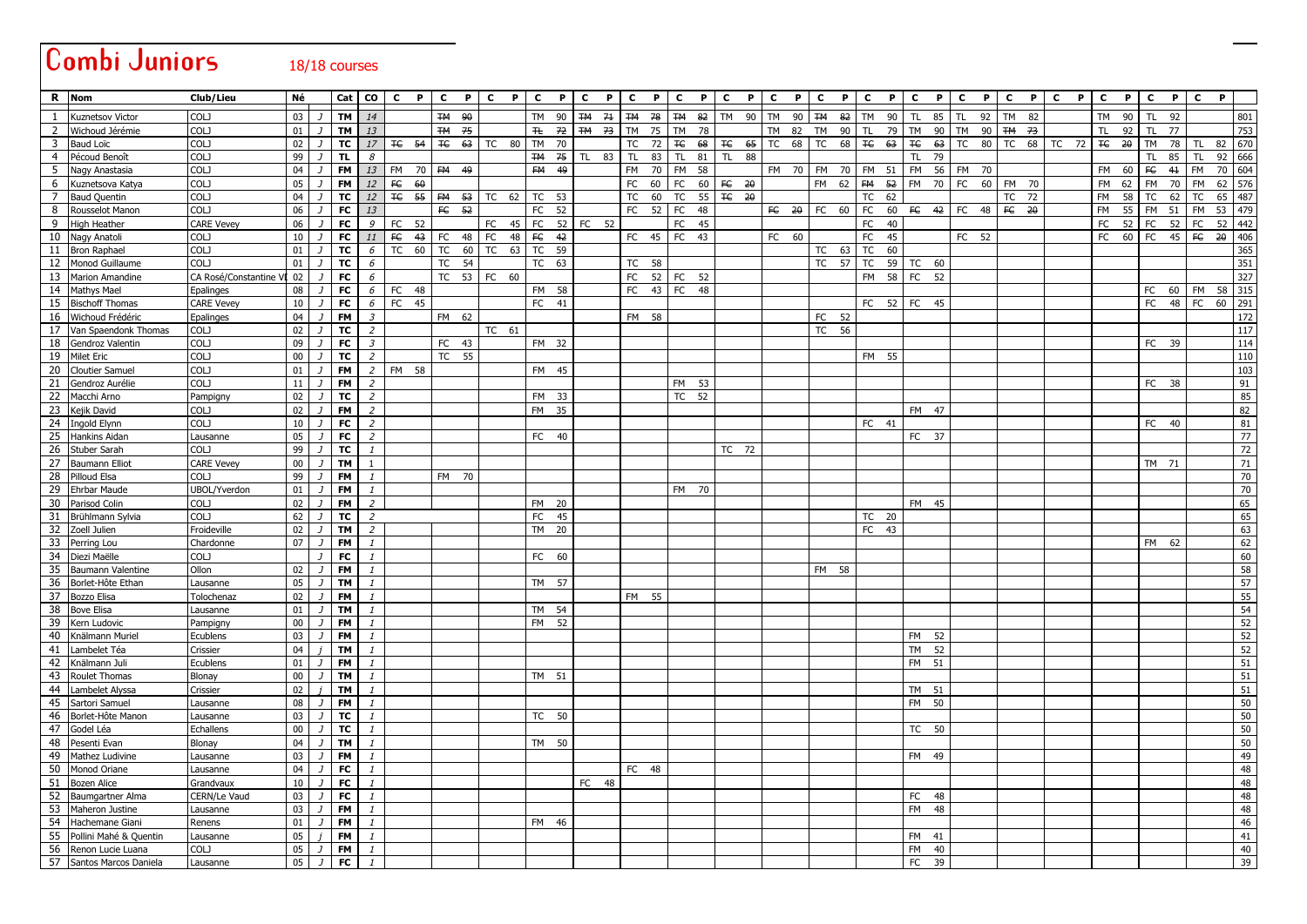| 58 Santos Sofia Raquel | Lausanne    | 05  |           | <b>FM</b> |  |  |           |  |  |  | <b>FM</b> | 39             |  |  |    |
|------------------------|-------------|-----|-----------|-----------|--|--|-----------|--|--|--|-----------|----------------|--|--|----|
| 59 Cantalupo Asia      | Pully       | 02  |           | FC        |  |  | FC<br>38  |  |  |  |           |                |  |  |    |
| 60 Vittoz Grégoire     | COL         | UU. | <u>لى</u> | <b>FC</b> |  |  |           |  |  |  | FC        | -38            |  |  |    |
| 61 Campo Xavier        | Le Mont     | 02  |           | <b>FC</b> |  |  | FC        |  |  |  |           |                |  |  |    |
| 62 Hankins Megan       | Lausanne    | 09  |           | <b>FC</b> |  |  |           |  |  |  | FC        | $\sim$<br>- 36 |  |  |    |
| 63 Lablan Hamza        | <b>COLJ</b> | 04  | <u>لى</u> | <b>FC</b> |  |  | FC<br>20  |  |  |  |           |                |  |  |    |
| 64 Hurni Raphaël       | Grandvaux   | 02  |           | <b>FM</b> |  |  | <b>FM</b> |  |  |  |           |                |  |  |    |
| 65 Turrian Nicolas     | <b>COLJ</b> | 04  | <u>J</u>  | I FM      |  |  |           |  |  |  | <b>FM</b> | - 20           |  |  | ZU |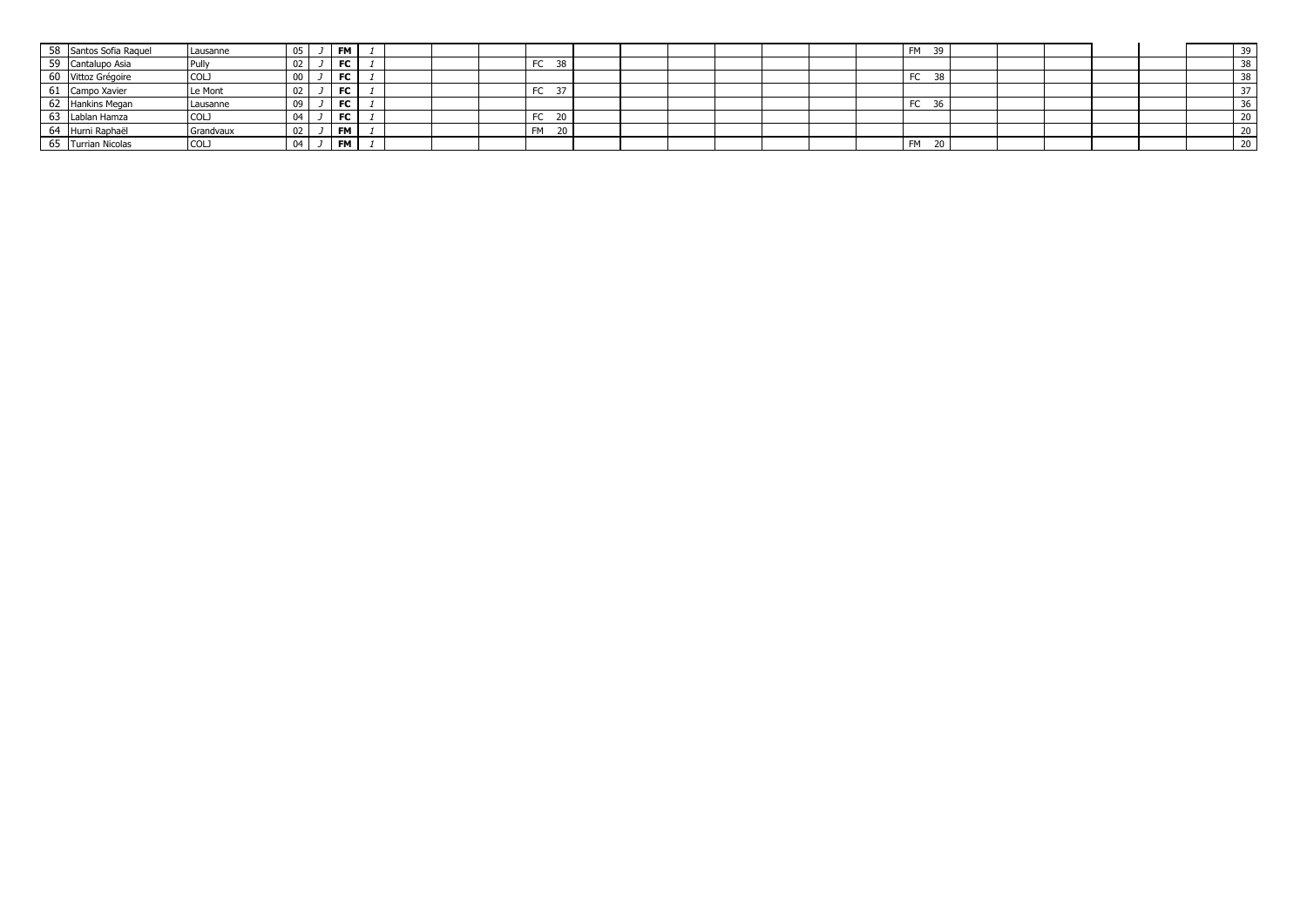|                | <b>COMBI</b>                                   | 18/18 courses             |          |                  |                     | 21.03.15          | (CARE)<br>Peney-le- | 28.03.                                   | Chenaula | 25.04.15      | (ANCO)<br>ambreli | 02.05.15     | (COL)    | 14.05.15               | Rosé)<br>E<br>Alpettes<br>Les | 30.05.              | (CERN) | 06.06.          | ุก<br>Ballens         | 13.06.15<br>(O'Jura)                                                                                                                                                                                                                                                                                                                                                         | 20.06.15  | (CERN)<br>Faucille<br>م<br>تا | 05.09.15        | (CERN)<br>Bonmont | (CARE)<br>12.09.15<br>Ğ<br>Mont | 26.09.          | (CDL)<br>Grand-Jo | 03.10.15  | (O'Jura)<br>Relai     | (CERN)<br>ä<br>16.09.15 | 24.10.15       | (ANCO) | 15<br>$\overline{5}$ | Σ<br>ξ |                 | (CARE)<br>ర్ | 12.12.15        | Corsier nuit (CARE) | Total      |
|----------------|------------------------------------------------|---------------------------|----------|------------------|---------------------|-------------------|---------------------|------------------------------------------|----------|---------------|-------------------|--------------|----------|------------------------|-------------------------------|---------------------|--------|-----------------|-----------------------|------------------------------------------------------------------------------------------------------------------------------------------------------------------------------------------------------------------------------------------------------------------------------------------------------------------------------------------------------------------------------|-----------|-------------------------------|-----------------|-------------------|---------------------------------|-----------------|-------------------|-----------|-----------------------|-------------------------|----------------|--------|----------------------|--------|-----------------|--------------|-----------------|---------------------|------------|
|                | R Nom                                          | Club                      | Νé       |                  | Cat CO              | C                 | P.                  | C                                        | P        | c             | P                 | c            | P        | $\mathbf{C}$           | P                             | c                   | P      | $\mathbf{C}$    | c<br><b>P</b>         | P                                                                                                                                                                                                                                                                                                                                                                            | c         | P                             | c               | P                 | c<br>P                          | c               | P                 | c         | P                     | C.<br>P                 | c              | P      | c                    | P      | $\mathbf{c}$    | P            | $\mathbf{c}$    | P                   |            |
| 1              | Müller Beat                                    | COLJ                      | 62       | TL.              | 15                  | #                 | 88                  | H                                        | 85       | TL            | 100               | #            | 88       |                        |                               | $H_{\rm{c}}$<br>88  |        |                 | TL                    | 100                                                                                                                                                                                                                                                                                                                                                                          | <b>TL</b> | 92                            | <b>TL</b>       | 100               | 88<br>TL <sub>1</sub>           | TI              | 88                |           |                       | 100<br>TL.              | TL.            | 100    | TL                   | 88     | 卍               | 83           | H               | 85                  | 856        |
| $\overline{2}$ | <b>High Darell</b>                             | <b>CARE Vevey</b>         | 68       | TL.              | 10                  | TL.               | 92                  | <b>TL</b>                                | 92       |               |                   | <b>TL</b>    | 92       | TL 100                 |                               |                     |        | Ŧ€<br>65        |                       |                                                                                                                                                                                                                                                                                                                                                                              |           |                               |                 |                   | TL.<br>100                      | <b>TL</b>       | 92                |           |                       |                         |                |        | TL 100               |        | TL.             | 100          | TL <sub></sub>  | 88                  | 856        |
| 3              | Kuznetsov Victor                               | COLJ                      | 03       | <b>TM</b>        | 14                  |                   |                     | <b>TM</b>                                | 90       |               |                   | <b>TM</b>    | 90       | <b>TM</b>              | 7 <sup>1</sup>                | <b>TM</b><br>- 78   |        | <b>TM</b><br>82 | <b>TM</b>             | 90                                                                                                                                                                                                                                                                                                                                                                           | <b>TM</b> | 90                            | <b>TM</b>       | 82                | <b>TM</b><br>90                 | <b>TL</b>       | 85 TL             | 92        | <b>TM</b>             | 82                      |                |        | TM 90                |        | <b>TL</b>       | 92           |                 |                     | 801        |
| $\overline{a}$ | Marion Jean-claude                             | CA Rosé/Constantin        | 65       | TL.              | 10                  |                   |                     | $\mp$                                    | 76       | TM 90         |                   |              |          |                        |                               | <b>TL</b>           | 85     | <b>TL</b><br>82 | <b>TL</b>             | 92                                                                                                                                                                                                                                                                                                                                                                           |           |                               | <b>TL</b>       | 85                | <b>TL</b><br>92                 | <b>TL</b>       | 82                |           |                       |                         |                |        |                      |        | TL.             | 79           | TL              | 78                  | 765        |
| 5              | Pequiron Pierre                                | COLJ                      | 56       | TL.              | 10                  | TL.               | 80                  | TL.                                      | 79       |               |                   |              |          | TL.                    | 88                            |                     |        |                 |                       | TM 78                                                                                                                                                                                                                                                                                                                                                                        | TL.       | 88                            | TL.             | 92                |                                 | TL.             | 77                |           |                       | <b>TM 70</b>            | TL.            | 92     |                      |        | TL.             | 81           |                 |                     | 755        |
| 6              | High Alison                                    | <b>CARE Vevey</b>         | 77       | TL.              | 10                  | TL.               | 79                  |                                          |          | TM 82         |                   | TL           | 85       | TL                     | 92                            |                     |        | TL.             | 85                    |                                                                                                                                                                                                                                                                                                                                                                              |           |                               |                 |                   | 83<br>TL                        | <b>TL</b>       | 83                |           |                       |                         |                |        | TL                   | 82     | H               | 75           | TL              | 83                  | 754        |
| $\overline{7}$ | Wichoud Jérémie                                | COLJ                      | 01       | <b>TM</b>        | 13                  |                   |                     | TM 75                                    |          |               |                   | H            | 72       | <del>TM</del> 73       |                               | TM 75               |        | TM 78           |                       |                                                                                                                                                                                                                                                                                                                                                                              |           | TM 82                         | TM              | 90                | TL.<br>79                       | <b>TM</b>       | 90 TM 90          |           |                       | TM 73                   |                |        | TL.                  | 92     | TL.             | 77           |                 |                     | 753        |
| 8              | <b>Weber Serge</b>                             | <b>CARE Vevey</b>         | 63       | <b>TM</b>        | 11                  |                   | TM 75               | TM                                       | 82       |               |                   | <b>TM</b>    | 73       |                        |                               | TM                  | 82     | TM<br>90        |                       |                                                                                                                                                                                                                                                                                                                                                                              | <b>TM</b> | 78                            | <b>TM</b>       | 78                | TM<br>82                        |                 |                   |           |                       | <b>TM</b><br>- 90       |                |        | TM 82                |        | TM              | 82           |                 |                     | 746        |
| 9              | Oeschger Raphael                               | SKOG Fribourg/Mou         | 61       | TL.              | 9                   |                   |                     |                                          |          | TL 78         |                   | TL           | 74       | TL                     | 85                            | TL.<br>81           |        | TL.<br>80       |                       |                                                                                                                                                                                                                                                                                                                                                                              |           |                               |                 |                   | TL.<br>81                       | TL.             | 81                |           |                       |                         |                |        |                      |        | TL.             | 82           | TL.             | 77                  | 719        |
| 10             | Nagy Attila                                    | COLJ                      | 68       | TC               | 12                  |                   | TC 80               | <b>TC</b>                                | 80       |               |                   | TC           | 80       |                        |                               | $F_{\rm eff}$<br>68 |        | TC<br>72        |                       |                                                                                                                                                                                                                                                                                                                                                                              |           | TC 80                         | $F_{\rm eff}$   | 61                |                                 | ТC              | 80   TL           |           | 88                    |                         |                |        | <b>TC</b>            | 68     | ТC              | 80           | TC              | 72                  | 712        |
| 11<br>12       | Kuznetsov Vladimir                             | COLJ<br>COLJ              | 80       | TC<br><b>TM</b>  | 12<br>12            |                   |                     | TM 75                                    |          |               |                   | <b>TC</b> 72 |          | <b>TC</b> 72           |                               | TM<br>$F_{\rm c}$   | 80     | TC<br>ŦC        | 80<br>72<br><b>TC</b> | TC<br>80<br>72                                                                                                                                                                                                                                                                                                                                                               |           | <del>TC</del> 72              | TC<br><b>TM</b> | 80<br>72          | <b>TC</b><br>72<br>TL.<br>80    | TC<br><b>TL</b> | 72<br>TL.         | <b>TM</b> | 82<br>85<br><b>TM</b> |                         |                |        | <b>TC</b><br>TM 75   | 72     | TC<br><b>TL</b> | 72<br>76     | TC<br>Ŧe        | 80<br>68            | 698<br>693 |
| 13             | <b>Rousselot Yves</b><br><b>Wichoud Pierre</b> | Epalinges                 | 69<br>70 | TL.              | 11                  |                   |                     | <b>TL</b>                                | 78       |               |                   | $\mp \! t$   | 69       | $H = 20$               |                               | 68<br><b>TL</b>     | 78     | <b>TL</b>       | 78                    |                                                                                                                                                                                                                                                                                                                                                                              | TL.       | 85                            |                 |                   | TL.<br>77                       | TL              | 80<br>74          |           | TM                    | 78<br>71                |                |        |                      |        | <b>TL</b>       | 74           | <b>TL</b>       | 76                  | 691        |
| 14             | <b>Baud Loïc</b>                               | COLJ                      | 02       | TC               | 17                  |                   | <b>TC 54</b>        | $F_{\rm c}$                              | 63       | TC 80         |                   | <b>TM</b>    | 70       |                        |                               | <b>TC</b><br>72     |        | #E<br>68        | Ŧ€                    | 65                                                                                                                                                                                                                                                                                                                                                                           | TC        | 68                            | TC              | 68                | E<br>63                         | Ŧe              | 63                | TC<br>80  | <b>TC</b>             | 68                      | TC             | 72     | Ŧ€                   | 20     | TM              | 78           | <b>TL</b>       | 82                  | 670        |
| 15             | <b>Balay Solène</b>                            | CO Cern/Lausanne          | 90       | <b>TM</b>        | 12                  |                   |                     | <b>TM 73</b>                             |          |               |                   |              |          | TM 68                  |                               | TM<br>73            |        | <b>TM</b><br>70 |                       |                                                                                                                                                                                                                                                                                                                                                                              |           | TM 73                         | TM              | - 73              |                                 | TМ              | 72                | TM<br>78  | <b>TM</b>             | 75                      |                |        | TM                   | 78     | TM              | 70           | <b>TL</b>       | 75                  | 667        |
| 16             | Pécoud Benoît                                  | COLJ                      | 99       | TL.              | 8                   |                   |                     |                                          |          |               |                   | TM 75        |          | TL.                    | 83                            | <b>TL</b>           | 83     | TL.<br>81       | TL.                   | 88                                                                                                                                                                                                                                                                                                                                                                           |           |                               |                 |                   |                                 | <b>TL</b>       | 79                |           |                       |                         |                |        |                      |        | TL.             | 85           | TL              | 92                  | 666        |
| 17             | <b>Baud Sandrine</b>                           | COLJ                      | 71       | <b>TM</b>        | 16                  | TM                | 73                  |                                          |          | TM 65 TC 68   |                   | TM           | 69       |                        |                               | <b>TM</b>           | 70     | TM              | 69                    | 72<br><b>TM</b>                                                                                                                                                                                                                                                                                                                                                              |           | <b>TC 62</b>                  | TC 65           |                   | TM 72                           | #E              | 62                |           |                       | TM 72                   | $E_{\text{H}}$ | 65     | $TH = 20$            |        | TM              | 72           | TL.             | 70                  | 639        |
| 18             | Knuchel Jean-Rodolphe                          | COLJ                      | 46       | тc               | 10                  |                   | <b>TC 63</b>        | TM                                       | 69       |               |                   | TC           | 72       |                        |                               | TC 65               |        | TM              | 72                    |                                                                                                                                                                                                                                                                                                                                                                              |           |                               |                 |                   |                                 | <b>TL</b>       | 75                | TC 63     |                       |                         | TC             | 68     | <b>TC</b>            | 63     | TM              | 69           |                 |                     | 616        |
| 19             | Baumann André                                  | Ollon                     | 71       | TL.              | 8                   |                   |                     |                                          |          |               |                   | TM           |          | 71 TM 69               |                               |                     |        |                 |                       |                                                                                                                                                                                                                                                                                                                                                                              |           |                               | TM              | 75                | TL<br>78                        | TL              | 78                |           |                       | TC 80                   |                |        |                      |        | <b>TL</b>       | 78           | TL              | 81                  | 610        |
| 20             | Nagy Anastasia                                 | COLJ                      | 04       | <b>FM</b>        | 13                  | FM                | 70                  | FM 49                                    |          |               |                   | FM 49        |          |                        |                               | FM -<br>70          |        | <b>FM</b><br>58 |                       |                                                                                                                                                                                                                                                                                                                                                                              |           | FM 70                         | FM              | 70                | FM<br>51                        | FM              | 56 FM             | 70        |                       |                         |                |        | FM                   | 60     | FE              | $4+$         | FM              | 70                  | 604        |
| 21             | Kuznetsova Katya                               | COLJ                      | 05       | <b>FM</b>        | 12                  | FE                | 60                  |                                          |          |               |                   |              |          |                        |                               | FC<br>60            |        | FC              | 60 FC                 | 20                                                                                                                                                                                                                                                                                                                                                                           |           |                               | FM              | 62                | <b>FM</b><br>$-52$              | FM              | 70 FC             |           | 60                    | FM 70                   |                |        | FM                   | 62     | FM              | 70           | FM              | 62                  | 576        |
| 22             | <b>Bischoff Laurent</b>                        | <b>CARE Vevey</b>         | 75       | TM               | $\overline{z}$      | <b>TM</b>         | 90                  |                                          |          |               |                   | TM 78        |          | TM 70                  |                               |                     |        |                 |                       |                                                                                                                                                                                                                                                                                                                                                                              |           |                               |                 |                   | TM 75                           | TM              | 63                |           |                       |                         |                |        |                      |        | TM              | 90           | <b>TL</b>       | 100 566             |            |
| 23             | Naceur Najla                                   | COLJ                      | 64       | TC               | 9                   | TC                |                     | 56 TC                                    | 56       |               |                   | TC           | 56       | TC                     | 58                            |                     |        |                 |                       | TC 58 TC 63                                                                                                                                                                                                                                                                                                                                                                  |           |                               |                 |                   |                                 | TC              | 58                |           |                       |                         |                | TC 61  |                      |        |                 |              | <b>TL</b>       | 71                  | 537        |
| 24             | Pilloud Elisabeth                              | <b>COLJ</b>               | 65       | <b>TM</b>        | 9                   |                   |                     | TM 71 TM 71                              |          |               |                   |              |          | TM 20                  |                               |                     |        |                 |                       | TM 75                                                                                                                                                                                                                                                                                                                                                                        |           |                               | TM 72           |                   |                                 | <b>TM</b>       | 71 TM 73          |           |                       |                         |                |        |                      |        |                 |              | <b>TM</b>       | 82                  | 535        |
| 25             | Ingold Christophe                              | COLJ                      | 79       | <b>TM</b>        | $\overline{z}$      |                   |                     |                                          |          |               |                   | TM 72        |          |                        |                               |                     |        | TM 73           |                       |                                                                                                                                                                                                                                                                                                                                                                              |           | TM 75                         |                 |                   | TM 73                           | <b>TM</b>       | 69                |           |                       |                         |                |        |                      |        | TM 73           |              | <b>TM</b>       | 90                  | 525        |
| 26<br>27       | Pécoud Claude-Yvan<br>Ancel Julie              | COLJ<br>COLJ              | 70<br>90 | <b>TM</b><br>TL. | 8<br>$\overline{z}$ | TL                | 83                  |                                          |          | TL 88         |                   | TM<br>TL     | 63<br>77 |                        |                               | TM 20 TM 69         |        | TM 68 TM        |                       | 82                                                                                                                                                                                                                                                                                                                                                                           |           |                               | TL 83           |                   |                                 | TM              | 67                |           |                       | TM 20                   |                | 88     |                      |        | TM 75           |              | <b>TM</b><br>TL | 78<br>79            | 522<br>518 |
| 28             | <b>Rousselot Claire</b>                        | COLJ                      | 72       | <b>FM</b>        | 12                  |                   |                     |                                          |          |               |                   | <b>FM</b>    | $-38$    |                        |                               | <b>FM</b>           | 70     | FM 62           |                       |                                                                                                                                                                                                                                                                                                                                                                              |           | FM 62                         | FM 53           |                   | $FM = 20$                       | FC              | 41 FM 62          |           |                       | $FE = 20$               | TL             |        | FM 52                |        | FM 52 FM        |              |                 | 52                  | 506        |
| 29             | Jaton Christian                                | COLJ                      | 45       | <b>TM</b>        | 8                   |                   |                     | TM 68                                    |          | TM            | 78                | TM           | 20       | TC 61                  |                               | TM                  | 72     | TM<br>67        |                       |                                                                                                                                                                                                                                                                                                                                                                              |           |                               |                 |                   |                                 | TM 62 TC        |                   | 68        |                       |                         |                |        |                      |        |                 |              |                 |                     | 496        |
| 30             | Repond Francine                                | <b>CARE Vevey</b>         | 59       | TL.              | 6                   |                   |                     |                                          |          | <b>TL</b>     | 92                | <b>TL</b>    | 82       | <b>TM</b>              | 78                            | <b>TL</b><br>80     |        | <b>TL</b><br>83 |                       |                                                                                                                                                                                                                                                                                                                                                                              |           |                               |                 |                   |                                 |                 |                   |           |                       |                         |                |        |                      |        |                 |              | TL.             | 74                  | 489        |
| 31             | <b>Baud Quentin</b>                            | COLJ                      | 04       | TC               | 12                  |                   | TC 55               | FM 53                                    |          | TC            | 62                | TC           | 53       |                        |                               | <b>TC</b>           | 60     | TC              |                       | $55$ $\overline{+}$ $\overline{+}$ $\overline{+}$ $\overline{+}$ $\overline{+}$ $\overline{+}$ $\overline{+}$ $\overline{+}$ $\overline{+}$ $\overline{+}$ $\overline{+}$ $\overline{+}$ $\overline{+}$ $\overline{+}$ $\overline{+}$ $\overline{+}$ $\overline{+}$ $\overline{+}$ $\overline{+}$ $\overline{+}$ $\overline{+}$ $\overline{+}$ $\overline{+}$ $\overline{+}$ |           |                               |                 |                   | TC 62                           |                 |                   |           |                       | TC<br>72                |                |        | FM 58                |        | TC              | 62           | TC              | 65                  | 487        |
| 32             | <b>Butscher Robert</b>                         | Chavornay                 | 72       | TL.              | $\overline{z}$      |                   |                     |                                          |          |               |                   | TL           | 65       |                        |                               |                     |        | 79<br>TL.       |                       |                                                                                                                                                                                                                                                                                                                                                                              |           |                               |                 |                   | TM 67                           | TL              | 72                |           | TC                    | 65                      | TC             | 62     |                      |        | TL.             | 72           |                 |                     | 482        |
| 33             | <b>Rive Christian</b>                          | COLJ                      | 52       | TL.              | $\overline{z}$      | TL                | 77                  | TL                                       | 73       | TL            | 85                | <b>TL</b>    | 71       | TL                     | 82                            |                     |        |                 |                       |                                                                                                                                                                                                                                                                                                                                                                              |           |                               |                 |                   |                                 |                 |                   |           | TM                    | 20                      |                |        |                      |        |                 |              | TL              | 73                  | 481        |
| 34             | Rousselot Manon                                | COLJ                      | 06       | FC               | 13                  |                   |                     | FC 52                                    |          |               |                   | FC 52        |          |                        |                               | FC 52               |        | FC 48           |                       |                                                                                                                                                                                                                                                                                                                                                                              |           | FC 20                         | FC 60 FC        |                   | 60                              | FC $42$ FC $48$ |                   |           |                       | FC 20                   |                |        | FM 55                |        | FM 51           |              | <b>FM</b>       | 53 479              |            |
| 35             | Kruithof Egbert                                | COLJ                      | 49       | TL.              | $\overline{7}$      |                   |                     | <b>TL</b>                                | 74       |               |                   | TL           | 66       |                        |                               | TL.<br>20           |        | TL.             | 77                    | TL 85                                                                                                                                                                                                                                                                                                                                                                        | TL.       | 83                            |                 |                   | <b>TL</b><br>73                 |                 |                   |           |                       |                         |                |        |                      |        |                 |              |                 |                     | 478        |
| 36             | Repond Henri                                   | <b>CARE Vevey</b>         | 32       | TC               | 8                   |                   | TC 61               |                                          |          | TC $51$ TC 65 |                   | TC           | 60       | TC                     | 60                            | <b>TC</b><br>59     |        | TC<br>57        |                       |                                                                                                                                                                                                                                                                                                                                                                              |           |                               |                 |                   |                                 |                 |                   |           |                       |                         |                |        |                      |        |                 |              | TC              | 63                  | 476        |
| 37             | Duvoisin Elisabeth                             | COLJ                      | 60       | TC               | 8                   | TC 57             |                     |                                          |          |               |                   |              |          | TC                     | 57                            | TC<br>61            |        | TM 56           |                       |                                                                                                                                                                                                                                                                                                                                                                              |           |                               | TC 58           |                   | TC 51                           |                 |                   |           |                       |                         |                |        |                      |        | TC 61           |              | <b>TL</b>       | 72                  | 473        |
| 38             | Naceur Ibrahim                                 | COLJ                      | 62       | TL.              | 8                   | TL                | 78                  |                                          |          |               |                   | <b>TL</b>    | 76       | TL.                    | 20                            | TL.                 | 82     | TL.             | 20                    |                                                                                                                                                                                                                                                                                                                                                                              |           |                               | TL              | 88                | TL.<br>82                       |                 |                   |           |                       |                         |                |        |                      |        |                 |              | TL              | 20                  | 466        |
| 39             | Gavillet Marc-André                            | <b>CARE Vevey</b>         | 53       | TC               | 8                   | <b>TC</b>         | 62                  | TC                                       | 61       |               |                   | ТC           | 65       | TC                     | 63                            | TC<br>57            |        |                 |                       |                                                                                                                                                                                                                                                                                                                                                                              |           |                               |                 |                   | <b>TC</b><br>50<br>40           | TM 20           |                   |           |                       |                         |                |        |                      |        |                 |              | TM              | 75                  | 453        |
| 40<br>41       | High Heather<br>Pache Sandrine                 | <b>CARE Vevey</b><br>COLJ | 06<br>65 | FC<br><b>TC</b>  | 9<br>$\overline{7}$ | FC<br><b>TC</b>   | 52<br>58            |                                          |          | FC            | 45                | FC           | 52       | <b>FC</b><br><b>TM</b> | 52<br>65                      | <b>TC</b><br>62     |        | FC 45           |                       |                                                                                                                                                                                                                                                                                                                                                                              |           | TC 61                         |                 |                   | FC<br><b>TC</b><br>55           | TM 57           |                   |           |                       |                         |                |        | FC 52                |        | FC<br><b>TL</b> | 52<br>73     | <b>FC</b>       | 52                  | 442<br>431 |
| 42             | Nagy Anatoli                                   | COLJ                      | 10       | FC               | 11                  | FE                | 43                  | FC                                       | 48 FC    |               | 48                | FC 42        |          |                        |                               | FC<br>45            |        | FC 43           |                       |                                                                                                                                                                                                                                                                                                                                                                              | FC        | 60                            |                 |                   | FC<br>45                        |                 |                   | FC<br>52  |                       |                         |                |        | FC                   | 60     | <b>FC</b>       | 45           | F C             | 20                  | 406        |
|                | 43 Skory Heidi                                 | <b>COLJ</b>               | 51       | <b>FM</b>        | $\overline{z}$      | FM                | 55                  |                                          |          |               |                   |              |          |                        |                               |                     |        | FM 55           |                       |                                                                                                                                                                                                                                                                                                                                                                              |           | FM 62                         |                 |                   | FM 55 FM 53                     | FM 53 FM        |                   |           | 58                    |                         |                |        |                      |        |                 |              |                 |                     | 391        |
|                | 44 Bron Raphael                                | COLJ                      |          |                  |                     |                   |                     | 01 J <b>TC</b> 6 TC 60 TC 60 TC 63 TC 59 |          |               |                   |              |          |                        |                               |                     |        |                 |                       |                                                                                                                                                                                                                                                                                                                                                                              |           |                               |                 |                   | TC 63 TC 60                     |                 |                   |           |                       |                         |                |        |                      |        |                 |              |                 |                     | 365        |
|                | 45 Monod Guillaume                             | COLJ                      | 01       | TC I             | $6\overline{6}$     |                   |                     | TC 54                                    |          |               |                   | TC 63        |          |                        |                               | TC 58               |        |                 |                       |                                                                                                                                                                                                                                                                                                                                                                              |           |                               |                 |                   | TC 57 TC 59 TC 60               |                 |                   |           |                       |                         |                |        |                      |        |                 |              |                 |                     | 351        |
|                | 46 Skory Giorgio                               | <b>COLJ</b>               | 59       |                  |                     |                   |                     | $TC$ $6$ $TC$ $68$ $TC$ $20$             |          |               |                   |              |          |                        |                               |                     |        |                 |                       |                                                                                                                                                                                                                                                                                                                                                                              |           | TC 63                         |                 |                   | TC 60 TC 65                     |                 |                   | TC 72     |                       |                         |                |        |                      |        |                 |              |                 |                     | 348        |
|                | 47 Seixas Philippe                             | Epalinges                 | 68       |                  |                     | <b>FM</b> 5 FM 53 |                     |                                          |          |               |                   | FM 62        |          |                        |                               | FM 62 FM 62         |        |                 |                       |                                                                                                                                                                                                                                                                                                                                                                              |           |                               |                 |                   |                                 |                 |                   |           |                       |                         |                |        |                      |        |                 |              | FM 53 FM 55 347 |                     |            |
|                | 48 Müller Guy                                  | <b>COLJ</b>               | 82       | $TM$ 4           |                     |                   |                     | TL 82                                    |          |               |                   |              |          |                        |                               | TM 90 TM 90         |        |                 |                       |                                                                                                                                                                                                                                                                                                                                                                              |           |                               |                 |                   |                                 | TM 82           |                   |           |                       |                         |                |        |                      |        |                 |              |                 |                     | 344        |
|                | 49 Béboux Olivier                              | COLJ                      | 62       |                  |                     |                   |                     | TC $6$ TC $65$ TC $68$                   |          |               |                   |              |          | TC 20                  |                               |                     |        | TC 63           |                       |                                                                                                                                                                                                                                                                                                                                                                              |           |                               |                 |                   | TC 58                           |                 |                   |           |                       |                         |                |        |                      |        | TC 65           |              |                 |                     | 339        |
|                | 50 Fleury Perry                                | COLJ                      | 59       | TM               | 6 <sup>1</sup>      |                   |                     | TC 59 TM 67                              |          |               |                   |              |          | TM 66                  |                               |                     |        |                 |                       |                                                                                                                                                                                                                                                                                                                                                                              |           |                               |                 |                   | TC 57 TM 20                     |                 |                   |           |                       |                         |                |        |                      |        | TM 68           |              |                 |                     | 337        |
|                | 51 Marion Amandine                             | CA Rosé/Constantine 02    |          | FC               | 6                   |                   |                     |                                          |          | TC 53 FC 60   |                   |              |          |                        |                               | FC 52 FC 52         |        |                 |                       |                                                                                                                                                                                                                                                                                                                                                                              |           |                               |                 |                   | FM 58 FC 52                     |                 |                   |           |                       |                         |                |        |                      |        |                 |              |                 |                     | 327        |
|                | 52 Horrisberger Simea                          | <b>COLJ</b>               | 95       |                  |                     |                   |                     | TM 6 TM 72 TM 70                         |          |               |                   | TM 20        |          |                        |                               |                     |        |                 |                       | TM 20 TM 72                                                                                                                                                                                                                                                                                                                                                                  |           |                               |                 |                   |                                 | TM 73           |                   |           |                       |                         |                |        |                      |        |                 |              |                 |                     | 327        |
|                | 53 Stuber Franziska                            | COLJ                      | 67       | TC               | $5^{\circ}$         |                   |                     |                                          |          |               |                   |              |          |                        |                               |                     |        |                 |                       | TC 59 TC 68                                                                                                                                                                                                                                                                                                                                                                  |           |                               |                 |                   | FM 70 TC 61 TC 65               |                 |                   |           |                       |                         |                |        |                      |        |                 |              |                 |                     | 323        |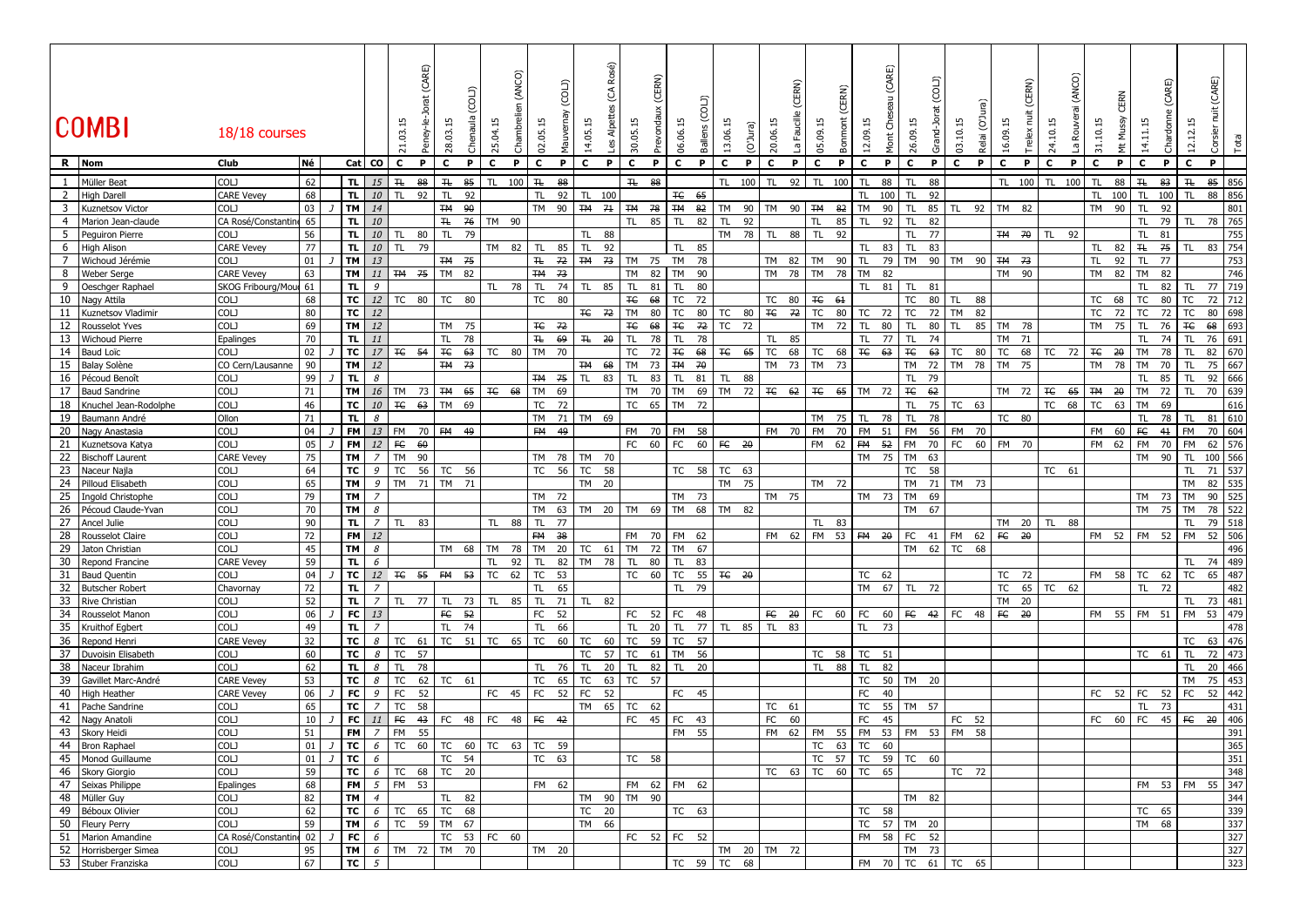|     | 54 Gendroz Raoul         | <b>COLJ</b>           | 78     | TL.       | $\overline{4}$          | TM 82           | <b>TL</b><br>83 |             | TL.       | 83 |             |                 | TM 75  |             |        |       |                 |                 |             |       |       |       |           |             | 323        |
|-----|--------------------------|-----------------------|--------|-----------|-------------------------|-----------------|-----------------|-------------|-----------|----|-------------|-----------------|--------|-------------|--------|-------|-----------------|-----------------|-------------|-------|-------|-------|-----------|-------------|------------|
| 55  | Baumann Catherine        | Ollon                 | 72     |           | $TC$ $5$                |                 |                 |             |           |    | TC 57 TC 62 |                 |        |             |        |       | TC 59 TM 71     |                 |             |       |       |       | TC<br>68  |             | 317        |
| 56  | Mathys Mael              | Epalinges             | 08     | <b>FC</b> | $\epsilon$              | FC<br>48        |                 |             | FM 58     |    |             | FC 43 FC 48     |        |             |        |       |                 |                 |             |       |       |       | FC 60 FM  |             | 58<br>315  |
| 57  | <b>Bucher Eric</b>       | COLJ                  | 39     | TM        | $5\overline{5}$         | TM 78           | TM 78           |             |           |    | TM 72       |                 |        | TM 20       |        |       |                 |                 |             |       |       | TC 65 |           |             | 313        |
| 58  | Lepori Domenico          | <b>CARE Vevey</b>     | 64     | TL.       | $\overline{4}$          | TL.<br>100      |                 |             |           |    |             | TL 92           |        |             | TL 100 |       |                 |                 |             |       |       |       |           | TL.         | 312<br>20  |
| 59  | Hoyois Odile             | <b>CARE Vevey</b>     | 60     | TC        | $5\overline{5}$         | TM 70           |                 |             | TC 58     |    |             |                 |        |             |        |       | TC 54           |                 |             |       |       |       | TC 60 TL  |             | 69<br>311  |
| 60  | Kruithof Dorien          | COLJ                  | 49     | TM        | $\sqrt{5}$              |                 | TM 63           |             | TM 53     |    |             |                 | TC 54  | TC 62 TM 71 |        |       |                 |                 |             |       |       |       |           |             | 303        |
| 61  |                          | CA Rosé/Granges-M     | 85     | TL.       | $\overline{\mathbf{3}}$ |                 | TL 100          |             |           |    |             |                 |        |             |        |       |                 | TL 100          |             |       |       |       |           |             | 300        |
|     | Renevey Christian        |                       |        |           |                         |                 |                 |             |           |    |             |                 | TL 100 |             |        |       |                 |                 |             |       |       |       |           |             | 291        |
| 62  | <b>Bischoff Thomas</b>   | <b>CARE Vevey</b>     | 10     | FC        | $6\overline{6}$         | FC<br>45        |                 |             | FC 41     |    |             |                 |        |             |        |       | FC 52           | <b>FC</b><br>45 |             |       |       |       |           | FC 48 FC 60 |            |
| 63  | Ehrbar Konrad            | COLJ                  | 64     | TL.       | $\overline{3}$          |                 |                 |             |           |    |             |                 | TL 92  |             |        |       |                 |                 | 100<br>TL   |       |       |       | TL.<br>88 |             | 280        |
| 64  | Stuber Annina            | <b>COLJ</b>           | 96     | TM        | $\overline{4}$          |                 |                 |             |           |    |             |                 | TM 71  |             |        |       | 61<br>TC        | <b>TM</b><br>65 | TL.<br>83   |       |       |       |           |             | 280        |
| 65  | Egger Paul               | Palézieux             | 50     | <b>TM</b> | $\overline{4}$          |                 | TM 64           |             |           |    |             |                 | TM 59  |             |        |       | TM 68           | TM 58           |             |       |       |       |           |             | 249        |
|     | 66 Brun Louisa           |                       | 86     | TL.       | $\overline{3}$          |                 | 81<br><b>TL</b> |             |           |    |             | TL<br>79        |        |             |        |       |                 |                 |             |       |       | TL 85 |           |             | 245        |
| 67  | Fürst Yolanda            | <b>COLJ</b>           | 75     | <b>TC</b> | $5\overline{5}$         |                 | TC 49           |             |           |    | FM 58       | <b>TC</b><br>56 | TC 56  |             | TC 20  |       |                 |                 |             |       |       |       |           |             | 239        |
| 68  | <b>Brun Hugues</b>       |                       | 83     | TL.       | $\overline{\mathbf{3}}$ |                 | 75<br>TL.       |             | TL 75     |    |             | TL 77           |        |             |        |       |                 |                 |             |       |       |       |           |             | 227        |
| 69  | Baumgartner Pierre-André | <b>CARE Vevey</b>     | 46     | <b>TC</b> | $\overline{\mathbf{3}}$ | TC 72           | TC 72           |             |           |    |             |                 |        |             |        |       |                 |                 |             | TC 80 |       |       |           |             |            |
| 70  | Pilloud Henri            | <b>CARE Vevey</b>     | 59     | TM        | $\overline{\mathbf{3}}$ |                 |                 |             |           |    | FM 70       |                 |        |             |        |       |                 |                 | TM 75 TM 75 |       |       |       |           |             | 224<br>220 |
| 71  | Müller Nicole            | COLJ                  | 85     | TM I      | $\overline{3}$          |                 |                 |             | TL 78     |    |             | TM 71           |        |             |        |       |                 | TM<br>64        |             |       |       |       |           |             | 213<br>206 |
| 72  | Cuche Camille            | <b>CARE Vevey</b>     | 56     | TC        | $\overline{\mathbf{3}}$ |                 |                 | TC 72       |           |    | TC 68       |                 | TM 66  |             |        |       |                 |                 |             |       |       |       |           |             |            |
| 73  | Nicollier Jean-Marc      | Renens                | 60     | TL.       | $\overline{3}$          |                 |                 |             | TM 59     |    |             |                 | TL 76  |             |        |       |                 | TL.<br>70       |             |       |       |       |           |             | 205        |
| 74  | <b>Stuber Matthias</b>   | COLJ                  | 65     | <b>TM</b> | $\overline{\mathbf{3}}$ |                 |                 |             |           |    |             |                 |        | TM 73       |        |       | FM 62           | <b>TM</b><br>70 |             |       |       |       |           |             | 205        |
| 75  | Pahud André              | COLJ                  | 54     | TM        | $\overline{\mathbf{3}}$ |                 |                 | FM 70       | TM 67     |    |             |                 |        |             |        |       |                 |                 |             |       | TC 63 |       |           |             | 200        |
| 76  | <b>Boden Matthew</b>     | <b>CARE Vevey</b>     | 78     | TL.       | $\overline{\mathbf{3}}$ |                 |                 |             |           |    | TM 75       |                 |        |             |        |       |                 | FC 40           |             |       |       |       | 80<br>TL  |             | 195        |
| 77  | Guex Sylvie              | COLJ                  | 53     | TL.       | $\overline{3}$          |                 |                 |             |           |    |             |                 |        |             |        |       |                 | FC<br>62        |             |       |       |       | TC 63     | <b>TL</b>   | 193<br>68  |
| 78  |                          | CA Rosé/Granges-Ma 55 |        | <b>TM</b> | $\overline{3}$          |                 | TM 66           |             |           |    |             |                 |        |             |        |       | TM 69 TM        |                 |             |       |       |       |           |             | 193        |
| 79  | Renevey Roland           |                       |        |           |                         |                 |                 |             |           |    |             |                 |        |             |        |       |                 | 58              |             |       |       |       |           |             |            |
|     | Morel Lamia              | Lausanne              | 91     | TC        | $\overline{\mathbf{3}}$ |                 | <b>TC</b><br>65 |             | TC 62     |    |             |                 | TC 60  |             |        |       |                 |                 |             |       |       |       |           |             | 187        |
| 80  | Renevey Stéphane         | CA Rosé/Granges-Mr 89 |        | TC        | $\overline{\mathbf{3}}$ |                 |                 |             |           |    |             |                 | TC 61  |             |        |       | TC 56 TM 61     |                 |             |       |       |       |           |             | 178        |
| 81  | Wichoud Frédéric         | Epalinges             | 04     | FM        | $\overline{\mathbf{3}}$ |                 | FM 62           |             |           |    |             | FM 58           |        |             |        | FC 52 |                 |                 |             |       |       |       |           |             | 172        |
| 82  | Carminati Thomas         |                       | 87     | TL.       | 2                       |                 |                 |             | TL 81     |    |             |                 |        |             |        |       |                 |                 |             |       |       | TL 83 |           |             | 164        |
| 83  | Franky David             | Lausanne              | 75     | TL.       | $\overline{z}$          | 82<br>TL.       | TL 81           |             |           |    |             |                 |        |             |        |       |                 |                 |             |       |       |       |           |             | 163        |
| 84  | <b>Cloutier Nicole</b>   | COLJ                  | 76     |           | $FM \mid 3$             | FM 62 FM 50     |                 |             | FM 47     |    |             |                 |        |             |        |       |                 |                 |             |       |       |       |           |             | 159        |
| 85  | <b>Ballif Philippe</b>   | <b>CARE Vevey</b>     |        | TL.       | $\overline{z}$          |                 |                 |             |           |    |             |                 |        |             |        |       | TM 78           |                 |             |       |       |       |           | TL.         | 80<br>158  |
| 86  | Hiroz Jean-Pierre        | <b>CARE Vevey</b>     | 56     | <b>TM</b> | $\overline{z}$          |                 |                 |             |           |    |             |                 |        |             |        |       |                 | TC 80 TM 78     |             |       |       |       |           |             | 158        |
| 87  | Macchi Christophe        | Pampigny              | 68     | <b>FM</b> | $\mathfrak{Z}$          |                 | FM 45           |             | FM 51     |    |             |                 | TM 58  |             |        |       |                 |                 |             |       |       |       |           |             | 154        |
| 88  | <b>Bron Laurence</b>     | COLJ                  | 72     | FC        | $\overline{\mathbf{3}}$ | 52<br><b>FM</b> |                 | FC 52 FC 48 |           |    |             |                 |        |             |        |       |                 |                 |             |       |       |       |           |             | 152        |
| 89  | Müller Rolande           | COLJ                  | 64     | FM        | $\overline{\mathbf{3}}$ |                 | FM 43           |             |           |    |             | FM 53           |        |             |        |       | TC 56           |                 |             |       |       |       |           |             | 152        |
| 90  | Macchi Annouck           | Pampigny              | 72     | <b>TM</b> | $\overline{3}$          |                 | TC 46           |             | FM 48     |    |             |                 | TM 57  |             |        |       |                 |                 |             |       |       |       |           |             | 151        |
| 91  | Horwille Eric            | COLJ                  | 72     | TL.       | $\overline{2}$          |                 |                 |             |           |    |             |                 |        |             |        |       |                 | TL 76           | TM 72       |       |       |       |           |             | 148        |
| 92  | Baumgartner Marc         | CERN/Le Vaud          | 68     | TC        | $\overline{c}$          |                 |                 |             |           |    |             |                 |        |             |        |       |                 | TC 65           |             |       |       | TC 80 |           |             | 145        |
| 93  | Brühlmann Ralph          | COLJ                  | 59     | TL.       | $\overline{2}$          |                 |                 |             | <b>TM</b> | 64 |             |                 |        |             |        |       | TL 75           |                 |             |       |       |       |           |             | 139        |
| 94  | Sémoroz Alain            | Lausanne              | 74     | TC        | $\mathbf{1}$            |                 |                 |             | TC        | 68 |             |                 |        |             |        |       |                 | TC 68           |             |       |       |       |           |             | 136        |
| 95  | Landolt Jürg             | COLJ                  | 53     | <b>TM</b> | $\overline{2}$          |                 |                 |             |           |    | FM 70 TM 64 |                 |        |             |        |       |                 |                 |             |       |       |       |           |             | 134        |
| 96  |                          | Pully                 | 81     | TL.       | $\overline{z}$          |                 |                 |             |           |    |             |                 |        |             |        |       | TL 74 TM 59     |                 |             |       |       |       |           |             |            |
|     | Guivarch Eric            |                       |        |           |                         |                 |                 |             |           |    |             |                 |        |             |        |       |                 |                 |             |       |       |       |           |             | 133        |
| 97  | <b>Butoescu Nicoleta</b> | Prangins              | 79     | TL.       | $\overline{z}$          |                 |                 |             |           |    |             |                 |        |             |        |       | TL 76           | TM 56           |             |       |       |       |           |             | 132        |
| 98  | Beck Johanna             | Chavannes             | 80     | TC        | $\overline{z}$          |                 |                 |             | TC 61     |    |             |                 |        |             |        |       | <b>TC</b><br>68 |                 |             |       |       |       |           |             | 129        |
| 99  | Morel Florent            | COLJ                  | 83     | TC        | $\overline{c}$          |                 |                 |             |           |    |             | TC 63           |        |             | TC 65  |       |                 |                 |             |       |       |       |           |             | 128        |
|     | 100 Hoyois Christian     | <b>CARE Vevey</b>     | 57     | <b>TM</b> | $\overline{2}$          |                 |                 |             | TM 66     |    |             |                 |        |             |        |       |                 | TM 60           |             |       |       |       |           |             | 126        |
| 101 | Demartin Maeder Marlyse  | Epalinges             | 69     | TC        | $\overline{2}$          |                 | FM 58           |             |           |    |             |                 | TC 62  |             |        |       |                 |                 |             |       |       |       |           |             | 120        |
|     | 101 Van Spaendonk Thomas | <b>COLJ</b>           | 02     | TC        | 2                       |                 |                 | TC 61       |           |    |             |                 |        |             |        | TC 56 |                 |                 |             |       |       |       |           |             | 117        |
| 102 | Gallarotti Jean-Marc     | Lausanne Sport        |        | TM        | $\overline{2}$          |                 | TM 62           |             | FM 55     |    |             |                 |        |             |        |       |                 |                 |             |       |       |       |           |             | 117        |
| 103 | Gendroz Valentin         | COLJ                  | 09     | <b>FC</b> | $\overline{3}$          |                 | FC 43           |             | FM 32     |    |             |                 |        |             |        |       |                 |                 |             |       |       |       | FC 39     |             | 114        |
|     | 104 Müller Cécile        | COLJ                  | 96     | TC        | $\overline{2}$          |                 |                 |             |           |    |             |                 |        |             |        | TC 62 | 52<br>TC        |                 |             |       |       |       |           |             | 114        |
|     | 105 Milet Eric           | COLJ                  | $00\,$ | TC        | $\overline{2}$          |                 | TC 55           |             |           |    |             |                 |        |             |        |       | <b>FM</b><br>55 |                 |             |       |       |       |           |             | 110        |
|     | 106 Cloutier Samuel      | COLJ                  | $01$ J |           |                         | FM 2 FM 58      |                 |             | FM 45     |    |             |                 |        |             |        |       |                 |                 |             |       |       |       |           |             | 103        |
|     | 107 Chappuis Irène       | Rivaz                 | 72     |           | $FM$ 2                  |                 |                 |             |           |    |             |                 |        |             |        |       |                 | FM 46           |             |       |       |       | FM 55     |             | 101        |
|     | 108 Bozzo Leonardo       | COLJ                  |        |           | $TC$   2                |                 | FM 52           |             |           |    |             |                 |        |             |        |       | TC 49           |                 |             |       |       |       |           |             | 101        |
|     | 109 Kern Karine          | Pampigny              | 66     |           | $TC$ 2                  |                 | TC 47           |             | FM 53     |    |             |                 |        |             |        |       |                 |                 |             |       |       |       |           |             | 100        |
|     | 110 Keskisaari Ville     | Finlande              | 86     |           | $TL$ $1$                |                 |                 |             | TL 100    |    |             |                 |        |             |        |       |                 |                 |             |       |       |       |           |             | 100        |
|     | 111 Longchamp Sylvie     | <b>CARE Vevey</b>     | 75     |           | $TC$ 2                  |                 | FM 47           |             | TC 48     |    |             |                 |        |             |        |       |                 |                 |             |       |       |       |           |             | 95         |
|     | 112 Chapuis-Rudaz Team   | Lausanne              | 81     |           | $TC$ 2                  |                 | TC 45           |             | TC 49     |    |             |                 |        |             |        |       |                 |                 |             |       |       |       |           |             | 94         |
|     | 113 Gendroz Aurélie      | COLJ                  | 11     |           | $FM$ 2                  |                 |                 |             |           |    |             |                 | FM 53  |             |        |       |                 |                 |             |       |       |       | FC 38     |             | 91         |
|     | 114 Oehrli Françoise     | COLJ                  | 62     |           | $FM \mid 3$             |                 | FM 48           |             | TC 20     |    |             |                 |        |             |        |       |                 | FM 20           |             |       |       |       |           |             | 88         |
|     | 115 Samson Julien        | Orbe                  | 83     | TL        | $\mathbf{1}$            |                 | TL 88           |             |           |    |             |                 |        |             |        |       |                 |                 |             |       |       |       |           |             | 88         |
|     |                          |                       |        |           |                         |                 |                 |             |           |    |             |                 |        |             |        |       |                 |                 |             |       |       |       |           |             |            |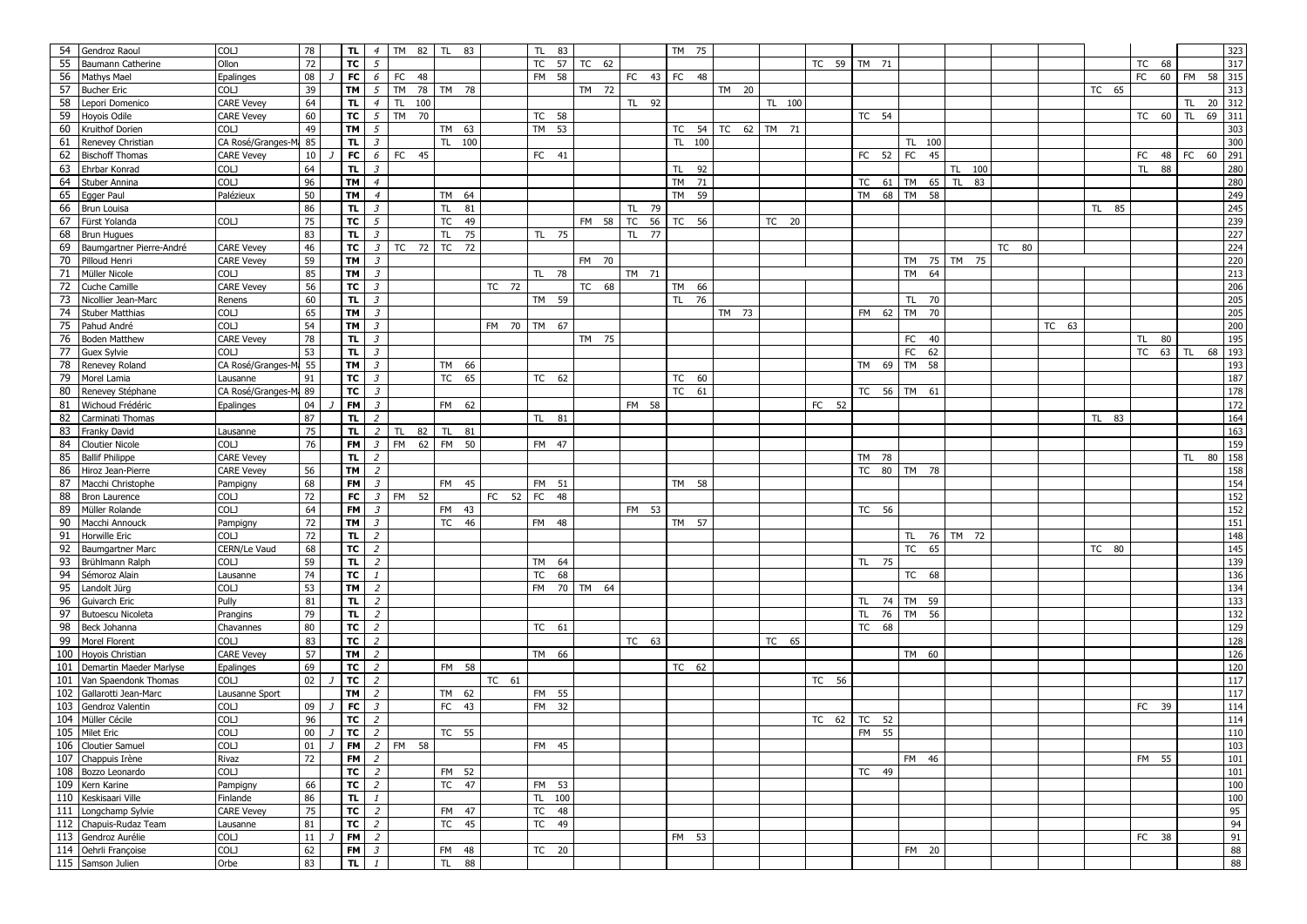|     | 116 Müller Marie-Eve        | Lausanne               | 86               | $TC$ 2                  |                              |           |       | FM 34           |       |       | TC 53 |       |       |                 |       |  |  |       | 87              |
|-----|-----------------------------|------------------------|------------------|-------------------------|------------------------------|-----------|-------|-----------------|-------|-------|-------|-------|-------|-----------------|-------|--|--|-------|-----------------|
|     | 117 Macchi Arno             | Pampigny               | 02               |                         | $TC$ 2                       |           |       | FM 33           |       |       | TC 52 |       |       |                 |       |  |  |       | 85              |
|     | 118 Cuche Jonas             | <b>CARE Vevey</b>      | 88               | TL                      | $\mathbf{1}$                 | 85<br>TL. |       |                 |       |       |       |       |       |                 |       |  |  |       | 85              |
|     | 119 Howald Sebastien        | <b>CARE Vevey</b>      | 85               | TL.                     | $\mathbf{1}$                 |           |       |                 |       |       |       |       |       | 85<br><b>TL</b> |       |  |  |       | 85              |
|     | 120 Kejik David             | COLJ                   | 02               | FM                      | $\overline{z}$               |           |       | FM 35           |       |       |       |       |       |                 | FM 47 |  |  |       | 82              |
|     | 121 Pauli Isabelle          | COLJ                   | 81               | TM                      | $\mathbf{1}$                 |           |       |                 | TM 82 |       |       |       |       |                 |       |  |  |       | 82              |
|     | 122 Ingold Elynn            | COLJ                   | 10 <sup>10</sup> | <b>FC</b>               | $\overline{z}$               |           |       |                 |       |       |       |       |       | FC 41           |       |  |  | FC 40 | ${\bf 81}$      |
|     | 123 Tschäppät Susan         | <b>CARE Vevey</b>      | 70               | TL.                     | $\mathbf{1}$                 |           | TL 81 |                 |       |       |       |       |       |                 |       |  |  |       | ${\bf 81}$      |
|     | 124 Kräuchi Frank           | Défi Nestlé            | 72               | TL.                     | $\mathbf{1}$                 | TL 81     |       |                 |       |       |       |       |       |                 |       |  |  |       | ${\bf 81}$      |
|     | 125 Pauli Walter            | <b>COLJ</b>            | 45               | <b>TM</b>               | $\mathbf{1}$                 |           |       |                 | TM 80 |       |       |       |       |                 |       |  |  |       | 80              |
|     | 126 Hoyois Matthieu         | <b>CARE Vevey</b>      |                  | TL.                     | $\mathbf{1}$                 |           |       | TL.<br>79       |       |       |       |       |       |                 |       |  |  |       | 79              |
|     | 127 Hankins Aidan           | Lausanne               | 05               | FC                      | $\overline{2}$               |           |       | FC<br>40        |       |       |       |       |       |                 | FC 37 |  |  |       | $\overline{77}$ |
|     | 128 Hachemane Patrick       | Renens                 | 68               | TL.                     | $\mathbf{1}$                 |           |       | TL.<br>73       |       |       |       |       |       |                 |       |  |  |       | 73              |
|     | 129 Hoffmann Frédéric       | Lausanne               | 62               | TL.                     | $\mathbf{1}$                 |           |       |                 |       |       |       |       |       |                 | TL 73 |  |  |       | 73              |
|     | 130 Stuber Sarah            | COLJ                   | 99               | TC                      | $\mathbf{1}$                 |           |       |                 |       |       |       | TC 72 |       |                 |       |  |  |       |                 |
|     |                             |                        | 56               |                         |                              |           |       |                 |       |       |       |       |       |                 |       |  |  |       | 72              |
|     | 131 Pasche Guy-John         | <b>CARE Vevey</b>      | 72               | <b>TM</b>               | $\mathbf{1}$<br>$\mathbf{1}$ |           | TM 72 |                 |       |       |       |       |       |                 |       |  |  |       | 72              |
|     | 131 Meier Pierre-Nicolas    | Chavannes-Bogis        |                  | TL.                     |                              |           |       |                 |       |       |       |       |       |                 | TL 71 |  |  |       | 71              |
|     | 132 Baumann Elliot          | <b>CARE Vevey</b>      | $00\,$           | <b>TM</b>               | $\overline{1}$               |           |       |                 |       |       |       |       |       |                 |       |  |  | TM 71 | $71\,$          |
|     | 133 Pilloud Elsa            | COLJ                   | 99               | <b>FM</b>               | $\mathbf{1}$                 |           | FM 70 |                 |       |       |       |       |       |                 |       |  |  |       | 70              |
|     | 134 Ehrbar Maude            | UBOL/Yverdon           | 01               | <b>FM</b>               | $\mathbf{1}$                 |           |       |                 |       |       | FM 70 |       |       |                 |       |  |  |       | $70\,$          |
|     | 135 Houlding Alasteir       | Duillier               | 64               | TL.                     | $\mathbf{1}$                 |           |       | TL 70           |       |       |       |       |       |                 |       |  |  |       | 70              |
|     | 136 Loup Loïse              | CA Rosé/VD             | 62               | <b>TM</b>               | $\mathbf{1}$                 |           |       |                 |       |       |       |       |       | TM 70           |       |  |  |       | 70              |
|     | 137 Herrera Jonathan        | Lausanne               | 82               | TL.                     | $\mathbf{1}$                 |           |       |                 |       |       |       |       |       |                 | TL 69 |  |  |       | 69              |
|     | 138 Ruedin Philippe         | <b>ACN Yverdon</b>     | 60               | TL.                     | $\mathbf{1}$                 |           |       | TL 68           |       |       |       |       |       |                 |       |  |  |       | 68              |
|     | 139 Vanguetin Etienne       | Blonay                 | 62               | <b>TM</b>               | $\mathbf{1}$                 |           |       | <b>TM</b><br>68 |       |       |       |       |       |                 |       |  |  |       | 68              |
|     | 140 Meyer Alain             | COLJ                   | 68               | TM                      | $\mathbf{1}$                 |           |       |                 |       |       |       |       |       |                 | TM 68 |  |  |       | 68              |
|     | 141 Hachemane-Clerc Karine  | Renens                 | 74               | TL.                     | $\mathbf{1}$                 |           |       | TL 67           |       |       |       |       |       |                 |       |  |  |       | 67              |
|     | 142 Leresche Samuel         | La-Tour-de-Peilz       | 81               | TM                      | $\mathbf{1}$                 |           |       |                 | TM 67 |       |       |       |       |                 |       |  |  |       | 67              |
|     | 143 Masurel Johan           | Lausanne               | 67               | <b>TM</b>               | $\mathbf{1}$                 |           | TM 66 |                 |       |       |       |       |       |                 |       |  |  |       | 66              |
|     | 144 De Col Roberto          | Lausanne               | 81               | TM                      | $\mathbf{1}$                 |           |       |                 |       |       |       |       |       |                 | TM 66 |  |  |       | 66              |
|     | 145 Parisod Colin           | COLJ                   | 02               | FM                      | $\overline{z}$               |           |       | FM 20           |       |       |       |       |       |                 | FM 45 |  |  |       | 65              |
|     | 146 Brühlmann Sylvia        | COLJ                   | 62               | <b>TC</b>               | $\overline{c}$               |           |       | FC 45           |       |       |       |       |       | TC 20           |       |  |  |       | 65              |
|     | 147 Falga Christina         | CO Cern/Bretonnière 64 |                  | TC                      | $\mathbf{1}$                 |           |       |                 | TC 65 |       |       |       |       |                 |       |  |  |       | 65              |
|     | 148 Troesch Leonard Famille | Renens                 | 98               | <b>TM</b>               | $\mathbf{1}$                 |           |       | TM 65           |       |       |       |       |       |                 |       |  |  |       | 65              |
|     | 149 Metraux Stéphane        | Bussigny               | 70               | TL.                     | $\mathbf{1}$                 |           |       | <b>TL</b><br>64 |       |       |       |       |       |                 |       |  |  |       | 64              |
|     | 150 Roulet Lionel           | Blonay                 | 98               | TL.                     | $\mathbf{1}$                 |           |       | TL.<br>63       |       |       |       |       |       |                 |       |  |  |       | 63              |
| 151 | Zoell Julien                | Froideville            | 02               | <b>TM</b>               | $\overline{2}$               |           |       | TM 20           |       |       |       |       |       | FC 43           |       |  |  |       | 63              |
|     | 152 Perring Lou             | Chardonne              | 07               | <b>FM</b>               | $\mathbf{1}$                 |           |       |                 |       |       |       |       |       |                 |       |  |  | FM 62 | 62              |
|     | 153 Masure Groupe           | Epalinges              |                  | FM                      | $\mathbf{1}$                 |           |       |                 | FM 62 |       |       |       |       |                 |       |  |  |       | 62              |
|     | 154 Nicolet Butoesco        | Lausanne               |                  | тc                      | $\mathbf{1}$                 |           | TC 62 |                 |       |       |       |       |       |                 |       |  |  |       | 62              |
|     | 155 Braset Christian        | Lausanne               | 65               | TL.                     | $\mathbf{1}$                 |           |       | TL.<br>62       |       |       |       |       |       |                 |       |  |  |       | 62              |
|     | 156 Berguerand Robin        | Lausanne               | 95               | <b>TM</b>               | $\mathbf{1}$                 |           |       | 62<br><b>TM</b> |       |       |       |       |       |                 |       |  |  |       | 62              |
|     | 157 Berguerand Alain        | Footing-Club           | 64               | <b>TM</b>               | $\mathbf{1}$                 |           |       | <b>TM</b><br>61 |       |       |       |       |       |                 |       |  |  |       | 61              |
|     | 158 Diezi Maëlle            | COLJ                   |                  | <b>FC</b>               | $\mathbf{1}$                 |           |       | FC 60           |       |       |       |       |       |                 |       |  |  |       | 60              |
|     | 159 Duvoisin Isabelle       | COLJ                   | 89               | FC                      | $\mathbf{1}$                 |           |       |                 |       |       |       |       |       |                 | FC 60 |  |  |       | 60              |
|     | 160 Pauli Ginette           | COLJ                   | 49               | <b>FC</b>               | $\mathbf{1}$                 |           |       |                 | FC 60 |       |       |       |       |                 |       |  |  |       | 60              |
|     | 161 Marcié Barbara/Cyril    |                        |                  | FC                      | $\mathbf{1}$                 |           | FC 60 |                 |       |       |       |       |       |                 |       |  |  |       | 60              |
|     | 162 Peter Alain             | COLJ                   | 62               | <b>TM</b>               | $\mathbf{1}$                 |           |       | TM 60           |       |       |       |       |       |                 |       |  |  |       | 60              |
|     | 163 Mayer Nicolas           | DNH Lausanne           |                  | TC                      | $\mathbf{1}$                 |           | TC 59 |                 |       |       |       |       |       |                 |       |  |  |       | 59              |
|     | 164 Leresche Nils           | Lausanne               | 85               | TC                      | $\mathbf{1}$                 |           |       |                 | TC 59 |       |       |       |       |                 |       |  |  |       | 59              |
|     | 165 Baud Christine          | <b>COLJ</b>            | 71               | TC                      | $\mathbf{1}$                 |           |       |                 |       |       |       |       |       |                 | TC 59 |  |  |       | 59              |
|     | 166 Baumann Valentine       | Ollon                  | 02               | <b>FM</b>               | $\mathbf{1}$                 |           |       |                 |       |       |       |       | FM 58 |                 |       |  |  |       | 58              |
|     | 167 Wolfskampf-Oppokifer    | Lausanne               |                  | <b>FM</b>               | $\mathbf{1}$                 |           |       |                 |       |       |       |       |       |                 | FM 58 |  |  |       | 58              |
|     | 168 Walker William          | Chardonne              | 69               |                         | $FM$ 1                       |           |       |                 |       |       |       |       |       |                 |       |  |  | FM 58 | 58              |
|     | 169 Nava Marc               | DNH Lausanne           |                  | $\overline{\mathsf{r}}$ | $\mathbf{1}$                 |           | TC 58 |                 |       |       |       |       |       |                 |       |  |  |       | 58              |
|     | 170 Morgatini Samuel        | Lausanne               |                  | $TM$ $1$                |                              |           |       | TM 58           |       |       |       |       |       |                 |       |  |  |       | 58              |
|     | 171 Filliau Maxime          | DNH Lausanne           |                  |                         | $TC$ $1$                     |           | TC 57 |                 |       |       |       |       |       |                 |       |  |  |       | 57              |
|     | 172 Wichoud Sylvia          | Epalinges              | 74               |                         | $TC$ $1$                     |           |       |                 |       |       |       |       |       |                 | TC 57 |  |  |       | 57              |
|     | 173 Borlet-Hôte Ethan       | Lausanne               | 05               |                         | $TM$ $1$                     |           |       | TM 57           |       |       |       |       |       |                 |       |  |  |       | 57              |
|     | 174 Roulet Carole           | Blonay                 | 73               |                         | TM $\vert$ 1                 |           |       | TM 56           |       |       |       |       |       |                 |       |  |  |       | 56              |
|     | 175 Bozzo Elisa             | Tolochenaz             | 02               | $FM$ $1$                |                              |           |       |                 |       | FM 55 |       |       |       |                 |       |  |  |       | 55              |
|     | 176 Wichoud Nicolas         | Epalinges              | 99               |                         | $FM$ $1$                     |           |       |                 | FM 55 |       |       |       |       |                 |       |  |  |       | 55              |
|     | 177 Badi Laure              | DNH Lausanne           |                  |                         | $FM$ $1$                     |           | FM 55 |                 |       |       |       |       |       |                 |       |  |  |       | 55              |
|     |                             |                        |                  |                         |                              |           |       |                 |       |       |       |       |       |                 |       |  |  |       |                 |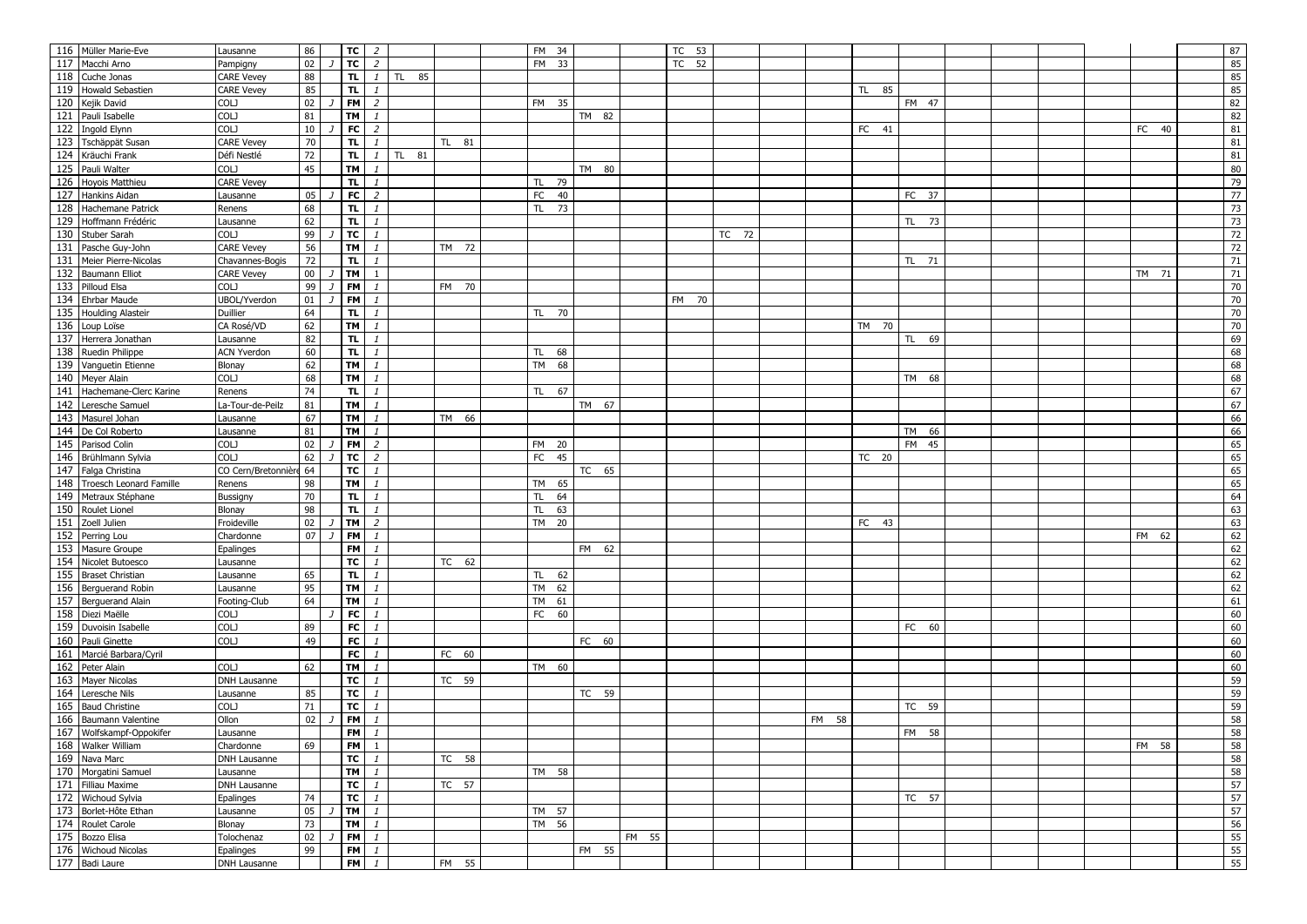|     | 178 Houriet Julien                | Lausanne           | 80     | TC                       | $\mathbf{1}$         |                    |          |       | TC 55 |       |          |  |       |       |                 |  |  |       | 55       |
|-----|-----------------------------------|--------------------|--------|--------------------------|----------------------|--------------------|----------|-------|-------|-------|----------|--|-------|-------|-----------------|--|--|-------|----------|
|     | 179 Van Spaendonk Vincent         | COLJ               | 64     |                          | $TC$ $1$             |                    |          |       |       |       |          |  | TC 55 |       |                 |  |  |       | 55       |
|     | 180 Caoveiro Suzanne              | Lausanne           | 64     | TC                       | $\mathbf{1}$         |                    |          |       |       |       |          |  |       |       | TC 55           |  |  |       | 55       |
|     | 181 Dumauthioz Valérie            | <b>CARE Vevey</b>  | 66     | <b>TM</b>                | $\mathbf{1}$         |                    |          |       | TM 55 |       |          |  |       |       |                 |  |  |       | 55       |
|     | 182 N'Nanga/Dos Santos            | Lausanne           |        | TM                       | $\mathbf{1}$         |                    |          |       |       |       |          |  |       |       | TM 55           |  |  |       | 55       |
|     | 183 Thomas Alison                 | Rolle              | 80     | TC                       | $\mathbf{1}$         |                    |          |       | TC 54 |       |          |  |       |       |                 |  |  |       | 54       |
|     | 184 Moutinho Graca                |                    | 66     | $\overline{\mathsf{TC}}$ | $\mathbf{1}$         |                    |          |       |       |       |          |  |       |       | TC 54           |  |  |       | 54       |
|     | 185 Bove Elisa                    | Lausanne           | 01     | <b>TM</b>                | $\mathbf{1}$         |                    |          |       | TM 54 |       |          |  |       |       |                 |  |  |       | 54       |
|     | 186 Meylan Pierre-Louis           | Lausanne           | 52     | TM                       | $\mathbf{1}$         |                    |          |       |       |       |          |  |       |       | TM 54           |  |  |       | 54       |
|     | 187 Veri Sylvain Joel             |                    | 99     | <b>FM</b>                | $\mathbf{1}$         |                    |          |       |       | FM 53 |          |  |       |       |                 |  |  |       | 53       |
|     |                                   | es Paccots<br>COLJ |        |                          | $\mathbf{1}$         |                    |          |       |       |       |          |  |       | TC 53 |                 |  |  |       |          |
|     | 188 Kellenberger Sara             |                    |        | тc                       |                      |                    |          |       |       |       |          |  |       |       |                 |  |  |       | 53       |
|     | 189 Gomez David                   | <b>CARE Vevey</b>  | 82     | TC                       | $\mathbf{1}$         | $\overline{TC}$ 53 |          |       |       |       |          |  |       |       |                 |  |  |       | 53       |
|     | 190 Debonneville Raphaël          | Lausanne           | 82     | TC                       | $\mathbf{1}$         |                    |          |       |       |       |          |  |       |       | TC 53           |  |  |       | 53       |
|     | 191 Schlatter Stéphane            | Ecublens           | 71     | TL.                      | $\mathbf{1}$         |                    |          |       |       |       |          |  |       |       | <b>TL</b><br>53 |  |  |       | 53       |
|     | 192 Schlalter Stéphane            | Lausanne           | 71     | TM                       | $\mathbf{1}$         |                    |          |       |       |       |          |  |       |       | TM 53           |  |  |       | 53       |
|     | 193 Marcié Noa Clément            |                    |        | <b>FC</b>                | $\mathbf{1}$         |                    | FC 52    |       |       |       |          |  |       |       |                 |  |  |       | 52       |
|     | 194 Kern Ludovic                  | Pampigny           | $00\,$ | FM                       | $\mathbf{1}$         |                    |          |       | FM 52 |       |          |  |       |       |                 |  |  |       | 52       |
|     | 195 Knälmann Muriel               | Ecublens           | 03     | <b>FM</b>                | $\mathbf{1}$         |                    |          |       |       |       |          |  |       |       | FM 52           |  |  |       | 52       |
|     | 196 Kalter Rémy                   | Lausanne           |        | TC                       | $\mathbf{1}$         |                    | TC 52    |       |       |       |          |  |       |       |                 |  |  |       | 52       |
|     | 197 Demin Valentina               | Forel              | 84     | TC                       | $\mathbf{1}$         |                    |          |       | TC 52 |       |          |  |       |       |                 |  |  |       | 52       |
|     | 198 Herrera Chloé                 | Epalinges          | 85     | <b>TC</b>                | $\mathbf{1}$         |                    |          |       |       |       |          |  |       |       | TC 52           |  |  |       | 52       |
| 199 | Lambelet Téa                      | Crissier           | 04     | TM                       | $\mathbf{1}$         |                    |          |       |       |       |          |  |       |       | TM<br>52        |  |  |       | 52       |
|     | 200 Schweizer Verena              | Le Mont            | 49     | TM                       | $\mathbf{1}$         |                    |          |       | TM 52 |       |          |  |       |       |                 |  |  |       | 52       |
|     | 201 Knälmann Juli                 | Ecublens           | 01     | FM                       | $\mathbf{1}$         |                    |          |       |       |       |          |  |       |       | FM 51           |  |  |       | 51       |
| 202 | <b>Cseres Daniel</b>              | Cully              |        | <b>FM</b>                | $\mathbf{1}$         |                    | FM 51    |       |       |       |          |  |       |       |                 |  |  |       | 51       |
| 203 | Hachemane Sébastien               | Renens             | 98     | TC                       | $\mathbf{1}$         |                    |          |       | TC 51 |       |          |  |       |       |                 |  |  |       | 51       |
| 204 | Madera Mari                       |                    | 51     | TC                       | $\mathbf{1}$         |                    |          |       |       |       |          |  |       |       | TC 51           |  |  |       | $51\,$   |
|     | 205 Roulet Thomas                 | Blonay             | $00\,$ | TM                       | $\mathbf{1}$         |                    |          |       | TM 51 |       |          |  |       |       |                 |  |  |       | $51\,$   |
|     | 206 Lambelet Alyssa               | Crissier           | 02     | TM                       | $\mathbf{1}$         |                    |          |       |       |       |          |  |       |       | TM 51           |  |  |       | 51       |
|     | 207 Sartori Samuel                | Lausanne           | 08     | <b>FM</b>                | $\mathbf{1}$         |                    |          |       |       |       |          |  |       |       | <b>FM</b><br>50 |  |  |       | 50       |
|     | 208 Oeschger Kristel              | Moudon             | 94     | <b>FM</b>                | $\mathbf{1}$         |                    |          |       | FM 50 |       |          |  |       |       |                 |  |  |       | 50       |
|     | 209 Knuchel Monica                | COLJ               |        | FM                       | $\overline{1}$       |                    |          |       |       |       |          |  |       |       |                 |  |  | FM 50 | 50       |
|     | 210 Borlet-Hôte Manon             | ausanne            | 03     | TC                       | $\mathbf{1}$         |                    |          |       | TC 50 |       |          |  |       |       |                 |  |  |       | 50       |
|     |                                   |                    |        |                          |                      |                    |          |       |       |       |          |  |       |       |                 |  |  |       |          |
|     |                                   |                    |        |                          |                      |                    |          |       |       |       |          |  |       |       |                 |  |  |       |          |
| 211 | Godel Léa                         | Echallens          | $00\,$ | <b>TC</b>                | $\mathbf{1}$         |                    |          |       |       |       |          |  |       |       | TC 50           |  |  |       | 50       |
|     | 212 Bourgeois Gaël                | <b>CARE Vevey</b>  | 79     | TC                       | $\mathbf{1}$         |                    | TC 50    |       |       |       |          |  |       |       |                 |  |  |       | 50       |
|     | 213 Pesenti Evan                  | Blonay             | 04     | <b>TM</b>                | $\mathbf{1}$         |                    |          |       | TM 50 |       |          |  |       |       |                 |  |  |       | 50       |
| 214 | Corbaz Christian                  | Ecublens           | 52     | TM                       | $\mathbf{1}$         |                    |          |       |       |       |          |  |       |       | TM 50           |  |  |       | 50       |
|     | 215 Mathez Ludivine               | Lausanne           | 03     | <b>FM</b>                | $\mathbf{1}$         |                    |          |       |       |       |          |  |       |       | FM<br>49        |  |  |       | 49       |
|     | 216 Godel Isabelle                | Morrens            | 65     | TC                       | $\mathbf{1}$         |                    |          |       |       |       |          |  |       |       | <b>TC</b><br>49 |  |  |       | 49       |
| 217 | Garcia Anne-Marie                 | Prangins           | 67     | <b>TM</b>                | $\mathbf{1}$         |                    |          |       |       |       |          |  |       |       | TM<br>49        |  |  |       | 49       |
|     | 218 Monod Oriane                  | Lausanne           | 04     | FC                       | $\mathbf{1}$         |                    |          |       |       |       | FC<br>48 |  |       |       |                 |  |  |       | 48       |
|     | 219 Bozen Alice                   | Grandvaux          | 10     | FC                       | $\mathbf{1}$         |                    |          |       |       | FC 48 |          |  |       |       |                 |  |  |       | 48       |
|     | 220 Baumgartner Alma              | CERN/Le Vaud       | 03     | ${\sf FC}$               | $\mathbf{1}$         |                    |          |       |       |       |          |  |       |       | FC 48           |  |  |       | 48       |
| 221 | Kellenberger Stephan              | COLJ               |        | FC                       | $\mathbf{1}$         |                    |          |       |       |       |          |  |       | FC 48 |                 |  |  |       | 48       |
| 222 | Hüsser Famille                    | Yverdon            |        | FC                       | $\mathbf{1}$         |                    |          |       |       |       |          |  |       |       | FC 48           |  |  |       | 48       |
|     | 223 Maheron Justine               | Lausanne           | 03     | FM                       | $\mathbf{1}$         |                    |          |       |       |       |          |  |       |       | FM 48           |  |  |       | 48       |
| 224 | Smirnova Daria                    | Lausanne           |        | тc                       | $\mathbf{1}$         |                    | TC 48    |       |       |       |          |  |       |       |                 |  |  |       | 48       |
| 225 | Godel Sylvie                      | Echallens          | 74     | TC                       | $\mathbf{1}$         |                    |          |       |       |       |          |  |       |       | TC 48           |  |  |       | 48       |
| 226 | Fellrath Caterina                 | Grandson           | 67     | TM                       | $\mathbf{1}$         |                    |          |       |       |       |          |  |       |       | TM<br>48        |  |  |       |          |
|     | 227 Richard Alain                 | Cambe-Gouilles     | 51     | TC                       | $\mathbf{1}$         |                    |          |       |       |       |          |  |       |       | <b>TC</b><br>47 |  |  |       | 48<br>47 |
|     | 228 Hachemane Giani               | Renens             | 01     | <b>FM</b>                | $\mathbf{1}$         |                    |          |       | FM 46 |       |          |  |       |       |                 |  |  |       |          |
|     | 229 Richard Isabel                | Cambe-Gouilles     | 48     | ТC                       | $\mathbf{1}$         |                    |          |       |       |       |          |  |       |       | TC 46           |  |  |       | 46       |
|     | 230 Mc Queen Monica               | Lausanne           |        | F <sub>C</sub>           | $\mathbf{1}$         |                    | FC<br>45 |       |       |       |          |  |       |       |                 |  |  |       | 46<br>45 |
|     |                                   |                    | 40     |                          |                      |                    |          |       |       |       |          |  |       |       |                 |  |  |       |          |
|     | 231 Marguerat Jacques             | Les Vénérables     |        |                          | $FM$ $1$             |                    |          |       | FM 44 |       |          |  |       |       |                 |  |  |       | 44       |
|     | 232 Kern Henri jr                 | Lausanne           |        |                          | FM $\overline{1}$    |                    | FM 44    |       |       |       |          |  |       |       |                 |  |  |       | 44       |
|     | 233 Ruffiot Pauline               | Lausanne           | 81     |                          | $FM$ $1$             |                    |          |       |       |       |          |  |       |       | FM 44           |  |  |       | 44       |
|     | 234 Ehrbar Cornelia               | UBOL/Yverdon       | 62     |                          | $FC$ $1$             |                    |          |       |       |       |          |  |       |       |                 |  |  | FC 43 | 43       |
|     | 235 Zanani Roberto                | COLJ               |        | FC                       | $\mathbf{1}$         |                    |          |       |       |       |          |  |       | FC 43 |                 |  |  |       | 43       |
|     | 236 Bron Déborah                  | COLJ               |        | FC                       | $\mathbf{1}$         |                    |          | FC 43 |       |       |          |  |       |       |                 |  |  |       | 43       |
|     | 237 Bron Cousines                 | COLJ               |        |                          | $FC$ $1$             |                    |          |       | FC 43 |       |          |  |       |       |                 |  |  |       | 43       |
|     | 238 Staub Eric                    | LS-Athlétisme      | 40     |                          | $FM$ $1$             |                    |          |       | FM 43 |       |          |  |       |       |                 |  |  |       | 43       |
|     | 239 Joly Carine<br>240 Milet Yvan | Assens<br>COLJ     | 74     |                          | $FM$ $1$<br>$FC$ $1$ |                    |          |       |       |       |          |  |       | FC 42 | FM 43           |  |  |       | 43<br>42 |